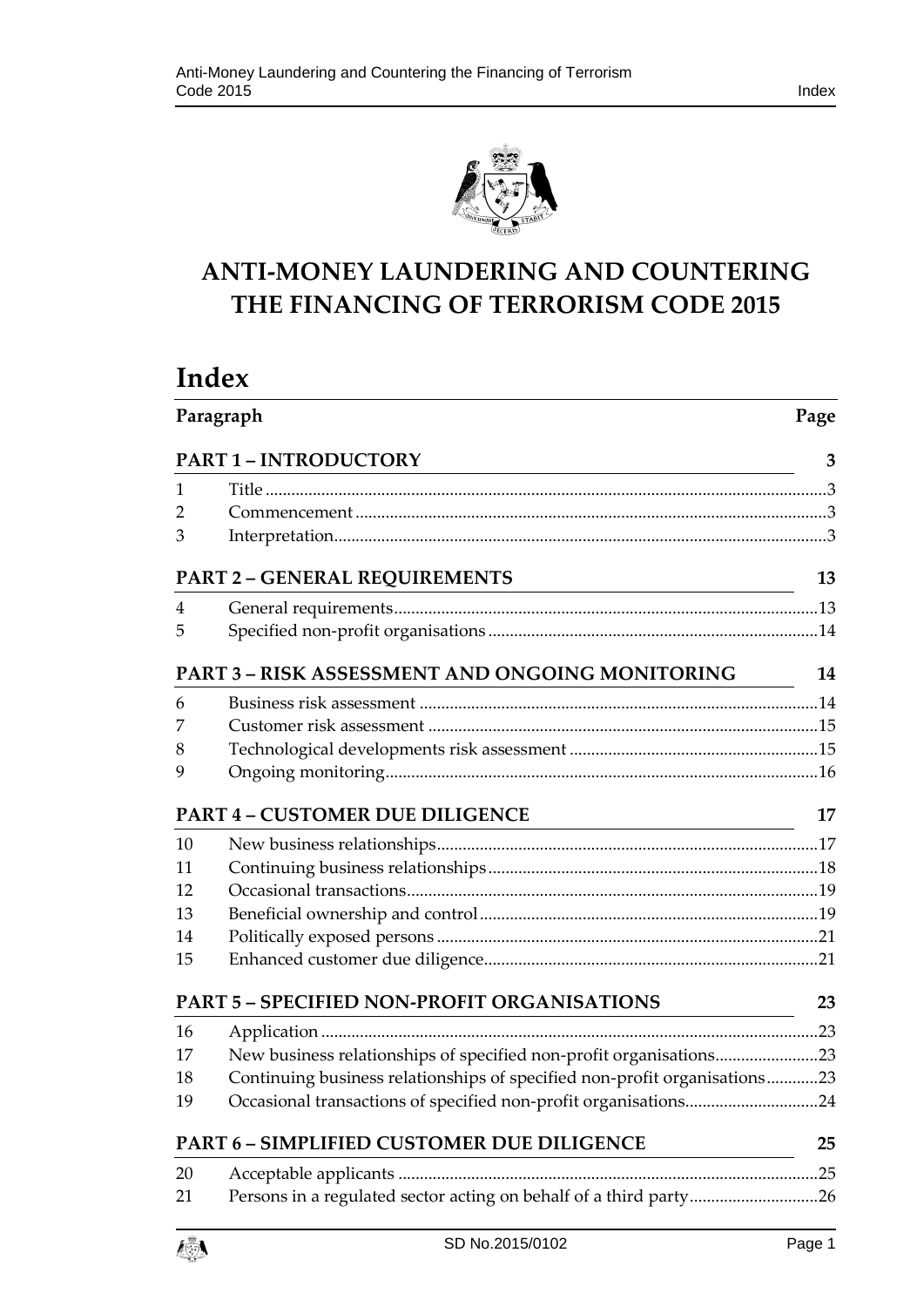| 24 |                                                                     |    |
|----|---------------------------------------------------------------------|----|
|    | <b>PART 7 - REPORTING AND DISCLOSURES</b>                           | 34 |
| 25 |                                                                     |    |
| 26 |                                                                     |    |
| 27 |                                                                     |    |
| 28 |                                                                     |    |
|    | <b>PART 8 - COMPLIANCE</b>                                          | 36 |
| 29 |                                                                     |    |
| 30 |                                                                     |    |
| 31 |                                                                     |    |
| 32 |                                                                     |    |
| 33 |                                                                     |    |
| 34 |                                                                     |    |
| 35 |                                                                     |    |
| 36 | Register of money laundering and financing of terrorism enquiries39 |    |
|    | <b>PART 9 - MISCELLANEOUS</b>                                       | 39 |
| 37 |                                                                     |    |
| 38 |                                                                     |    |

| <b>ART 7 – REPORTING AND DISCLOSURES</b> |  |  |
|------------------------------------------|--|--|
| Money Laundering Reporting Officer       |  |  |

**PART 10 - OFFENCES AND REVOCATIONS** 

| <b>PART 7 - REPORTING AND DISCLOSURES</b> |  |  |
|-------------------------------------------|--|--|
| 25                                        |  |  |
|                                           |  |  |

| 28 |  |
|----|--|
|    |  |

# PAR<sup>T</sup>

22 23

38 39

40

41 42

⁄₹)

41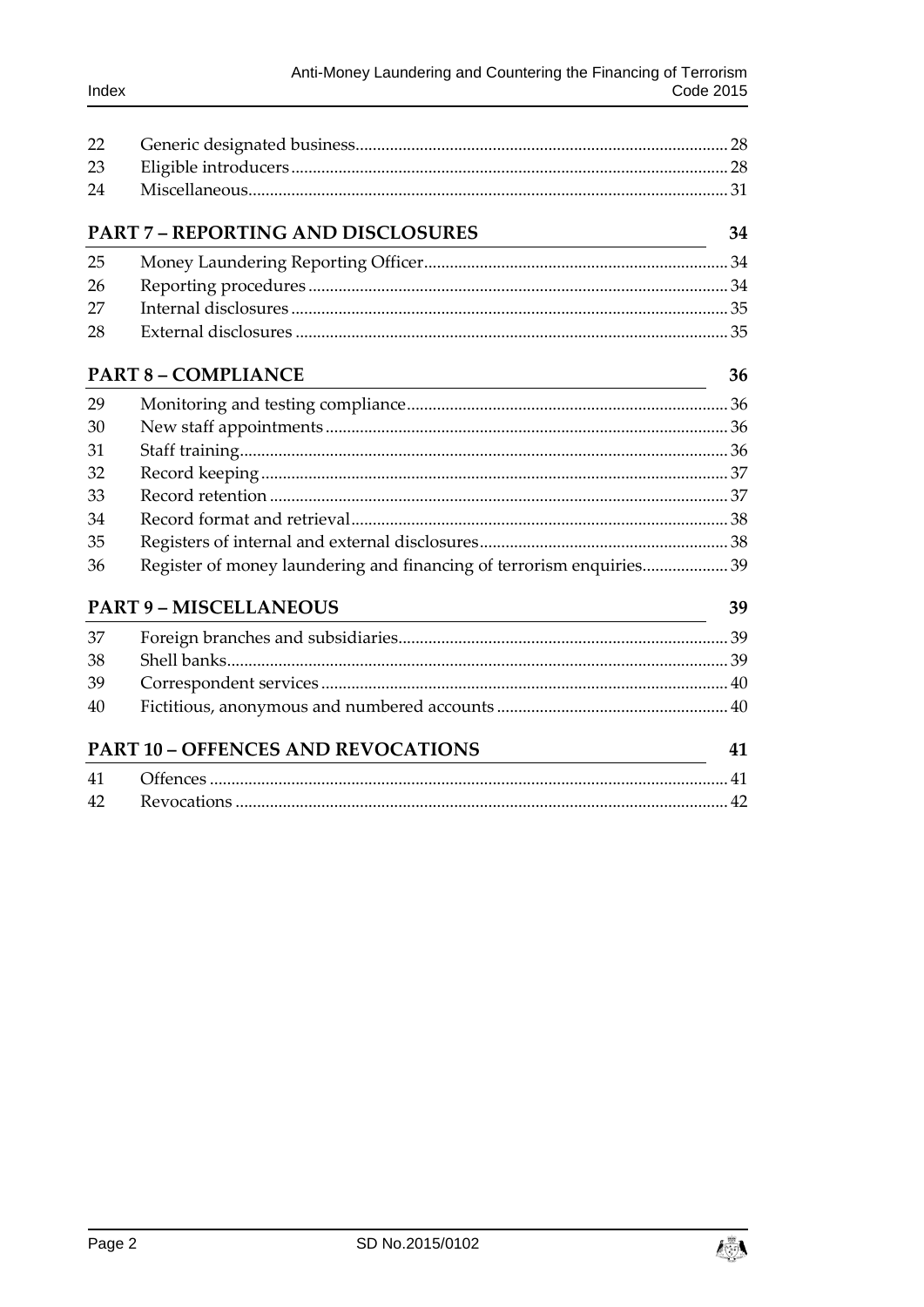Statutory Document No. 2015/0102



*Proceeds of Crime Act 2008, Terrorism and Other Crime (Financial Restrictions) Act 2014*

# **ANTI-MONEY LAUNDERING AND COUNTERING THE FINANCING OF TERRORISM CODE 2015**

*Laid before Tynwald: 17 March 2015 Coming into Operation: 1 April 2015*

The Department of Home Affairs makes the following Code under section 157 of the Proceeds of Crime Act 2008<sup>1</sup> and section 68 of the Terrorism and Other Crime (Financial Restrictions) Act 2014<sup>2</sup> after consulting such persons and bodies that appeared to it to be appropriate<sup>3</sup>.

# **PART 1 – INTRODUCTORY**

#### <span id="page-2-1"></span><span id="page-2-0"></span>**1 Title**

This Code is the Anti-Money Laundering and Countering the Financing of Terrorism Code 2015.

#### <span id="page-2-2"></span>**2 Commencement**

This Code comes into operation on 1 April 2015.

#### <span id="page-2-3"></span>**3 Interpretation**

- $(1)$  In this Code —
- "**acceptable applicant**" means a customer that satisfies the conditions of paragraph 20;
- "**AML/CFT**" means anti-money laundering and countering the financing of terrorism;
- "**AML/CFT requirements**" means the requirements of the following enactments —

<sup>3</sup> As required by section 157(4) of the *Proceeds of Crime Act 2008* and section 68(4) of the *Terrorism and Other Crime (Financial Restrictions) Act 2014*



 $\overline{a}$ 

<sup>1</sup> AT 13 of 2008

<sup>2</sup> AT 13 of 2014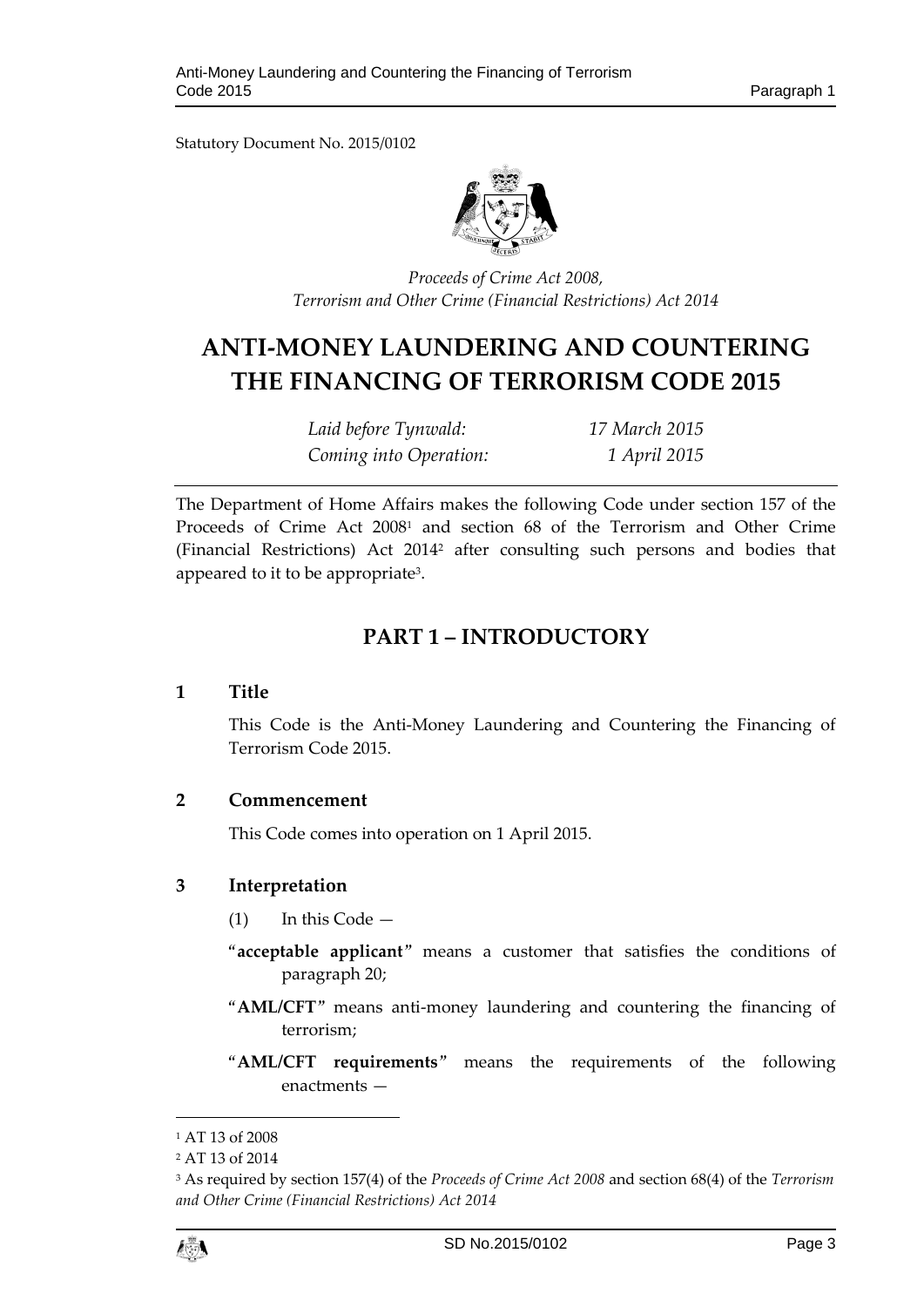- (a) section 9 of the *Prevention of Terrorism Act 1990*<sup>4</sup> ;
- (b) sections 7 to 11 and section 14 of the *Anti-Terrorism and Crime Act 2003*<sup>5</sup> ;
- (c) part 3 of the *Proceeds of Crime Act 2008*;
- (d) parts 2, 3 and 4 of the *Terrorism and Other Crime (Financial Restrictions) Act 2014*;
- (e) this Code,

and includes, in the case of anything done otherwise than in the Island, anything that would constitute a requirement under the enactments specified in (a) to (d) if done in the Island;

- "**beneficial owner**" means the natural person who ultimately owns or controls the customer or on whose behalf a transaction or activity is being conducted and includes but is not restricted to —
	- (a) in the case of a legal person other than a company whose securities are listed on a recognised stock exchange, a natural person who ultimately owns or controls (whether through direct or indirect ownership or control, including through bearer share holdings) 25% or more of the shares or voting rights in the legal person;
	- (b) in the case of any legal person, a natural person who otherwise exercises ultimate effective control over the management of the legal person;
	- (c) in the case of a legal arrangement, the trustee or other person who exercises ultimate effective control over the legal arrangement; and
	- (d) in the case of a foundation, a natural person who otherwise exercises ultimate effective control over the foundation;
- "**business in the regulated sector**" has the meaning assigned by paragraph 1 of Schedule 4 to the *Proceeds of Crime Act 2008*, except that paragraph 1(o) (online gambling) of that Schedule is excluded;
- "**business relationship**" means an arrangement between two or more persons where —
	- (a) at least one of those persons is acting in the course of a business;
	- (b) the purpose of the arrangement is to facilitate the carrying on of business in the regulated sector between the persons concerned on a frequent, habitual or regular basis; and
	- (c) the total amount of any payments to be made by any person to

-



<sup>4</sup> Although this Act has been repealed it is possible for proceedings to be taken in respect of acts that took place when it was in force

<sup>5</sup> AT 6 of 2003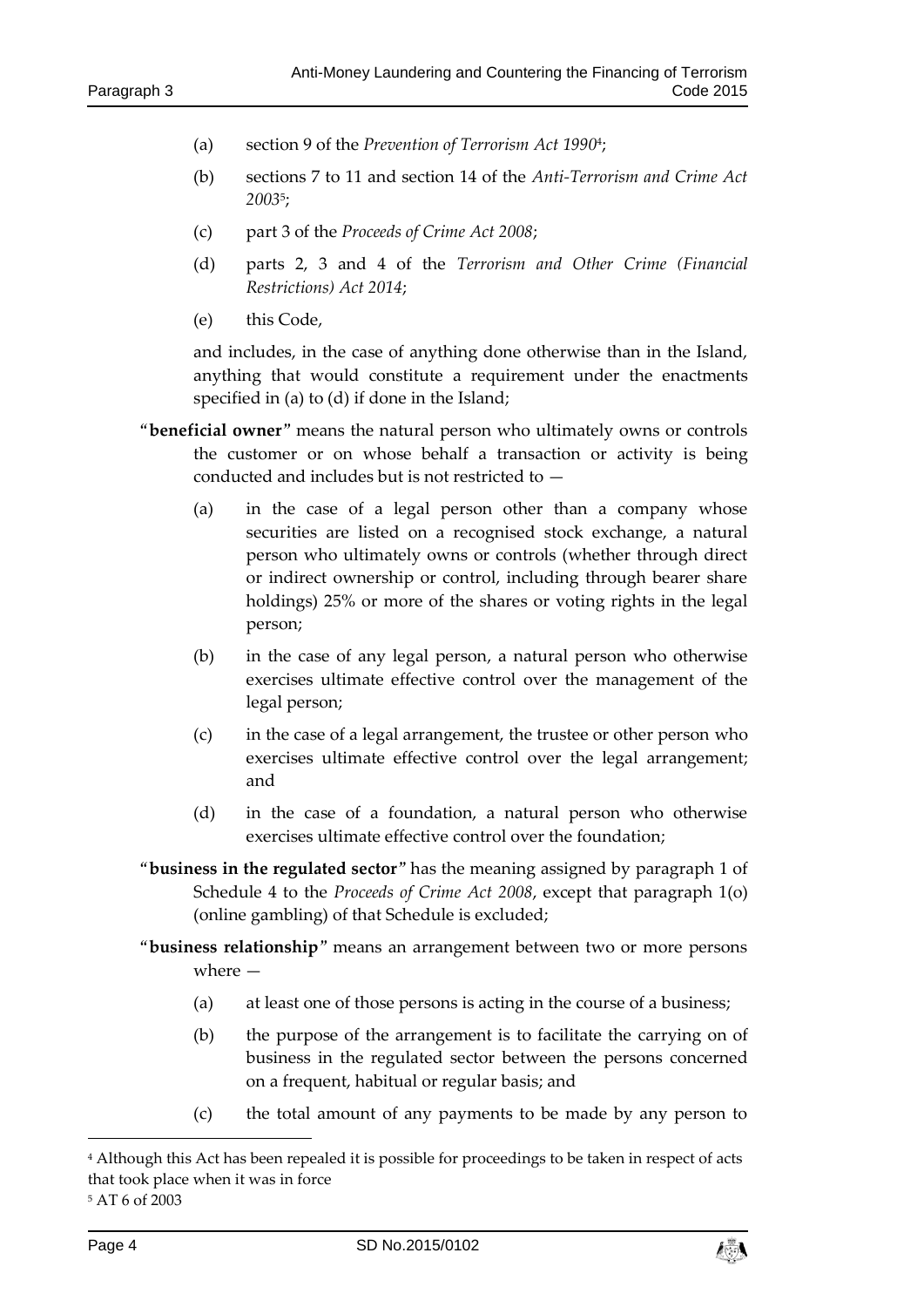any other person in the course of that arrangement may neither be known nor be capable of being ascertained at the time the arrangement is made;

- "**collective investment scheme**" has the meaning given in section 1 of the *Collective Investment Schemes Act 2008*<sup>6</sup> ;
- "**competent authority**" means all Isle of Man administrative and law enforcement authorities concerned with AML/CFT, including in particular the Financial Supervision Commission, the Insurance and Pensions Authority, the Isle of Man Gambling Supervision Commission, the Department of Home Affairs, the Financial Crime Unit of the Isle of Man Constabulary, the Office of Fair Trading, the Attorney General, and the Customs and Excise and Income Tax Divisions of the Treasury;
- "**constable**" includes any officer appointed under section 1(2) of the *Customs and Excise Management Act 1986*<sup>7</sup> ;
- "**correspondent services**" means banking, money or value transfer services and other similar relationships provided by a financial institution in one jurisdiction ("**the correspondent institution**") to a financial institution in another jurisdiction ("**the respondent institution**");

"**currency**" for the purposes of this Code includes virtual currencies;

#### "**customer**" —

- (a) of a relevant person other than a relevant person that is a specified non-profit organisation, means a person —
	- (i) seeking to form a business relationship or carry out an occasional transaction; or
	- (ii) carrying on a business relationship or carrying out an occasional transaction,

with a relevant person who is carrying on business in the regulated sector in or from the Island and includes a person introduced to the relevant person within the meaning of paragraph 23; and

- (b) of a specified non-profit organisation, means the persons, or groups of persons, who receive benefit (either directly or indirectly) for charitable, religious, cultural, educational, political, social or fraternal purposes. For the purposes of paragraphs 17 and 18, a customer is considered to be establishing a business relationship;
- "**customer due diligence**" (except in the expression "**enhanced customer due diligence**") means the measures specified in paragraphs 9 to 14, 17 to 24, 37 and 39 of this Code;

 $\overline{a}$ 

<sup>6</sup> AT 7 of 2008

<sup>7</sup> AT 34 of 1986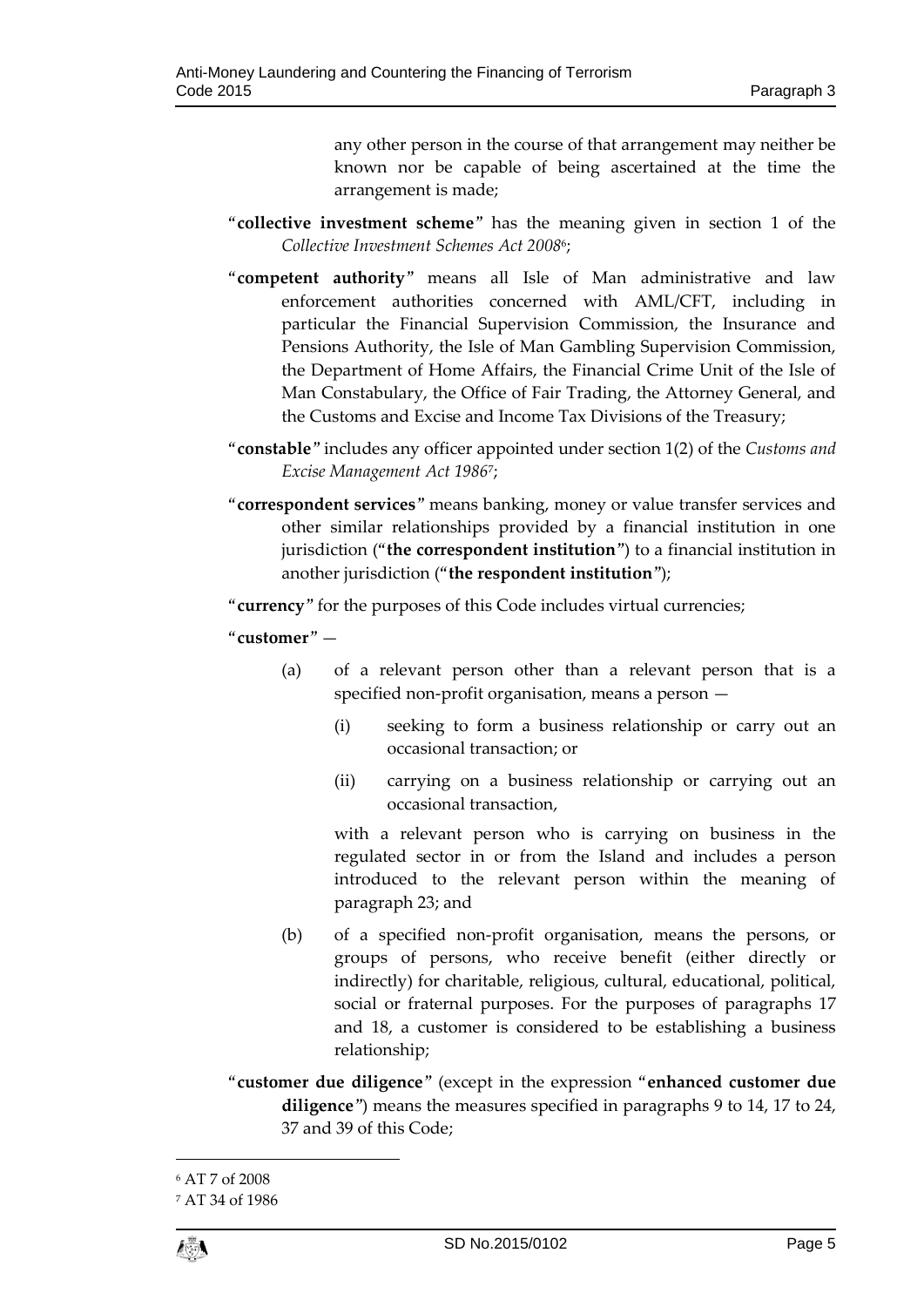"**designated non-financial businesses and professions**" or "**designated businesses**" means relevant persons that are subject to oversight for compliance with the AML/CFT requirements by the Insurance and Pensions Authority, the Isle of Man Gambling Supervision Commission, or the Financial Supervision Commission or one of its delegates, apart from regulated persons;

"**director**" and "**officer**" include —

- (a) for a limited liability company constituted under the *Limited Liability Companies Act 1996*<sup>8</sup> , a member, manager or registered agent of such a company;
- (b) for a limited partnership with legal personality in accordance with sections 48B to 48D of the *Partnership Act 1909*<sup>9</sup> —
	- $(i)$  if a general partner is a natural person, that person;
	- (ii) if a general partner is a body corporate, the directors and officers of that body corporate;
	- (iii) if a general partner is a foundation, the council members (or equivalent) of that foundation; and
- (c) for a foundation, a member of the council (or equivalent) of the foundation;
- "**document**" includes information recorded in any form and, in relation to information recorded otherwise than in legible form, references to its production include references to produce a copy of the information in legible form;
- "**donor**" in respect of a specified non-profit organisation means any person who provides funds to that specified non-profit organisation. For the purposes of paragraph 19, a donor is considered to be undertaking an occasional transaction;
- "**eligible introducer**" means an introducer that satisfies the conditions of paragraph 23;
- "**employee**" and "**worker**" of a relevant person have the same meanings as in section 173 of the *Employment Act 2006*<sup>10</sup> and include an individual  $w$ ho  $-$ 
	- (a) works under a contract of employment or any other contract of service for the relevant person;
	- (b) practises alone or with others under the terms of a partnership agreement for the relevant person;
	- (c) is otherwise engaged within the business of a relevant person, in

-



<sup>8</sup> AT 19 of 1996

<sup>9</sup> AT 3 of 1909

<sup>10</sup> AT 21 of 2006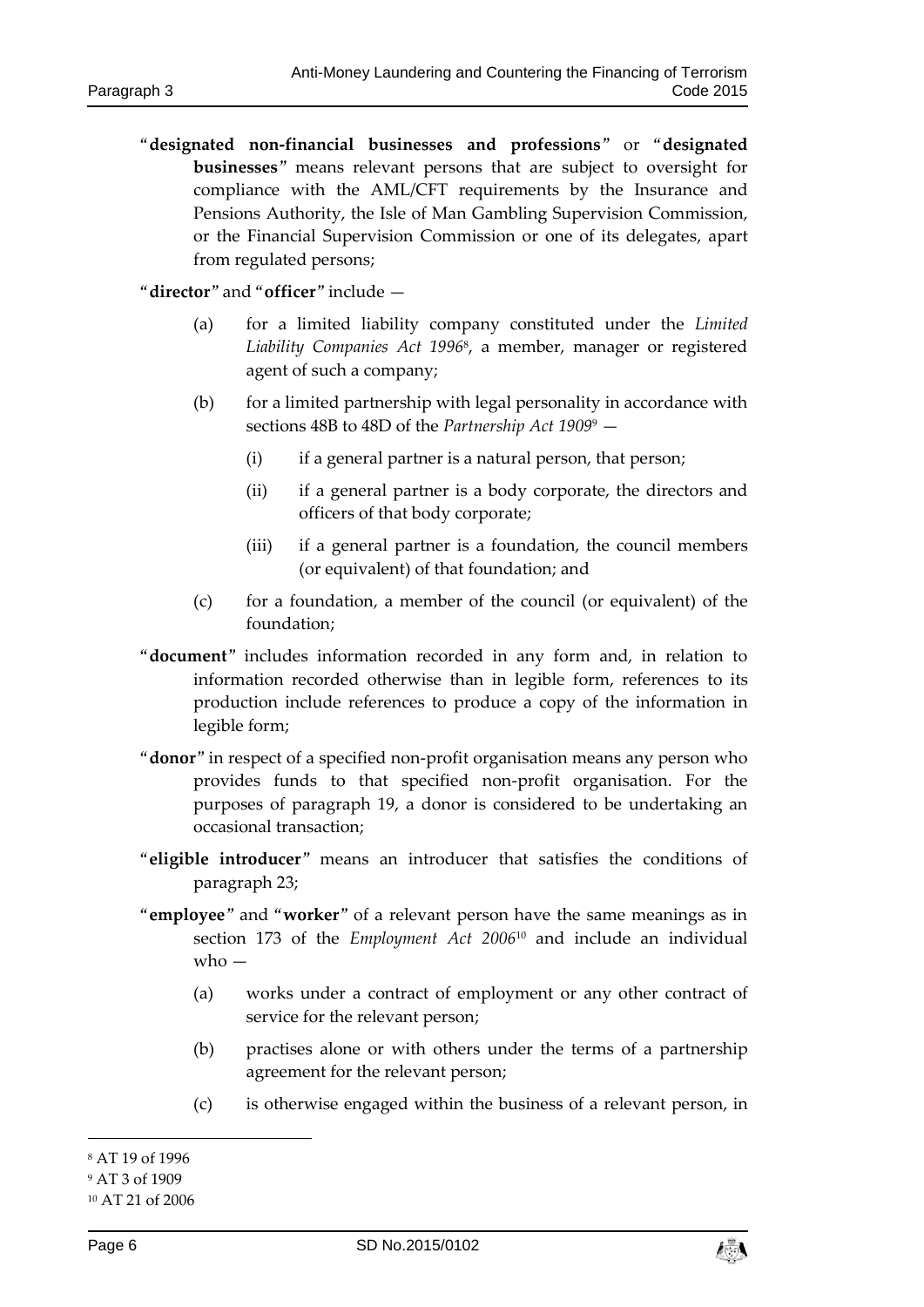all cases where the individual undertakes to do or perform, directly or indirectly, any work or service for a relevant person, whether or not engaged directly by the relevant person or through another entity forming part of the group of entities of which the relevant person is a part, and the relevant person is not by virtue of the contract a customer of the individual; or

- (d) is a director or officer of the relevant person;
- "**enhanced customer due diligence**" means steps, additional to the measures specified in paragraphs 9 to 14, 17 to 24, 37 and 39, for the purpose of identifying customers and other persons, namely —
	- (a) considering whether additional identification information needs to be obtained;
	- (b) considering whether additional aspects of the identity of the customer need to be verified;
	- (c) the taking of reasonable measures to establish the source of the wealth of the customer and any beneficial owner; and
	- (d) considering what on-going monitoring should be carried on in accordance with paragraph 9;
- "**evidence of identity**" means evidence of a person's identity obtained in accordance with the procedures specified in paragraphs 10(1), 12(1), 17(1) or 19(1) (as applicable);
- "**exempted occasional transaction**" means an occasional transaction (whether a single transaction or a series of linked transactions) where the amount of the transaction or, as the case may be, the aggregate in the case of a series of linked transactions, is less in value than —
	- (a)  $\epsilon$ 3,000 in the case of a transaction entered into in the course of business referred to in paragraph 1(l) (casinos) or 1(n) (bookmakers) of Schedule 4 to the *Proceeds of Crime Act 2008*; or
	- (b)  $\epsilon$ 5,000 in the case of a transaction entered into in the course of business referred to in paragraph 1(x) (*bureau de change)* or 1(z) (cheque encashment only) of Schedule 4 to the *Proceeds of Crime Act 2008*; or
	- (c)  $\epsilon$ 1,000 in the case of a transaction entered into in the course of business referred to in paragraph 1(z) (money transmission services apart from cheque encashment) or 1(mm) (virtual currency) of Schedule 4 to the *Proceeds of Crime Act 2008*; or
	- (d)  $\epsilon$ 15,000 in any other case;

"**external disclosure**" means a report made under paragraphs 26(1)(f) and 28;

"**external regulated business**" means business outside the Island that is regulated or supervised for AML/CFT purposes by an authority (whether a governmental or professional body and whether in the Island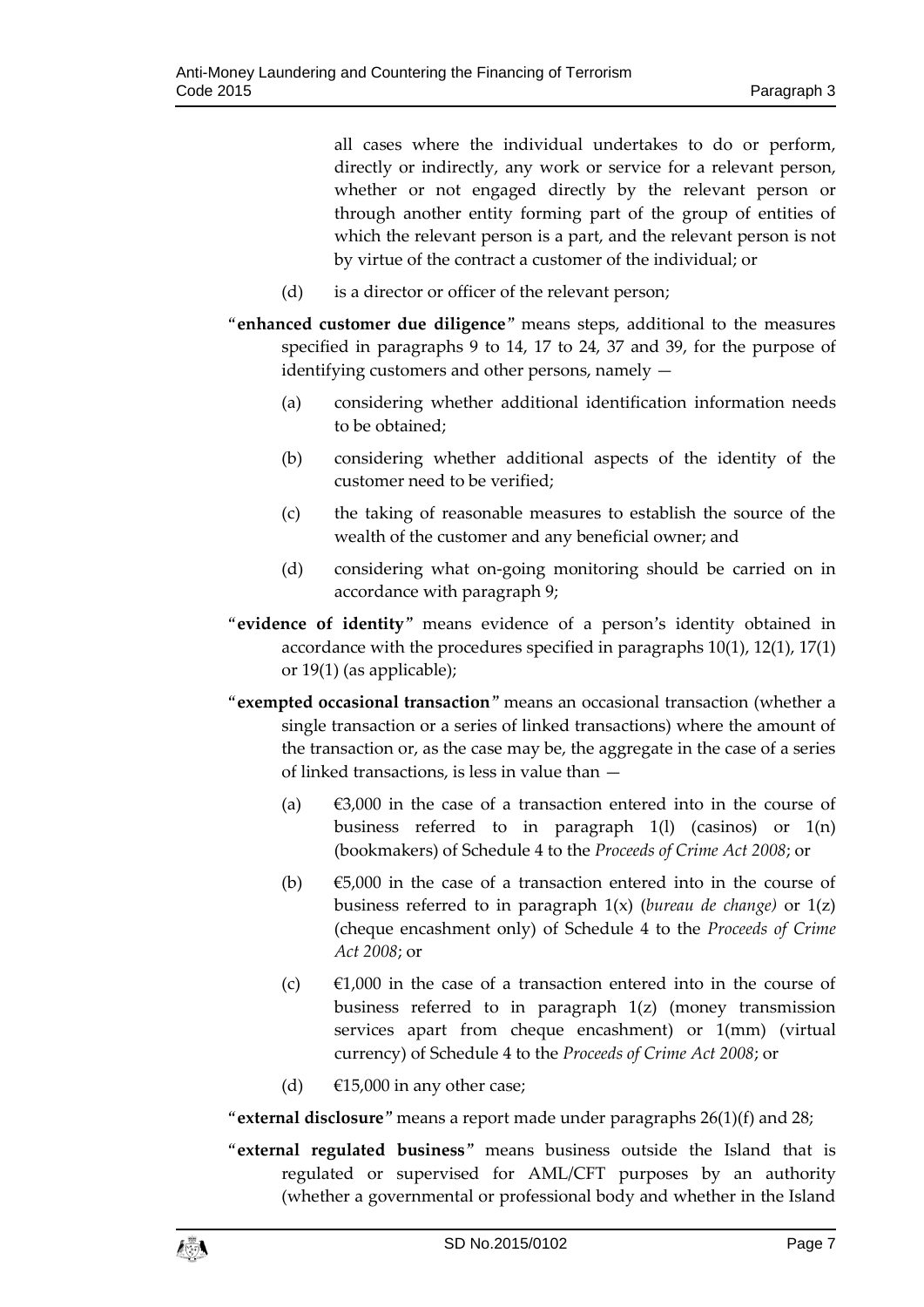or elsewhere) empowered (whether by law or by the rules of the body) to regulate or supervise such business for such purposes;

- "**FATF Recommendations**" means the 40 Recommendations set out in the Financial Action Task Force ("**FATF**") document 'International Standards on Combating Money Laundering and the Financing of Terrorism & Proliferation', adopted by the FATF in February 2012;
- "**financing of terrorism**" includes the financing of proliferation and is to be construed in accordance with the definitions of "**financing**", "**terrorism**" and "**proliferation**" in section 3 of the *Terrorism and Other Crime (Financial Restrictions) Act 2014*;
- "**foundation**" means a foundation established under the *Foundations Act 2011*<sup>11</sup> or a foundation or similar entity established under the law of another jurisdiction;
- "**information**" includes data;
- "**insurer**" means a person authorised to carry on insurance business under section 8 of the *Insurance Act 2008*<sup>12</sup> or to whom a permit is issued under section 22 of that Act;

"**internal disclosure**" means a report made under paragraphs 26(1)(c) and 27;

- "**introducer**" has the meaning given in paragraph 23(1);
- "**legal arrangement**" means
	- (a) an express trust; or
	- (b) any other arrangement that has a similar legal effect (such as a *fiducie*, *Treuhand* or *fideicomiso*);
- "**legal person**" includes any body corporate or unincorporate capable of establishing a customer relationship with a financial institution or of owning property;
- "**List A**" is a list maintained by the Department of Home Affairs on its website specifying jurisdictions regarding which the FATF (or a FATF-style regional body) has made a call on its members and other jurisdictions to apply countermeasures to protect the international financial system from the on-going and substantial risks of ML/FT emanating from the jurisdiction;
- "**List B**" is a list maintained by the Department of Home Affairs on its website specifying jurisdictions with strategic AML/CFT deficiencies or those considered to pose a higher risk of ML/FT;
- "**List C**" is a list maintained by the Department of Home Affairs on its website specifying jurisdictions which are considered to operate laws equivalent to those of the Isle of Man;

1



<sup>11</sup> AT 17 of 2011

<sup>12</sup> AT 16 of 2008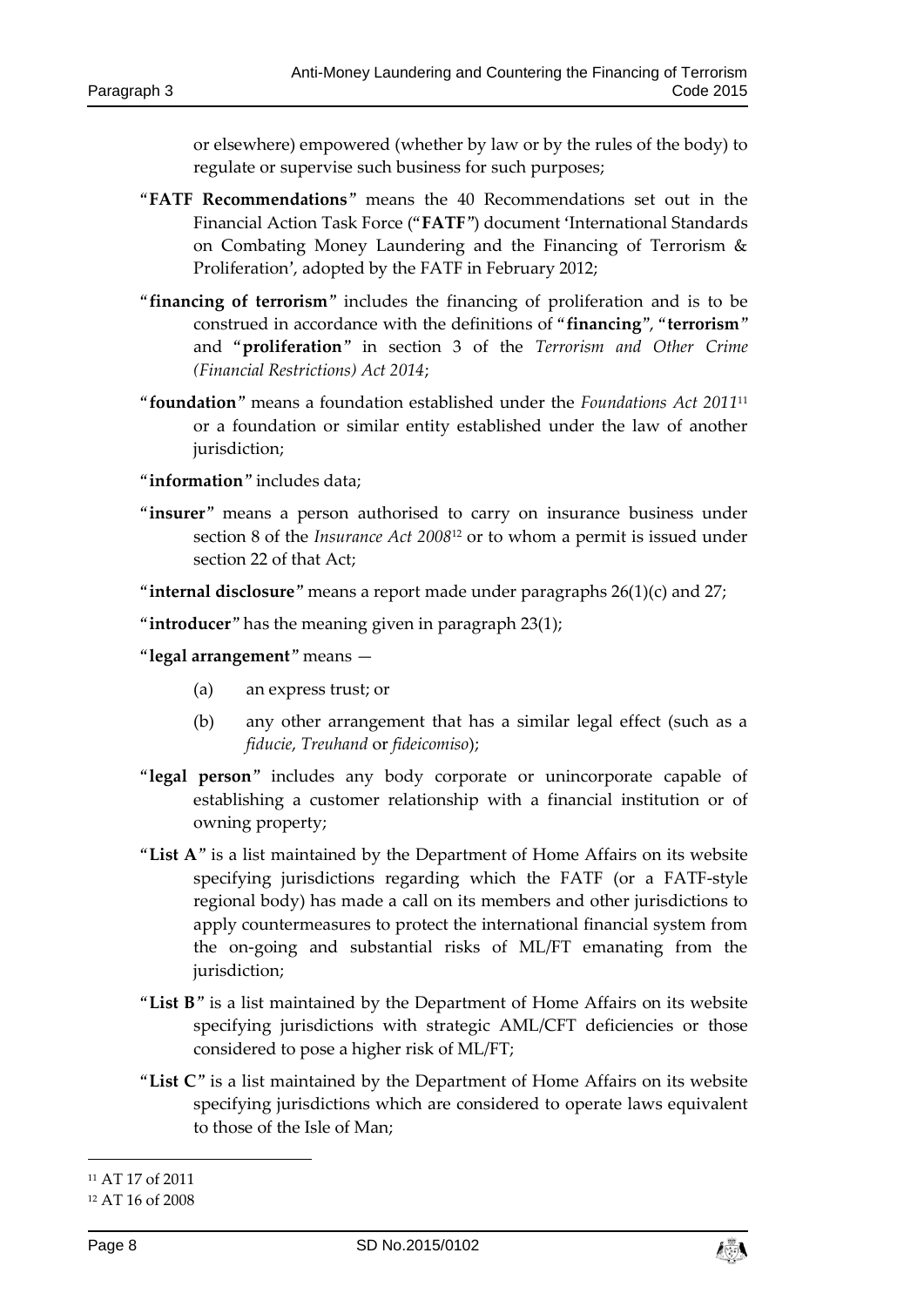- "**ML/FT**" means money laundering and financing of terrorism, or both, and includes attempted transactions in relation to ML/FT;
- "**Money Laundering Reporting Officer**" or "**MLRO**" means an individual appointed under paragraph 25 and includes a deputy MLRO appointed under paragraph 25(3);
- "**money laundering**" means an act that falls within section 158(11) of the *Proceeds of Crime Act 2008*;
- "**nominee company**" means a wholly owned subsidiary that complies with paragraphs 2.7 or 3.1 of Schedule 1 to the Financial Services (Exemptions) Regulations 2011<sup>13</sup> or similar legislation in a jurisdiction in List C;
- "**occasional transaction**" means any transaction (whether a single transaction or series of linked transactions) other than a transaction carried out in the course of an established business relationship formed by a relevant person and, for the purposes of this definition, a business relationship is an "**established business relationship**" if it is formed by a relevant person where that person has obtained, or is required to obtain, under procedures established, maintained and operated in accordance with this Code, satisfactory evidence of identity of the person who, in relation to the formation of that business relationship, was the customer;
- "**payable-through account**" means an account maintained by a correspondent institution that may be operated directly by a customer of the respondent institution;

"**person**" includes any body of persons, corporate or unincorporate;

- "**politically exposed person**" or "**PEP**" means any of the following
	- (a) a natural person who is or has been entrusted with prominent public functions, including —
		- (i) a head of state, head of government, minister or deputy or assistant minister;
		- (ii) a senior government official;
		- (iii) a member of parliament;
		- (iv) a senior politician;
		- (v) an important political party official;
		- (vi) a senior judicial official;
		- (vii) a member of a court of auditors or the board of a central bank;
		- (viii) an ambassador, *chargé d'affaires* or other high-ranking officer in a diplomatic service;
		- (ix) a high-ranking officer in an armed force;

1

<sup>13</sup> SD 0885/11 as amended by SD 0374/13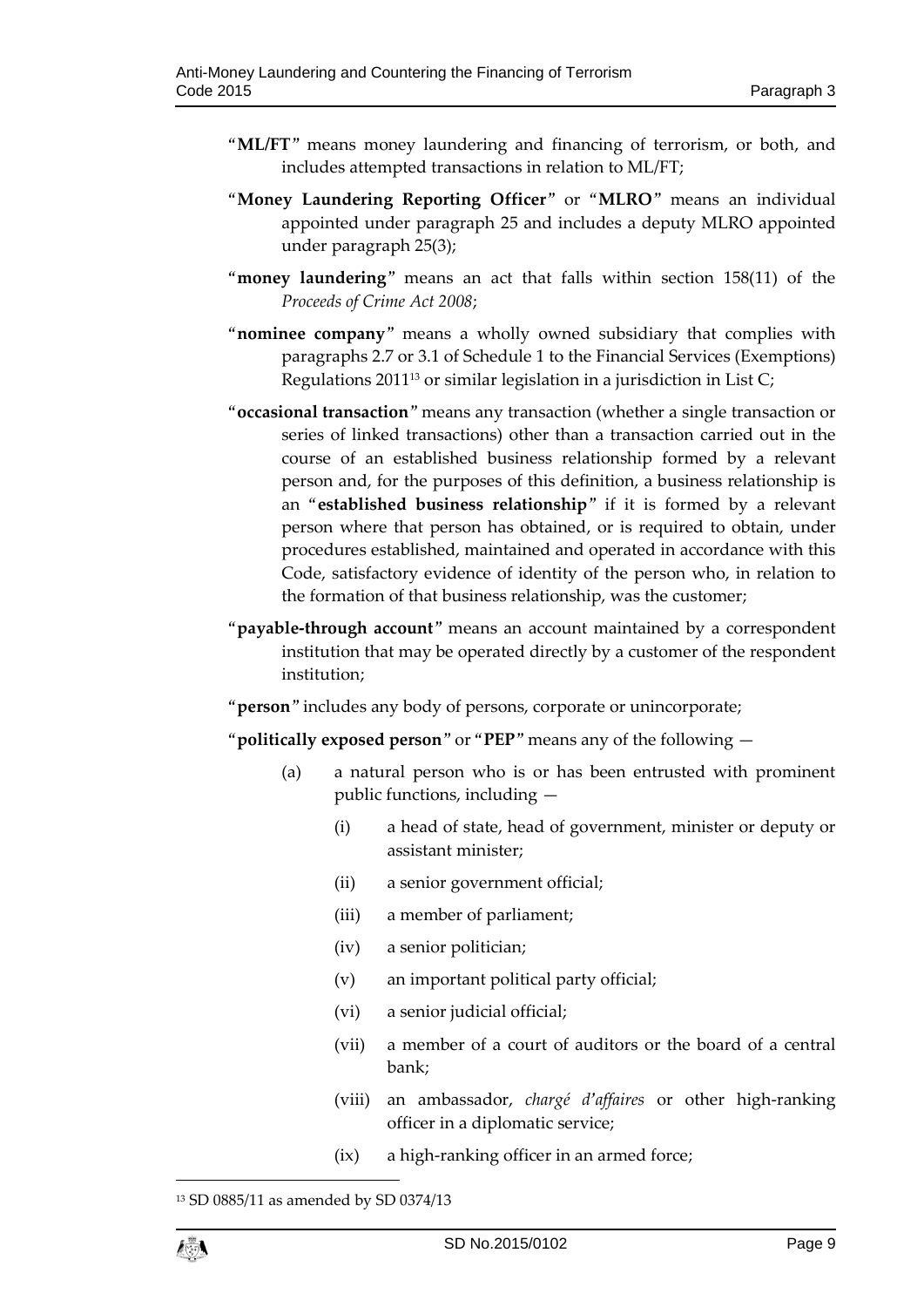- (x) a senior member of an administrative, management or supervisory body of a state-owned enterprise;
- (xi) a senior member of management of, or a member of, the governing body of an international entity or organisation; or
- (xii) an honorary consul;
- (b) any of the following family members of a natural person in  $(a)$ 
	- (i) a spouse;
	- (ii) a partner considered by national law as equivalent to a spouse;
	- (iii) a child or the spouse or partner of a child;
	- (iv) a brother or sister (including a half-brother or half-sister);
	- (v) a parent;
	- (vi) a parent-in-law;
	- (vii) a grandparent; or
	- (viii) a grandchild;
- (c) any close associate of a natural person in (a), including  $-$ 
	- (i) any natural person known to be a joint beneficial owner of a legal entity or legal arrangement, or any other close business relationship, with such a person;
	- (ii) any natural person who is the sole beneficial owner of a legal entity or legal arrangement known to have been set up for the benefit of such a person;
	- (iii) any natural person known to be beneficiary of a legal arrangement of which such a person is a beneficial owner or beneficiary; or
	- (iv) any natural person known to be in a position to conduct substantial financial transactions on behalf of such a person;

and for the purposes of this definition —

- "**domestic PEP**" means a natural person in (a) who is or has been entrusted with prominent public functions in the Isle of Man and any family members or close associates of that person in (b) or (c), regardless of the location of those family members or close associates; and
- "**foreign PEP"** means a natural person in (a) who is or has been entrusted with prominent public functions outside the Isle of Man and any family members or close associates of that person in (b) or (c), regardless of the location of those family members or close

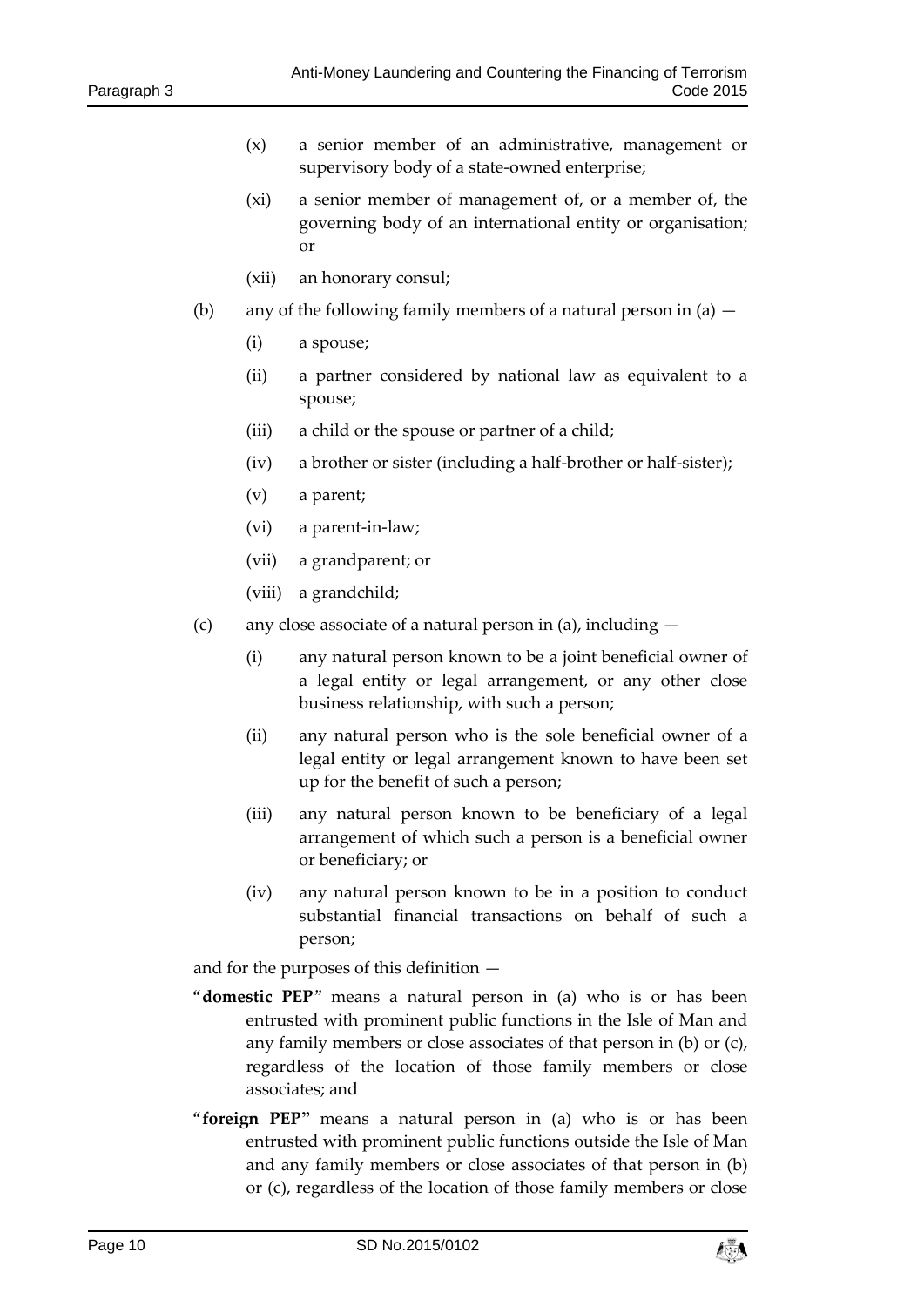associates;

"**regulated person**" means —

- (a) any person holding a financial services licence issued under section 7 of the *Financial Services Act 2008*14;
- (b) any person authorised under section 8 the *Insurance Act 2008*;
- (c) any person registered under section 25 of the *Insurance Act 2008*;
- (d) a retirement benefits schemes administrator registered under section 36 of the *Retirement Benefits Schemes Act 2000*15; or
- (e) a person holding an online gambling licence issued under section 4 of the *Online Gambling Regulation Act 2001*16;
- "**relevant person**" means a person carrying on a business in the regulated sector;
- "**senior management**" means the directors or key persons who are nominated to ensure that the relevant person is effectively controlled on a day-today basis and who have responsibility for overseeing the relevant person's proper conduct;

"**shell bank**" means a bank that is —

- (a) incorporated in a jurisdiction in which it has no physical presence; and
- (b) not affiliated with a financial services group that is subject to effective consolidated supervision;

and for the purposes of this definition —

- "**consolidated supervision**", in relation to a financial services group, means supervision of the group by a regulatory body on the basis of the totality of its business, wherever conducted;
- "**financial services group**" means a group of companies whose activities include to a significant extent activities that are, or if carried on in the Island would be, regulated activities under the *Financial Services Act 2008*; and
- "**physical presence**" means the presence of staff and management based in the jurisdiction who operate at a level at which they are able to make meaningful decisions in respect of the functions and activities of the bank;
- "**specified non-profit organisation**" means a relevant person carrying on the business of a specified non-profit organisation within the meaning assigned by paragraph 1(6) of Schedule 4 to the *Proceeds of Crime Act 2008*;

1

<sup>14</sup> AT 8 of 2008 <sup>15</sup> AT 14 of 2000 <sup>16</sup> AT 10 of 2001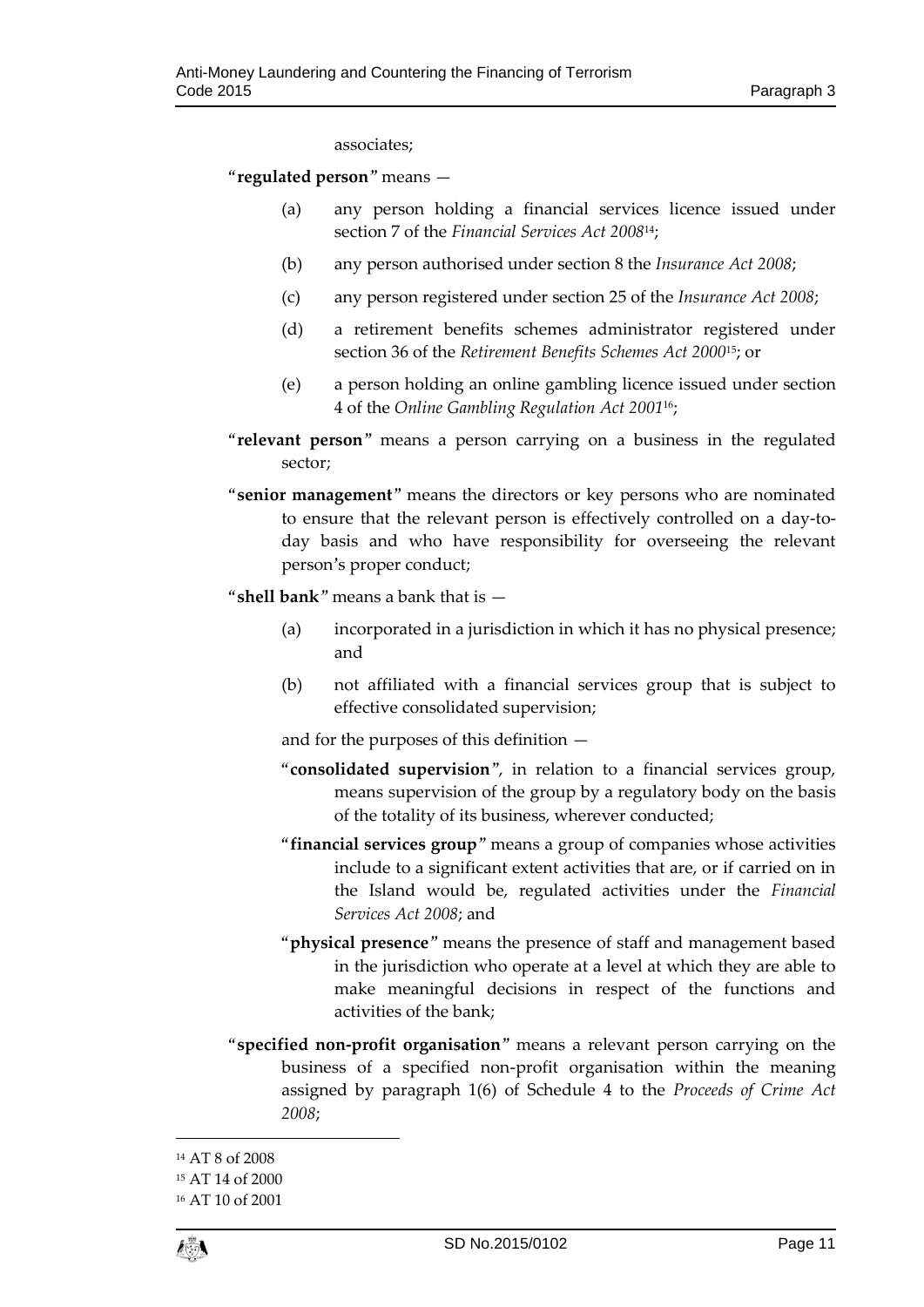- "**suspicious activity**" means any activity or information received in the course of a business relationship, occasional transaction or attempted transaction that causes the relevant person to —
	- (a) know or suspect; or
	- (b) have reasonable grounds for knowing or suspecting,

that the activity or information is related to money laundering or the financing of terrorism;

"**trusted person**" means —

- (a) a regulated person;
- (b) a nominee company of a regulated person where the regulated person is responsible for the nominee company's compliance with the AML/CFT requirements;
- (c) an advocate within the meaning of the *Advocates Act 1976*17, a registered legal practitioner within the meaning of the *Legal Practitioners Registration Act 1986*<sup>18</sup> or an accountant carrying on business in or from the Isle of Man, if the relevant person is satisfied that the rules of the professional body of the advocate, legal practitioner or accountant embody requirements and procedures that are at least equivalent to this Code;
- (d) a person who acts in the course of external regulated business and is regulated under the law of a jurisdiction in List C, unless the relevant person has reason to believe that the jurisdiction in question does not apply, or insufficiently applies, the FATF Recommendations in respect of the business of that person; or
- (e) a nominee company of a person who acts in the course of external regulated business and is regulated under the law of a jurisdiction included in List C where the person is responsible for the nominee company's compliance with the AML/CFT requirements, unless the relevant person has reason to believe that the jurisdiction in question does not apply, or insufficiently applies, the FATF Recommendations in respect of the business of that person;
- "**unusual activity**" means any activity or information received in the course of a business relationship, occasional transaction or attempted transaction where —
	- (a) there are transactions that have no apparent economic or lawful purpose, examples of which include transactions that are —
		- (i) complex;
		- (ii) both large and unusual; or

1



<sup>17</sup> AT 27 of 1976

<sup>18</sup> AT 15 of 1986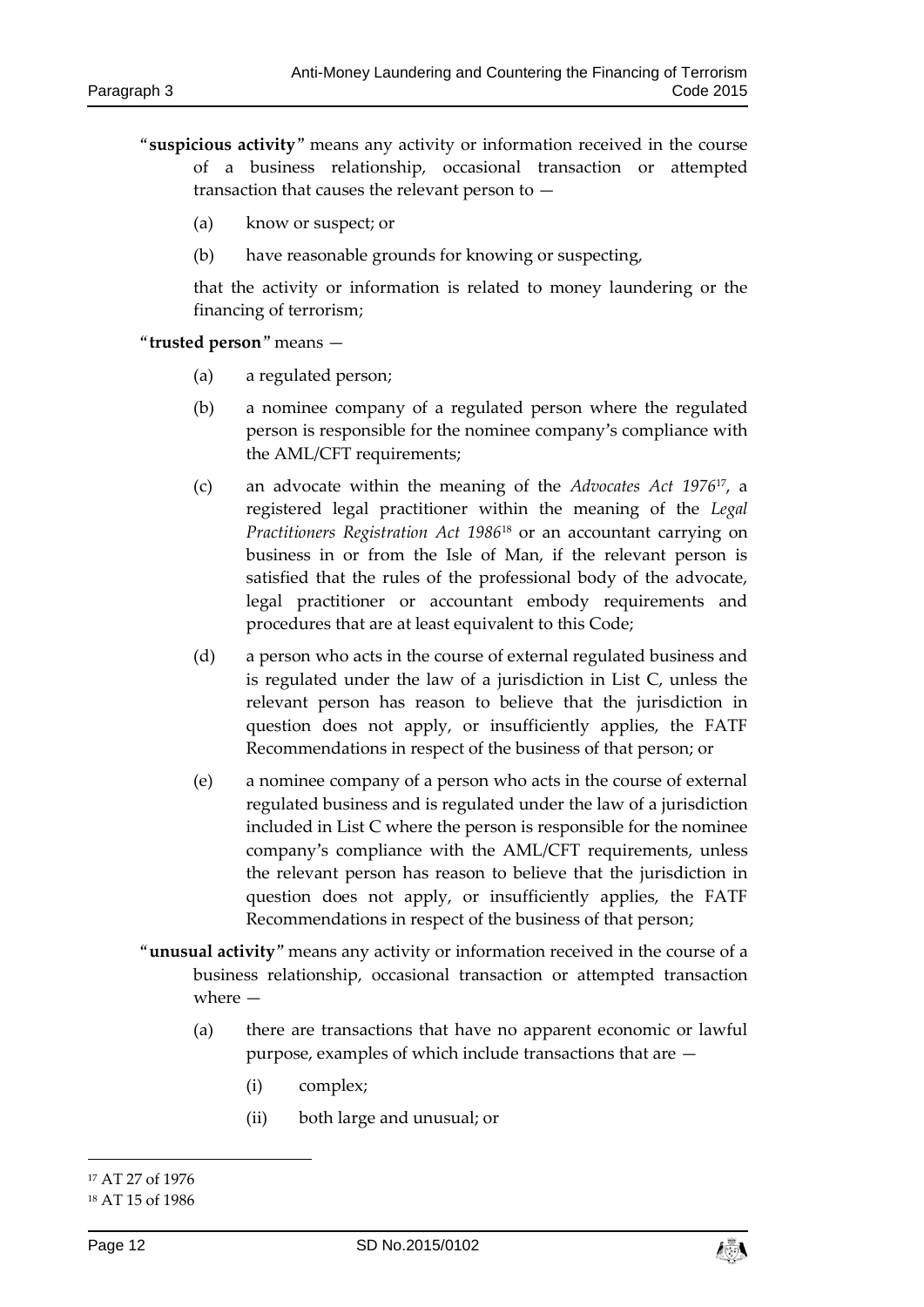- (iii) of an unusual pattern;
- (b) the relevant person becomes aware of anything that causes the relevant person to doubt the identity of a person it is obliged to identify under this Code;
- (c) the relevant person becomes aware of anything that causes the relevant person to doubt the good faith of a customer, beneficial owner, beneficiary or introducer.
- "**virtual currency**" means convertible virtual currencies such as cryptocurrencies or similar concepts where the concept is accepted by persons as a means of payment for goods or services, a unit of account, a store of value or a commodity;
- "**virtual currency business**" means the business of issuing, transmitting, transferring, providing safe custody or storage of, administering, managing, lending, buying, selling, exchanging or otherwise trading or intermediating virtual currencies.
- (2) In this Code, a reference to an amount of currency expressed in Euros is to be construed as also meaning that amount converted into, and expressed as, an amount of any other currency.
- (3) In this Code, in any case where a financial product (such as a life assurance policy) has been transferred by its holder (the assignor) to another person (the assignee), references in any provision to requirements in relation to a customer should be construed as including a reference to an assignee.

# **PART 2 – GENERAL REQUIREMENTS**

## <span id="page-12-1"></span><span id="page-12-0"></span>**4 General requirements**

- (1) In conducting business in the regulated sector a relevant person must not enter into or carry on a business relationship or carry out an occasional transaction with or for another person unless the relevant person —
	- (a) establishes, maintains and operates
		- (i) risk assessment and ongoing monitoring procedures in accordance with Part 3;
		- (ii) customer due diligence procedures in accordance with parts 4, 5 and 6 and paragraphs 37 and 39;
		- (iii) reporting and disclosure procedures in accordance with Part 7;
		- (iv) compliance procedures in accordance with Part 8;
		- (v) procedures in accordance with Part 9; and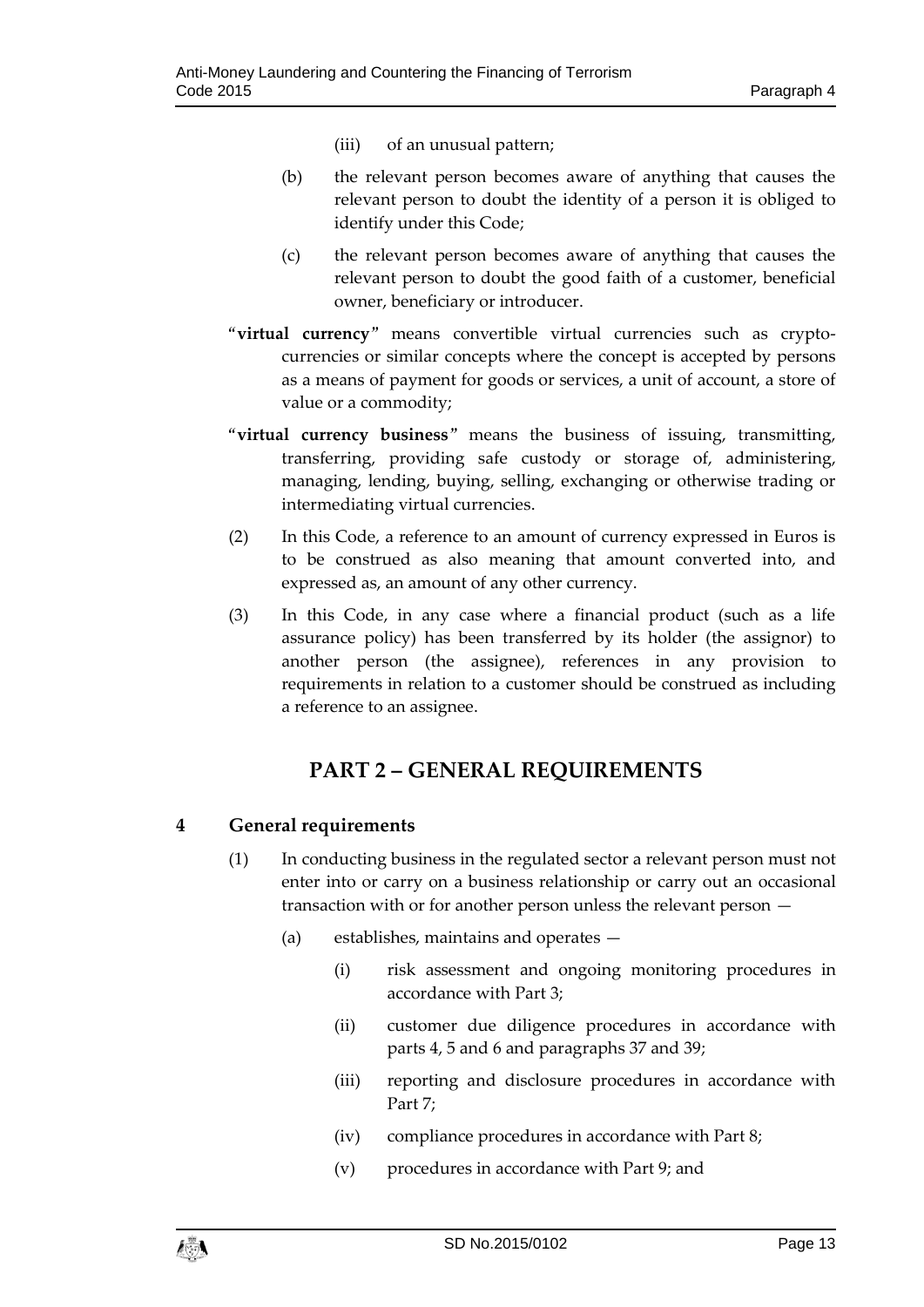- (vi) internal controls and communication procedures that are appropriate for the purposes of forestalling and preventing ML/FT;
- (b) takes appropriate measures for the purpose of making employees and workers aware of —
	- (i) the AML/CFT requirements; and
	- (ii) the procedures established, maintained and operated under (a);
- (c) monitors and tests compliance in accordance with paragraph 29;
- (d) provides education and training in accordance with paragraph 31; and
- (e) complies with paragraphs 38 and 40.
- (2) The procedures and controls referred to in sub-paragraph (1) must be approved by the senior management of the relevant person.
- (3) The customer due diligence procedures referred to in sub-paragraph  $(1)(a)(ii)$  must enable the relevant person to manage and mitigate the risks of ML/FT that have been identified by the risk assessments and ongoing monitoring carried out in accordance with Part 3.
- (4) A relevant person must carry out customer due diligence in accordance with parts  $4$  to  $6 -$ 
	- (a) on the basis of materiality and risk of ML/FT;
	- (b) in accordance with the risk assessments and ongoing monitoring carried out under Part 3; and
	- (c) having particular regard to whether a customer poses a higher risk of ML/FT.

#### <span id="page-13-0"></span>**5 Specified non-profit organisations**

Despite paragraph 4, paragraphs 10 to 12 and 13(5) do not apply to specified non-profit organisations.

# <span id="page-13-2"></span><span id="page-13-1"></span>**PART 3 – RISK ASSESSMENT AND ONGOING MONITORING**

#### **6 Business risk assessment**

- (1) A relevant person must carry out an assessment (a "**business risk assessment**") that estimates the risk of ML/FT on the part of the relevant person's business and customers.
- (2) The business risk assessment must be
	- (a) undertaken as soon as reasonably practicable after the relevant

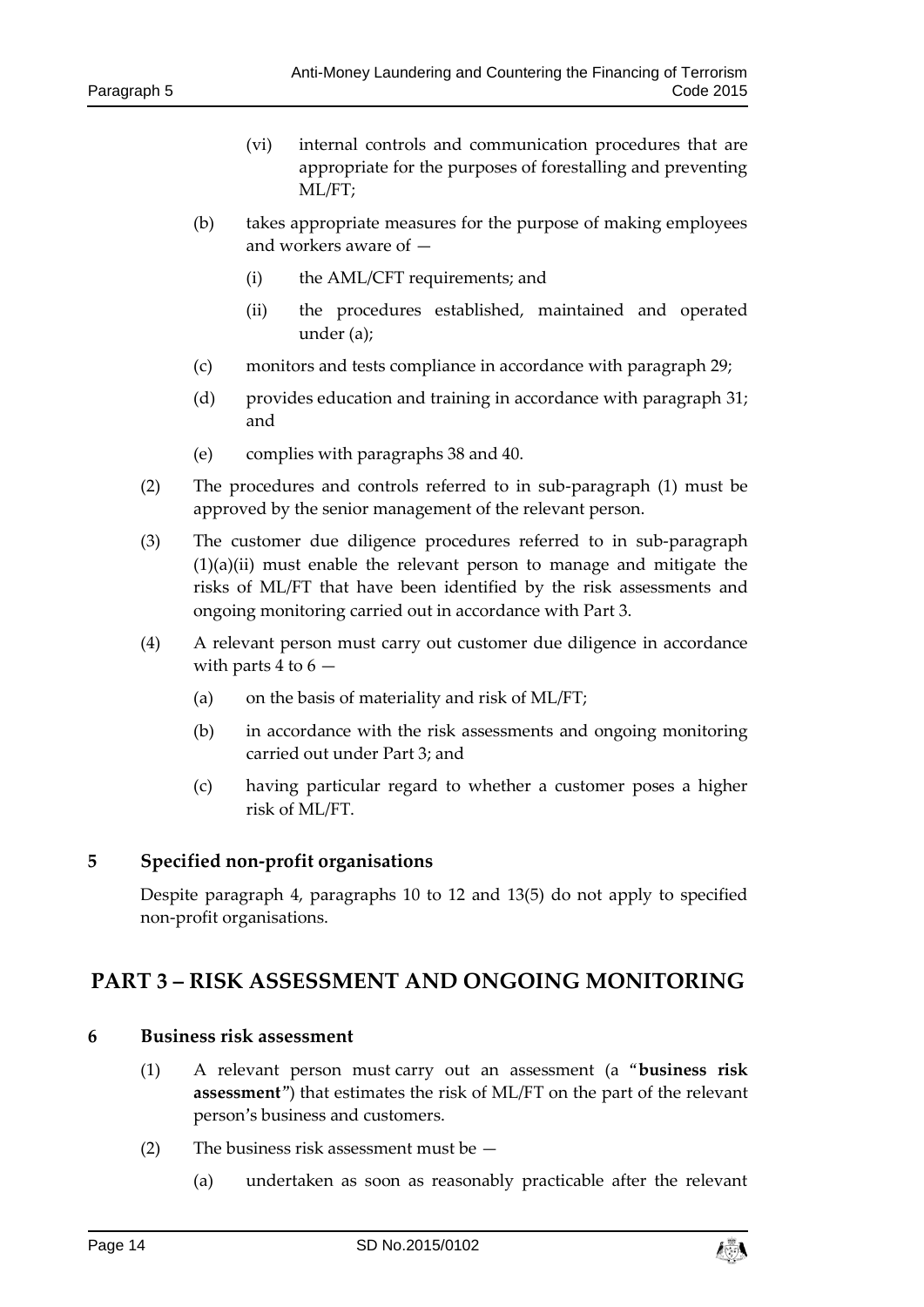person commences business;

- (b) regularly reviewed and, if appropriate, amended so as to keep it up-to-date; and
- (c) documented in order to be able to demonstrate its basis.
- (3) The business risk assessment must have regard to all relevant risk factors including —
	- (a) the nature, scale and complexity of the relevant person's activities;
	- (b) the products and services provided by the relevant person;
	- (c) the persons to whom and the manner in which the products and services are provided;
	- (d) reliance on third parties for elements of the customer due diligence process; and
	- (e) technological developments.

#### <span id="page-14-0"></span>**7 Customer risk assessment**

- (1) A relevant person must carry out an assessment (a "**customer risk assessment**") that estimates the risk of ML/FT posed by a customer.
- (2) The customer risk assessment must be
	- (a) undertaken prior to the establishment of a business relationship or the carrying out of an occasional transaction with or for that customer;
	- (b) regularly reviewed and, if appropriate, amended so as to keep it up-to-date; and
	- (c) documented in order to be able to demonstrate its basis.
- (3) The customer risk assessment must have regard to all relevant risk factors, including —
	- (a) the business risk assessment carried out under paragraph 6;
	- (b) the nature, scale, complexity and location of the customer's activities;
	- (c) the persons to whom and the manner in which the products and services are provided; and
	- (d) reliance on third parties for elements of the customer due diligence process.

#### <span id="page-14-1"></span>**8 Technological developments risk assessment**

(1) A relevant person must carry out an assessment (a "**technological developments risk assessment**") that estimates the risk of ML/FT posed by any technological developments to the relevant person's business.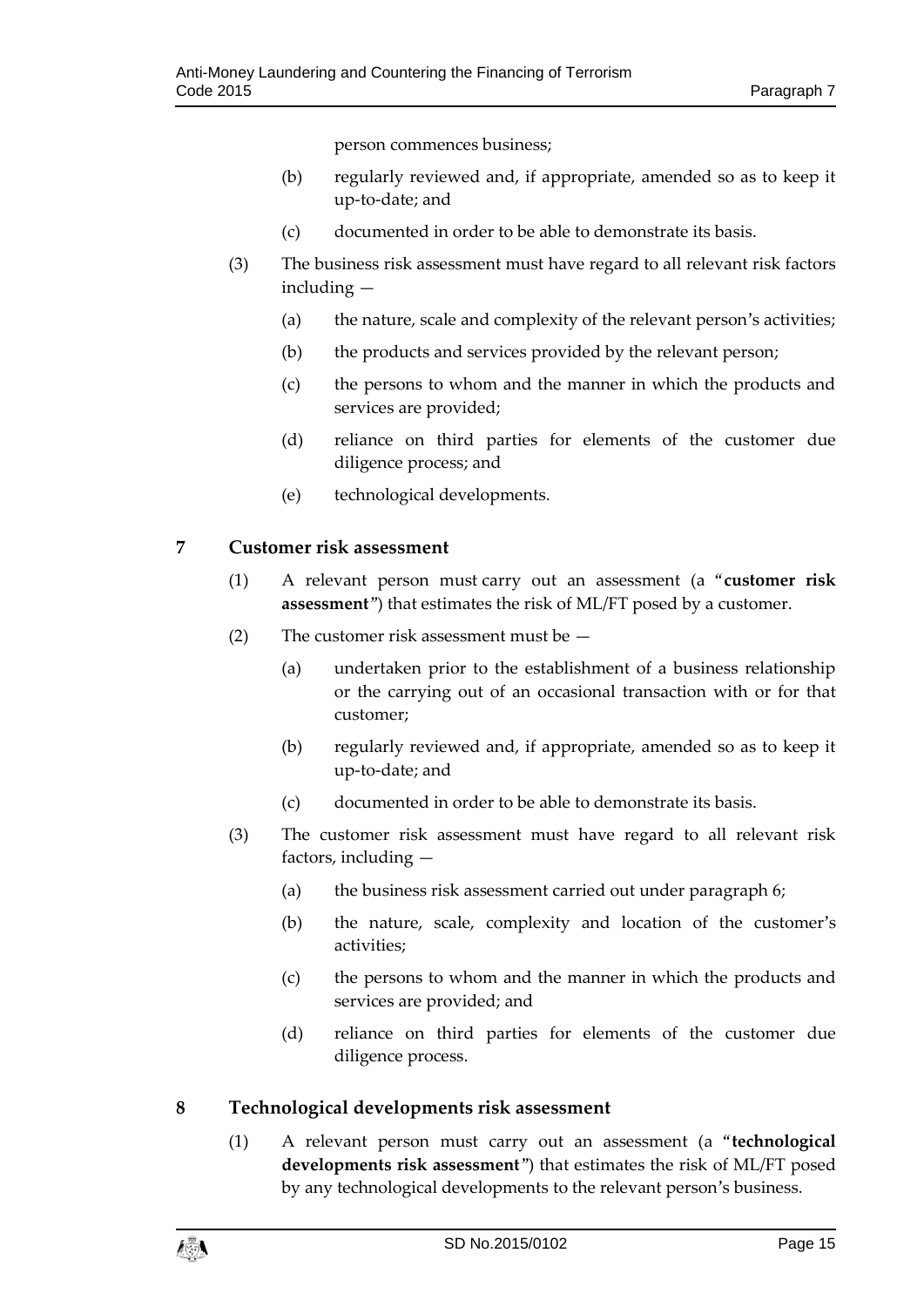- (2) The technological developments risk assessment must be
	- (a) undertaken prior to the launch or implementation of new products, new business practices and delivery methods including new delivery systems;
	- (b) undertaken prior to the use of developing technologies for both new and pre-existing products; and
	- (c) documented in order to be able to demonstrate its basis.
- (3) The technological developments risk assessment must have regard to all relevant factors including —
	- (a) the business risk assessment carried out under paragraph 6;
	- (b) digital information and document storage;
	- (c) electronic verification of documents; and
	- (d) data and transaction screening systems.

#### <span id="page-15-0"></span>**9 Ongoing monitoring**

- (1) A relevant person must perform ongoing and effective monitoring of any business relationship, including —
	- (a) review of information held for the purpose of customer due diligence to ensure that it is up-to-date and appropriate (in particular where the relationship poses a higher risk of ML/FT);
	- (b) appropriate scrutiny of transactions and other activities, paying particular attention to suspicious and unusual activity; and
	- (c) appropriate scrutiny of transactions to ensure that they are consistent with —
		- (i) the relevant person's knowledge of the customer, the relevant person's business and risk profile and, if necessary, the source of funds for the transaction;
		- (ii) the business risk assessment carried out under paragraph 6;
		- (iii) the customer risk assessment carried out under paragraph 7; and
		- (iv) any relevant technological developments risk assessment carried out under paragraph 8.
- (2) The extent and frequency of any monitoring under this paragraph must be determined —
	- (a) on the basis of materiality and risk of ML/FT;
	- (b) in accordance with the risk assessments carried out under this Part; and

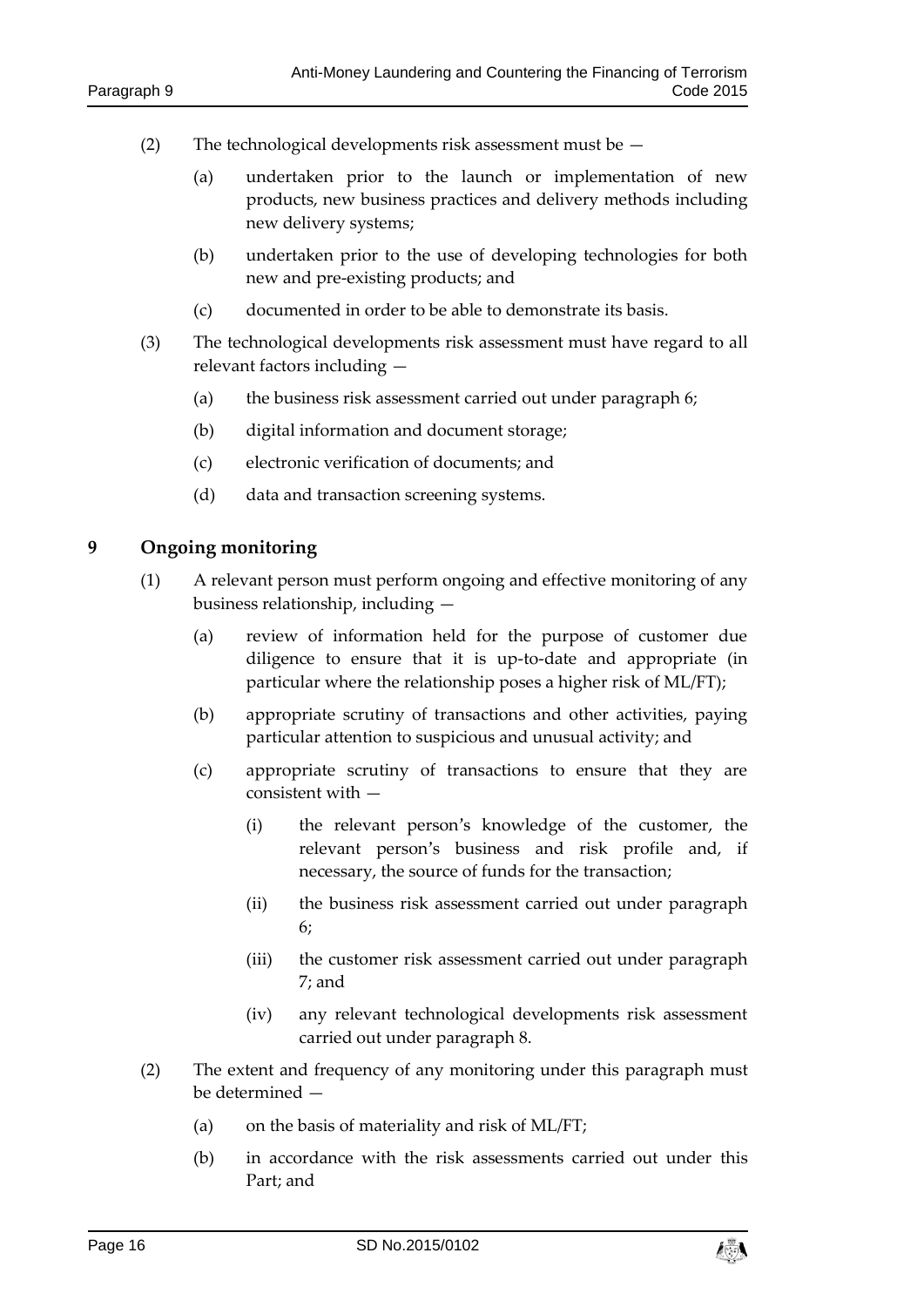(c) having particular regard to whether a customer poses a higher risk of ML/FT.

# **PART 4 – CUSTOMER DUE DILIGENCE**

### <span id="page-16-1"></span><span id="page-16-0"></span>**10 New business relationships**

- (1) A relevant person must, in relation to each new business relationship, establish, maintain and operate the procedures specified in subparagraph (3), which procedures must comply with the requirements of this paragraph.
- (2) The procedures must be undertaken
	- (a) before a business relationship is entered into; or
	- (b) during the formation of that relationship.
- (3) The procedures referred to in sub-paragraph (1) are
	- (a) the identification of the customer;
	- (b) the verification of the identity of the customer using reliable, independent source documents;
	- (c) the verification of the legal status of the customer using relevant information obtained from a reliable, independent source;
	- (d) the obtaining of information on the nature and intended purpose of the business relationship; and
	- (e) the taking of reasonable measures to establish the source of funds.
- (4) In exceptional circumstances the verification of the identity of the customer in accordance with sub-paragraph (3)(b) may be undertaken following the establishment of the business relationship if —
	- (a) it occurs as soon as reasonably practicable;
	- (b) it is essential not to interrupt the normal course of business;
	- (c) the customer has not been identified as posing a higher risk of ML/FT and the risks of ML/FT are effectively managed;
	- (d) the relevant person has not identified any suspicious activity;
	- (e) the relevant person's senior management has approved the establishment of the business relationship and any subsequent activity until sub-paragraph (3)(b) has been complied with; and
	- (f) the relevant person ensures that the amount, type and number of transactions is appropriately limited and monitored.
- (5) Except as provided in sub-paragraph (4) and Part 6, procedures comply with this paragraph if they require, when satisfactory evidence of identity in accordance with sub-paragraph (1) is not obtained or

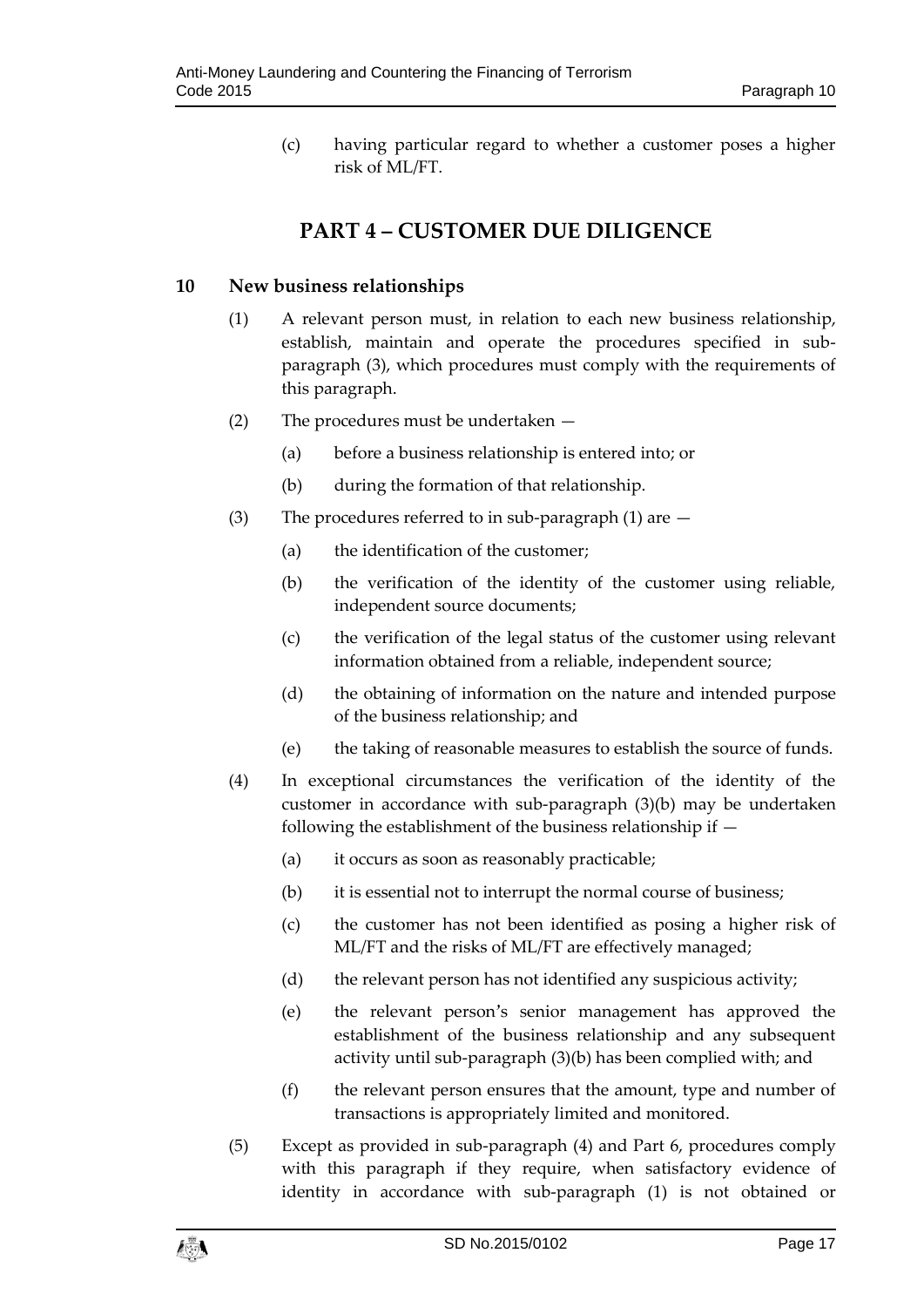produced —

- (a) the business relationship to proceed no further; and
- (b) the relevant person to terminate the business relationship and consider making an internal disclosure in accordance with paragraphs 26 and 27.

#### <span id="page-17-0"></span>**11 Continuing business relationships**

- (1) A relevant person must, in relation to each continuing business relationship, establish, maintain and operate the procedures specified in sub-paragraph (3), which procedures must comply with the requirements of this paragraph.
- (2) The procedures must be undertaken during a business relationship as soon as reasonably practicable.
- (3) The procedures referred to in sub-paragraph (1) are
	- (a) an examination of the background and purpose of the business relationship;
	- (b) if no evidence of identity was produced after the business relationship was established, the taking of such measures as will require the production of such information in accordance with paragraph 10(1);
	- (c) if evidence of identity was produced in accordance with paragraph 10(1), the taking of such measures as will determine whether the evidence of identity produced under that paragraph is satisfactory; and
	- (d) if evidence of identity produced in accordance with paragraph 10(1) is not for any reason satisfactory, the taking of such measures as will require the production by the customer of evidence of identity or the taking of such measures as will produce evidence of identity in accordance with paragraph 10(1).
- (4) The relevant person
	- (a) must keep written records of any examination, steps, measures or determination made or taken under sub-paragraph (1) (which records shall be records to which paragraph 32 applies); and
	- (b) must, on request, make such findings available to the competent authorities and auditors (if any).
- (5) Except as provided in Part 6, procedures comply with this paragraph if they require, when satisfactory evidence of identity, in accordance with paragraph 10(1), is not obtained or produced —
	- (a) the business relationship to proceed no further; and
	- (b) the relevant person to consider terminating the business

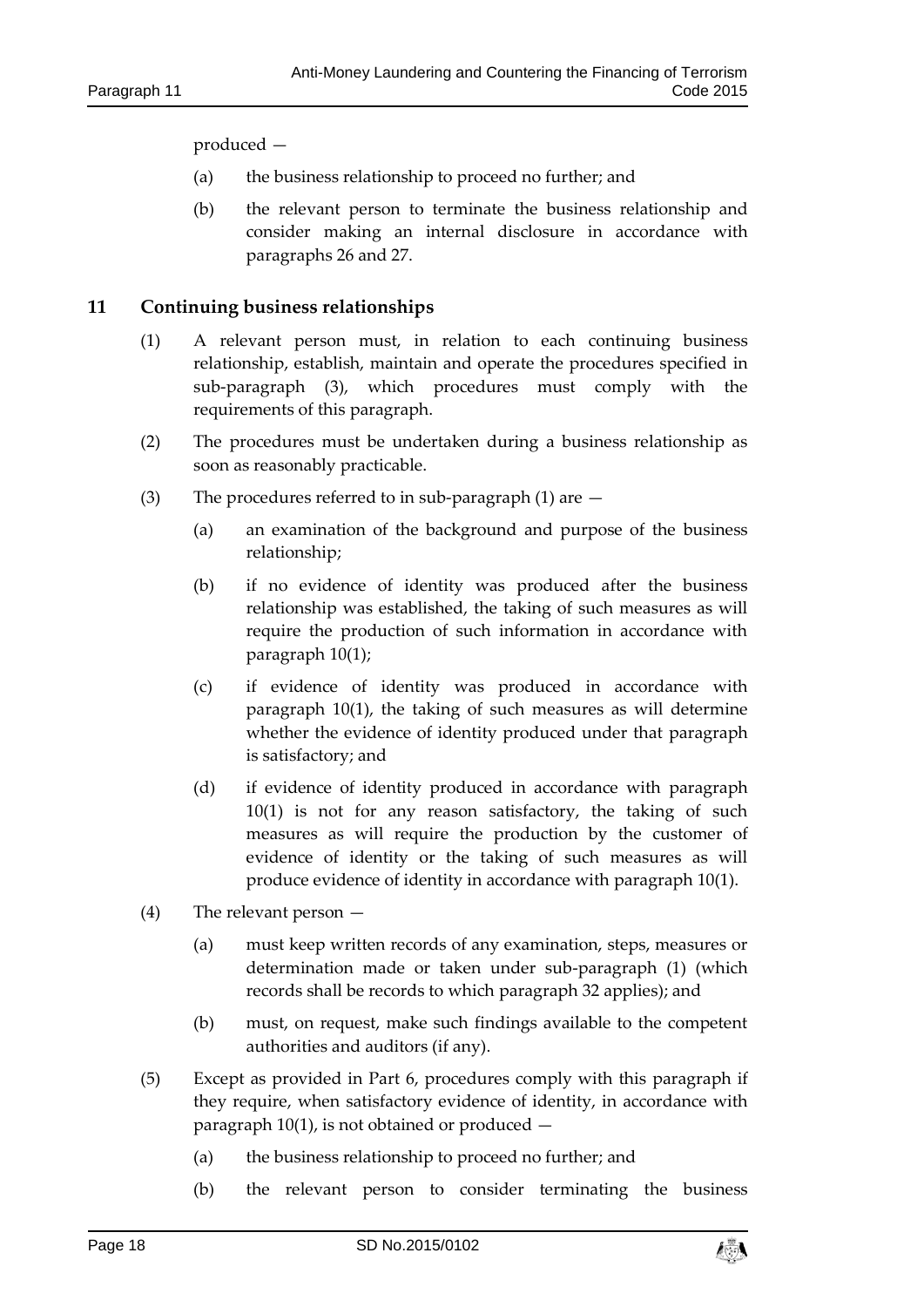relationship and consider making an internal disclosure in accordance with paragraphs 26 and 27.

### <span id="page-18-0"></span>**12 Occasional transactions**

- (1) A relevant person must, in relation to an occasional transaction, establish, maintain and operate the procedures specified in subparagraph (3), which procedures must comply with the requirements of this paragraph.
- (2) The procedures must be undertaken before the occasional transaction is entered into.
- (3) The procedures referred to in sub-paragraph (1) are
	- (a) the identification of the customer;
	- (b) the verification of the identity of the customer using reliable, independent source documents;
	- (c) the verification of the legal status of the customer using relevant information obtained from a reliable, independent source;
	- (d) the obtaining of information on the nature and intended purpose of the occasional transaction; and
	- (e) the taking of reasonable measures to establish the source of funds.
- (4) Except as provided in paragraph 12(5) and Part 6, procedures comply with this paragraph if they require, when satisfactory evidence of identity in accordance with sub-paragraph (1) is not obtained or produced —
	- (a) the occasional transaction not to be carried out; and
	- (b) the relevant person to consider making an internal disclosure in accordance with paragraphs 26 and 27.
- (5) Sub‐paragraph (1) does not require verification of identity in accordance with paragraph 12(3)(b) to be produced if the transaction is an exempted occasional transaction.

#### <span id="page-18-1"></span>**13 Beneficial ownership and control**

- (1) This paragraph applies when a relevant person is operating the procedures required by paragraph 9 and parts 4, 5 and 6 (as applicable).
- (2) A relevant person must, in the case of any customer
	- (a) where that customer is not a natural person, identify who is the beneficial owner of the customer;
	- (b) take reasonable measures to verify the identity of any beneficial owner of the customer, using relevant information obtained from a reliable, independent source; and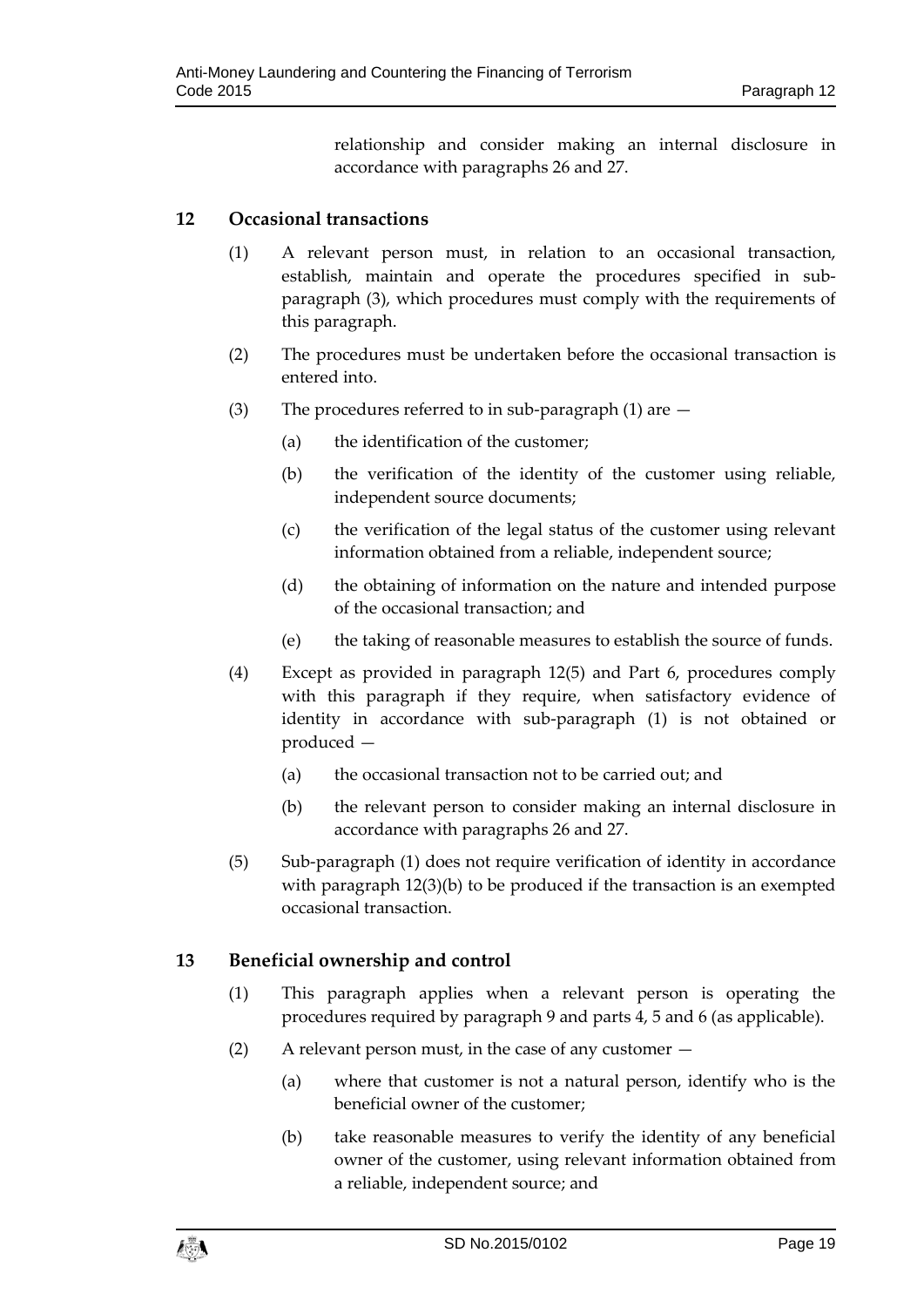- (c) subject to paragraphs 21 and 24, determine whether the customer is acting on behalf of another person and, if so, identify that other person, and take reasonable measures to verify that other person's identity using relevant information obtained from a reliable, independent source.
- (3) Without limiting sub-paragraph (2), the relevant person must, in the case of a customer that is a legal person or legal arrangement —
	- (a) verify that any person purporting to act on behalf of the customer is authorised to do so;
	- (b) identify that person and take reasonable measures to verify the identity of that person using reliable, independent source documents;
	- (c) in the case of a legal arrangement, identify  $-$ 
		- (i) the trustees or any other controlling party;
		- (ii) any known beneficiaries; and
		- (iii) the settlor or other person by whom the legal arrangement is made or on whose instructions the legal arrangement is formed;
	- (d) in the case of a foundation, identify  $-$ 
		- (i) the council members (or equivalent);
		- (ii) any known beneficiaries; and
		- (iii) the founder and any other dedicator;
	- (e) obtain information concerning the names and addresses of any other natural persons having power to direct the customer's activities and take reasonable measures to verify that information;
	- (f) obtain information concerning the person by whom, and the method by which, binding obligations may be imposed on the customer; and
	- (g) obtain information to understand the ownership and control structure of the customer.
- (4) Without limiting sub-paragraph (2), in the case of a customer for a life assurance policy, an insurer must —
	- (a) identify the beneficiaries of the life assurance policy; and
	- (b) immediately prior to the making of any payment or loan to a beneficiary of the life assurance policy, verify the identity of each such beneficiary using relevant information obtained from a reliable, independent source; and
	- (c) subject to paragraph 24(7), determine whether the customer is acting on behalf of another person and, if so, identify that other

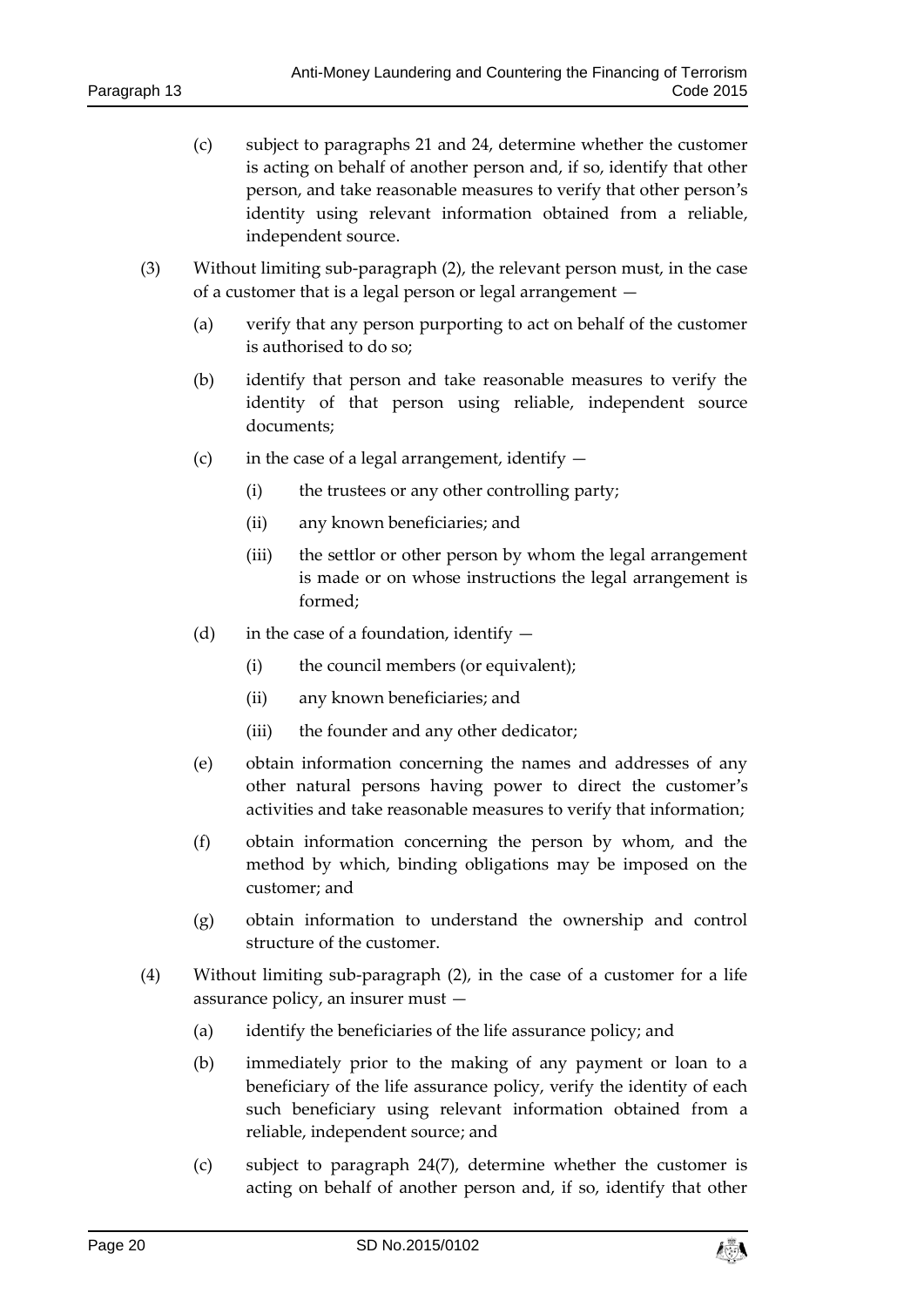person, and take reasonable measures to verify that other person's identity using relevant information obtained from a reliable, independent source.

- (5) Subject to paragraph 24(7) and without limiting sub-paragraphs (2) and (3), the relevant person must not, in the case of a customer that is a legal person or legal arrangement, make any payment or loan to a beneficial owner of that person or beneficiary of that arrangement unless it has —
	- (a) identified the recipient of the payment or loan; and
	- (b) on the basis of materiality and risk of ML/FT, verified the identity of the recipient using relevant information or data obtained from a reliable, independent source.

## <span id="page-20-0"></span>**14 Politically exposed persons**

- (1) A relevant person must maintain appropriate procedures and controls for the purpose of determining whether any of the following is a PEP —
	- (a) any customer;
	- (b) any natural person having power to direct the activities of a customer;
	- (c) any beneficial owner or known beneficiaries.
- (2) A relevant person must maintain appropriate procedures and controls for requiring the approval of its senior management —
	- (a) before any business relationship is established with;
	- (b) before any occasional transaction is carried out with; or
	- (c) before a business relationship is continued with,

a domestic PEP who has been identified as posing a higher risk of ML/FT, or any foreign PEP.

- (3) A relevant person must take reasonable measures to establish the source of wealth of a domestic PEP who has been identified as posing a higher risk of ML/FT, or any foreign PEP.
- (4) A relevant person must perform ongoing and effective enhanced monitoring of any business relationship with a domestic PEP who has been identified as posing a higher risk of ML/FT, or any foreign PEP.
- (5) For the avoidance of doubt, this paragraph does not remove the requirement to conduct enhanced customer due diligence where a PEP has been identified as posing a higher risk of ML/FT.

## <span id="page-20-1"></span>**15 Enhanced customer due diligence**

- (1) A relevant person must obtain enhanced customer due diligence
	- (a) where a customer poses a higher risk of ML/FT as assessed by the

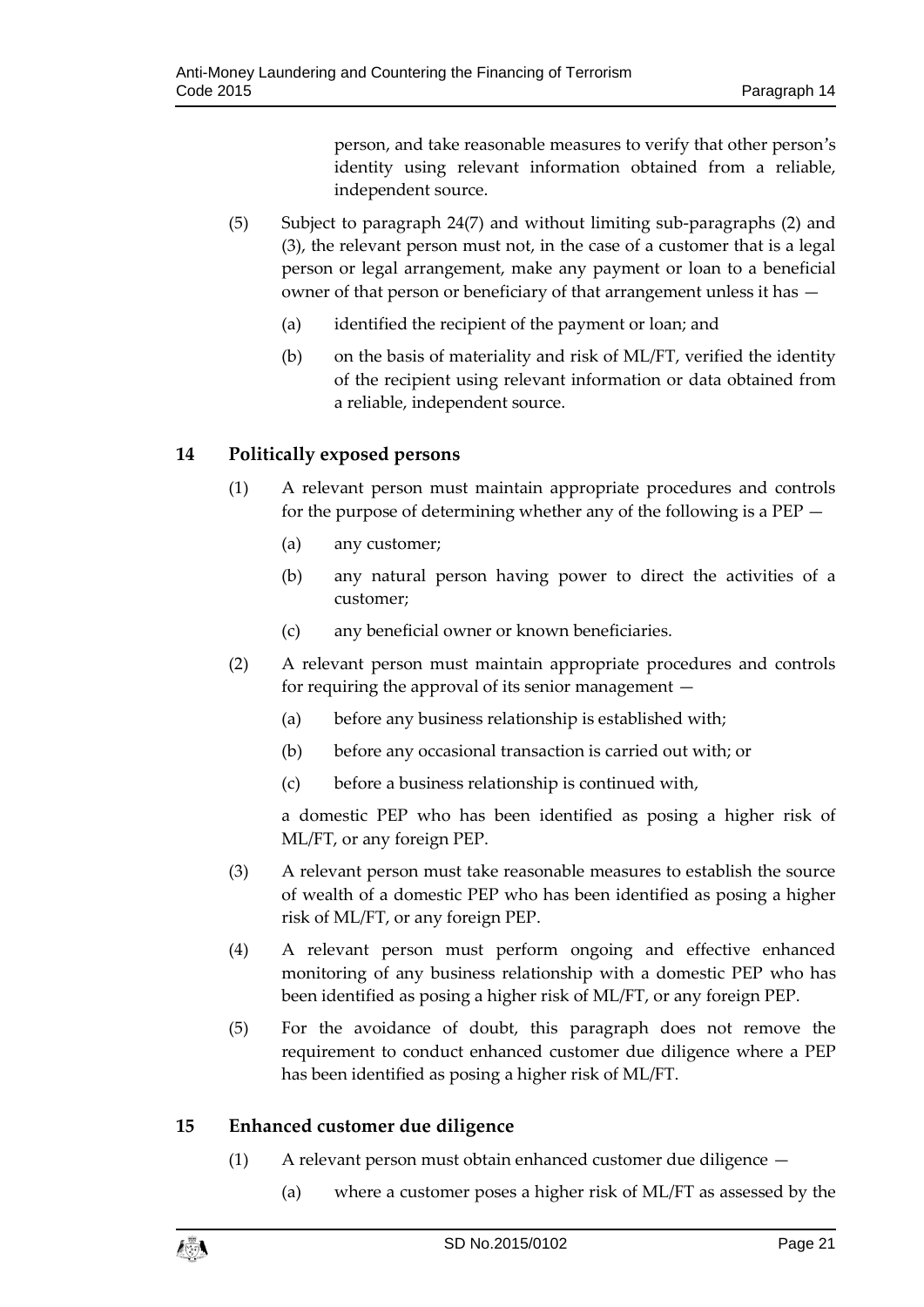customer risk assessment carried out in accordance with paragraph 7; or

- (b) in the event of any unusual activity.
- (2) A relevant person must consider whether to obtain enhanced customer due diligence in the event of any suspicious activity.
- (3) For the avoidance of doubt, if higher risk of ML/FT within the meaning of sub-paragraph (1)(a) is assessed then paragraphs 10(4), 20, 22, 23(5), 24(2), (5) and (7) to (9) do not apply.
- (4) Matters that pose a higher risk of ML/FT include but are not restricted  $to -$ 
	- (a) a business relationship or occasional transaction with a customer resident or located in a jurisdiction in List A; and
	- (b) a customer that is the subject of a warning in relation to AML/CFT matters issued by a competent authority or equivalent authority in another jurisdiction.
- (5) Matters that may pose a higher risk include but are not restricted to  $-$ 
	- (a) activity in a jurisdiction the relevant person deems to be higher risk of ML/FT;
	- (b) a business relationship or occasional transaction with a customer resident or located in a jurisdiction in List B;
	- (c) activity in a jurisdiction in List A or B;
	- (d) a situation that by its nature presents a significant risk of ML/FT;
	- (e) a business relationship or occasional transaction with a PEP;
	- (f) a company that has nominee shareholders or shares in bearer form;
	- (g) the provision of high risk products;
	- (h) the provision of services to high-net-worth individuals;
	- (i) a legal arrangement; and
	- (j) persons performing prominent functions for international organisations.
- (6) Except as provided in Part 6, when enhanced due diligence is not obtained or produced either where it is required under sub-paragraph (1) or considered appropriate under sub-paragraph (2) —
	- (a) the business relationship or occasional transaction must proceed no further; and
	- (b) the relevant person must consider terminating that relationship and consider making an internal disclosure in accordance with paragraphs 26 and 27.

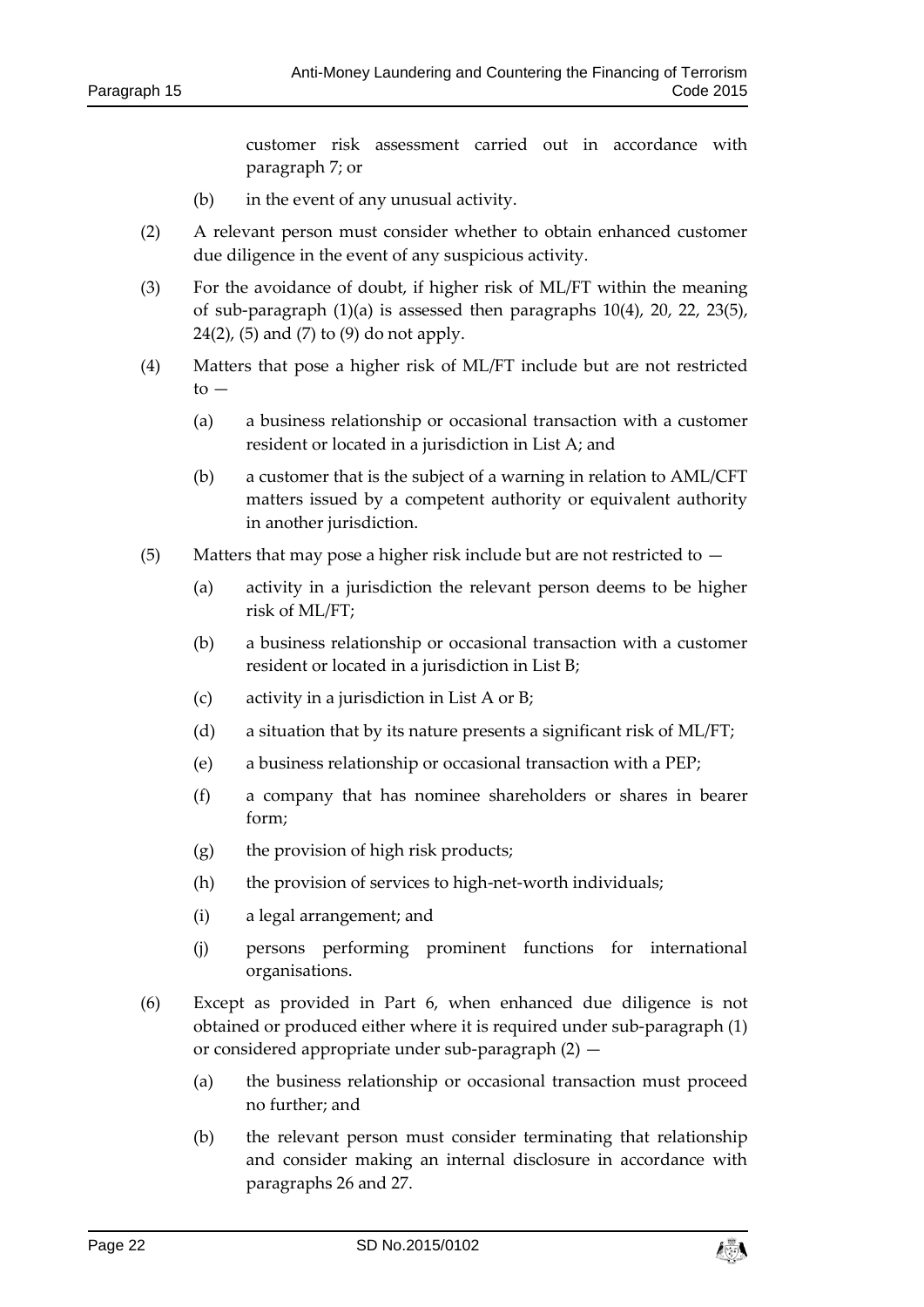# <span id="page-22-0"></span>**PART 5 – SPECIFIED NON-PROFIT ORGANISATIONS**

## <span id="page-22-1"></span>**16 Application**

This Part only applies to specified non-profit organisations.

### <span id="page-22-2"></span>**17 New business relationships of specified non-profit organisations**

- (1) A specified non-profit organisation must, in relation to each new business relationship, establish, maintain and operate the procedures specified in sub-paragraph (3), which procedures must comply with the other requirements of this paragraph.
- (2) The procedures must be undertaken
	- (a) before a business relationship is entered into; or
	- (b) during the formation of that relationship.
- (3) The procedures referred to in sub-paragraph (1) are
	- (a) the identification of the customer;
	- (b) the taking of reasonable measures to verify the identity of the customer using reliable, independent sources; and
	- (c) the obtaining of information on the nature and intended purpose of the business relationship.
- (4) A specified non-profit organisation must, in the case of any correspondent non-profit organisation receiving funds on behalf of a customer, identify that correspondent non-profit organisation, and take reasonable measures to verify that correspondent non-profit organisation's identity using relevant information obtained from reliable, independent sources.
- (5) Except as provided in Part 6, procedures comply with this paragraph if they require, when satisfactory evidence of identity in accordance with sub-paragraph (1) is not obtained or produced —
	- (a) the business relationship to proceed no further; and
	- (b) the specified non-profit organisation to terminate the business relationship and consider making an internal disclosure in accordance with paragraphs 26 and 27.
- (6) "**Correspondent non-profit organisation**" for the purposes of subparagraph (4) means a non-profit organisation that acts as an intermediary between a specified non-profit organisation and its customers.

# <span id="page-22-3"></span>**18 Continuing business relationships of specified non-profit organisations**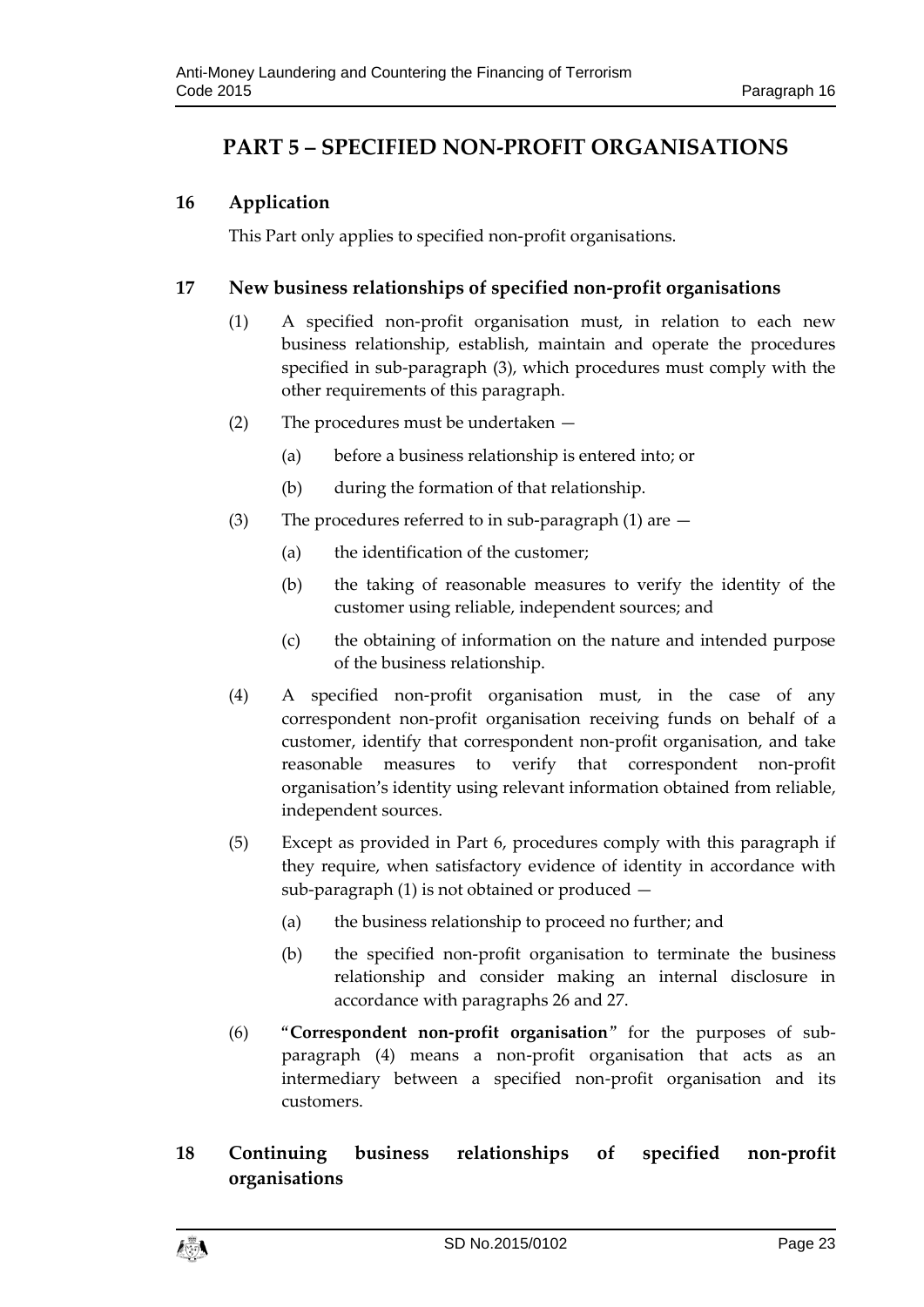- (1) A specified non-profit organisation must, in relation to each continuing business relationship, establish, maintain and operate the procedures specified in sub-paragraph (3), which procedures must comply with the requirements of this paragraph.
- (2) The procedures must be undertaken during a business relationship as soon as reasonably practicable.
- (3) The procedures referred to in sub-paragraph (1) are
	- (a) an examination of the background and purpose of the business relationship;
	- (b) if no evidence of identity was obtained after the business relationship was established, the taking of such measures as will require the production of such information in accordance with paragraph 17(1);
	- (c) if evidence of identity was obtained under paragraph 17(1), the taking of such measures as will determine whether the evidence of identity obtained under that paragraph is satisfactory; and
	- (d) if evidence of identity obtained under paragraph 17(1) is not for any reason satisfactory, the taking of such measures as will require the identification of the beneficiaries or the taking of such measures as will produce evidence of identity in accordance with paragraph 17(1).
- (4) A specified non-profit organisation
	- (a) must keep written records of any examination, steps, measures or determination made or taken under sub-paragraph (1) (which records shall be records to which paragraph 32 applies); and
	- (b) must, on request, make such findings available to the competent authorities and auditors (if any).
- (5) Except as provided in Part 6, procedures comply with this paragraph if they require, when evidence of identity in accordance with paragraph 17(1) is not obtained or produced —
	- (a) the business relationship to proceed no further; and
	- (b) the specified non-profit organisation to consider terminating that business relationship and consider making an internal disclosure in accordance with paragraphs 26 and 27.

#### <span id="page-23-0"></span>**19 Occasional transactions of specified non-profit organisations**

(1) A specified non-profit organisation must, in relation to an occasional transaction, establish, maintain and operate the procedures specified in sub-paragraph (3), which procedures must comply with the requirements of this paragraph.

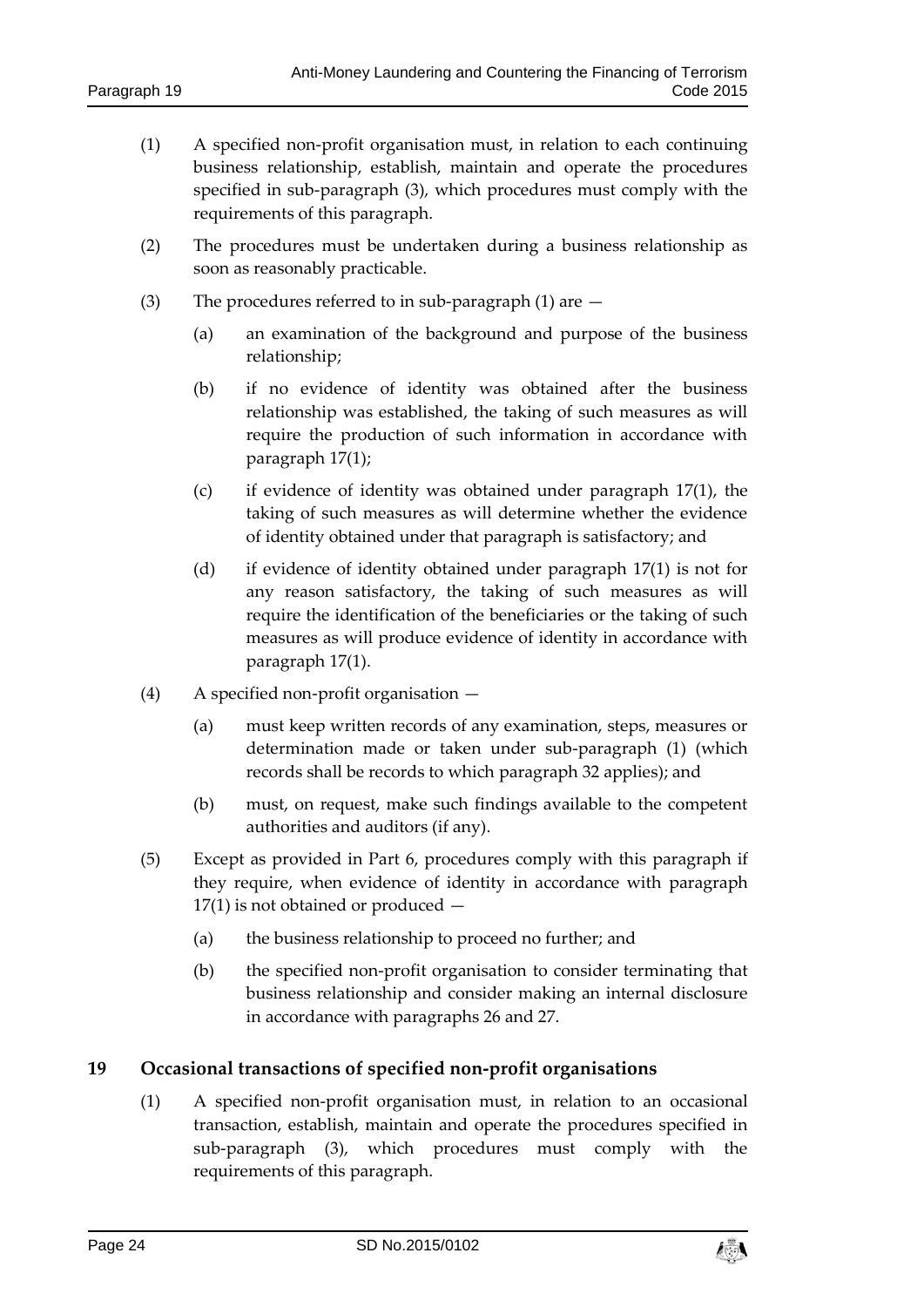- (2) The procedures specified in sub-paragraph (1) must be undertaken before the occasional transaction is accepted.
- (3) The procedures specified in sub-paragraph  $(1)$  are  $-$ 
	- (a) the identification of the donor of the funds for the transaction; and
	- (b) the verification of the identity of the donor using reliable, independent sources.
- (4) Except as provided in Part 6, procedures comply with this paragraph if they require, when satisfactory evidence of identity in accordance with sub-paragraph (1) is not obtained or produced —
	- (a) the occasional transaction not to be carried out; and
	- (b) the specified non-profit organisation to consider making an internal disclosure in accordance with paragraphs 26 and 27.
- (5) Sub‐paragraph (1) does not require evidence of identity in accordance with paragraph 19(3) to be obtained if the transaction is an exempted occasional transaction.

# <span id="page-24-0"></span>**PART 6 – SIMPLIFIED CUSTOMER DUE DILIGENCE**

## <span id="page-24-1"></span>**20 Acceptable applicants**

- (1) Verification of the identity of a customer for
	- (a) a new business relationship in accordance with paragraph 10(1); or
	- (b) an occasional transaction in accordance with paragraph 12(1) or 19(1),

is not required to be produced if the conditions in sub-paragraph (2) are met.

- (2) The conditions referred to in sub-paragraph  $(1)$  are that  $-$ 
	- (a) the identity of the customer is known to the relevant person;
	- (b) the relevant person knows the nature and intended purpose of the business relationship or occasional transaction;
	- (c) the relevant person has not identified any suspicious activity; and
	- (d) the relevant person has satisfied itself that  $-$ 
		- (i) the customer is a trusted person; or
		- (ii) the customer is a company listed on a recognised stock exchange or a wholly owned subsidiary of such a company in relation to which the relevant person has taken reasonable measures to establish that there is effective control of the company by an individual, group of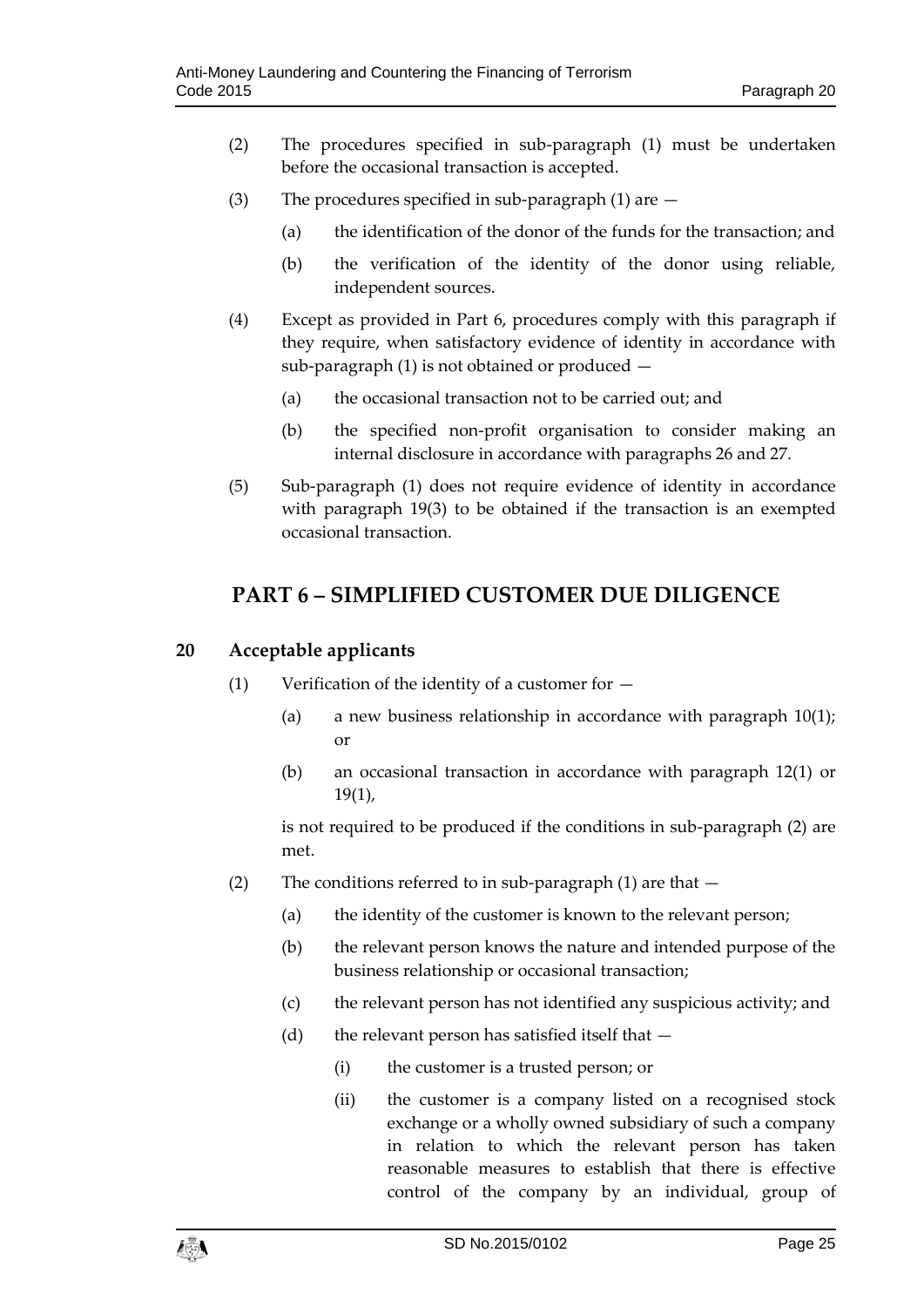individuals or another legal person or legal arrangement (which persons are treated as beneficial owners for the purposes of this Code); and

(iii) the customer does not pose a higher risk of ML/FT.

#### <span id="page-25-0"></span>**21 Persons in a regulated sector acting on behalf of a third party**

- (1) This paragraph only applies to a regulated person holding a financial services licence issued under section 7 of the *Financial Services Act 2008* to carry on regulated activities under Class 1 (deposit taking), Class 2 (investment business), Class 3 (services to collective investment schemes) or Class 8 (money transmission services) of the Regulated Activities Order 2011<sup>19</sup> .
- (2) Where the regulated person determines that a customer is acting on behalf of another person who is an underlying client of the customer, the regulated person need not comply with paragraph 13(2)(c) if the following conditions are met —
	- (a) the regulated person has satisfied itself that the customer is a person specified in sub-paragraph (6);
	- (b) the customer has identified and verified the identity of the underlying client in accordance with paragraphs 10 to 13 and has no reason to doubt those identities;
	- (c) the regulated person and the customer know the nature and intended purpose of the business relationship;
	- (d) the customer has identified the source of funds of the underlying client;
	- (e) the regulated person has not identified any suspicious activity; and
	- (f) written terms of business are in place between the regulated person and the customer in accordance with sub-paragraph (3).
- (3) The written terms of business required to be in place in accordance with sub-paragraph (2)(f) must in all cases require the customer to  $-$ 
	- (a) supply to the regulated person immediately on request, information on the identity of the underlying client, copies of the evidence verifying the identity of the underlying client and all other due diligence information held by the customer in respect of the underlying client in any particular case;
	- (b) inform the regulated person specifically of each case where the customer is not required or has been unable to verify the identity of the underlying client;

-



<sup>19</sup> SD 0884/11 as amended by SD 0373/13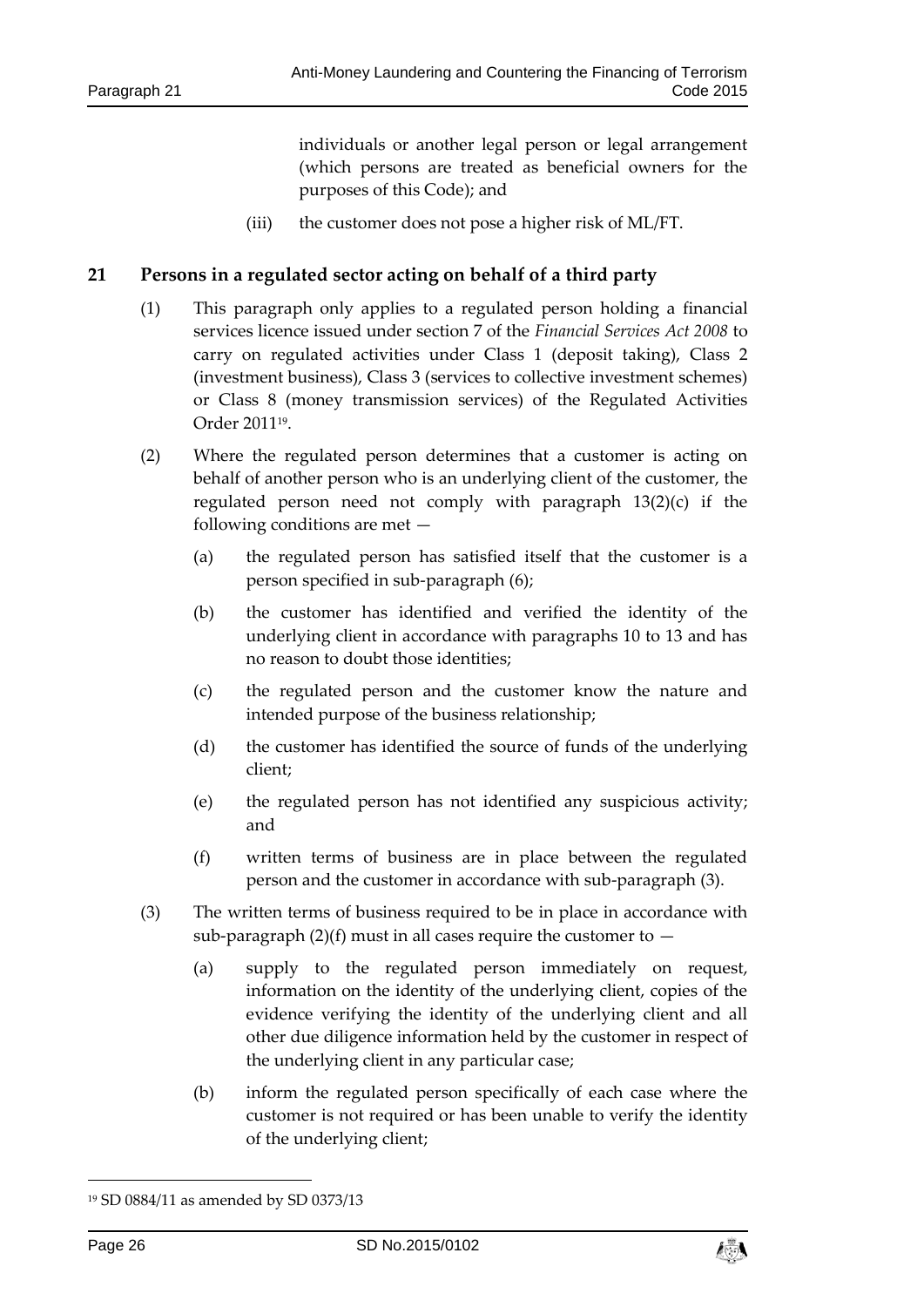- (c) inform the regulated person if the customer is no longer able to comply with the provisions of the written terms of business because of a change of the law applicable to the customer; and
- (d) do all such things as may be required by the regulated person to enable the regulated person to comply with its obligations under sub-paragraph (2).
- (4) In satisfying the conditions under sub-paragraph (2), the regulated person must take reasonable measures to ensure that —
	- (a) the evidence produced or to be produced is satisfactory; and
	- (b) the customer due diligence procedures of the customer are fit for purpose.
- (5) The regulated person must take reasonable measures to satisfy itself that —
	- (a) the procedures for implementing this paragraph are effective by testing them on a random and periodic basis no less than once every 12 months; and
	- (b) the written terms of business confer the necessary rights on the regulated person.
- (6) The persons referred to in sub-paragraph  $(2)(a)$  are  $-$ 
	- (a) a regulated person;
	- (b) a nominee company of a regulated person where the regulated person is responsible for the nominee company's compliance with the AML/CFT requirements;
	- (c) a collective investment scheme (except for a scheme within the meaning of Schedule 3 (exempt schemes) to the *Collective Investment Schemes Act 2008*) where the manager or administrator of such a scheme is a regulated person, or where the person referred to in sub-paragraph (2)(a) is an equivalent scheme in a jurisdiction in List C where the manager or administrator of that scheme is a person referred to in sub-paragraph (6)(e);
	- (d) a designated business;
	- (e) a person who acts in the course of external regulated business and who is  $-$ 
		- $(i)$  regulated under the law of a jurisdiction in List C; and
		- (ii) subject to AML/CFT requirements and procedures that are at least equivalent to the Code,

but does not solely carry on activities equivalent to either or both of Class 4 (corporate services) or Class 5 (trust services) under the Regulated Activities Order 2011; and

(f) a nominee company of a person specified in (e) where that person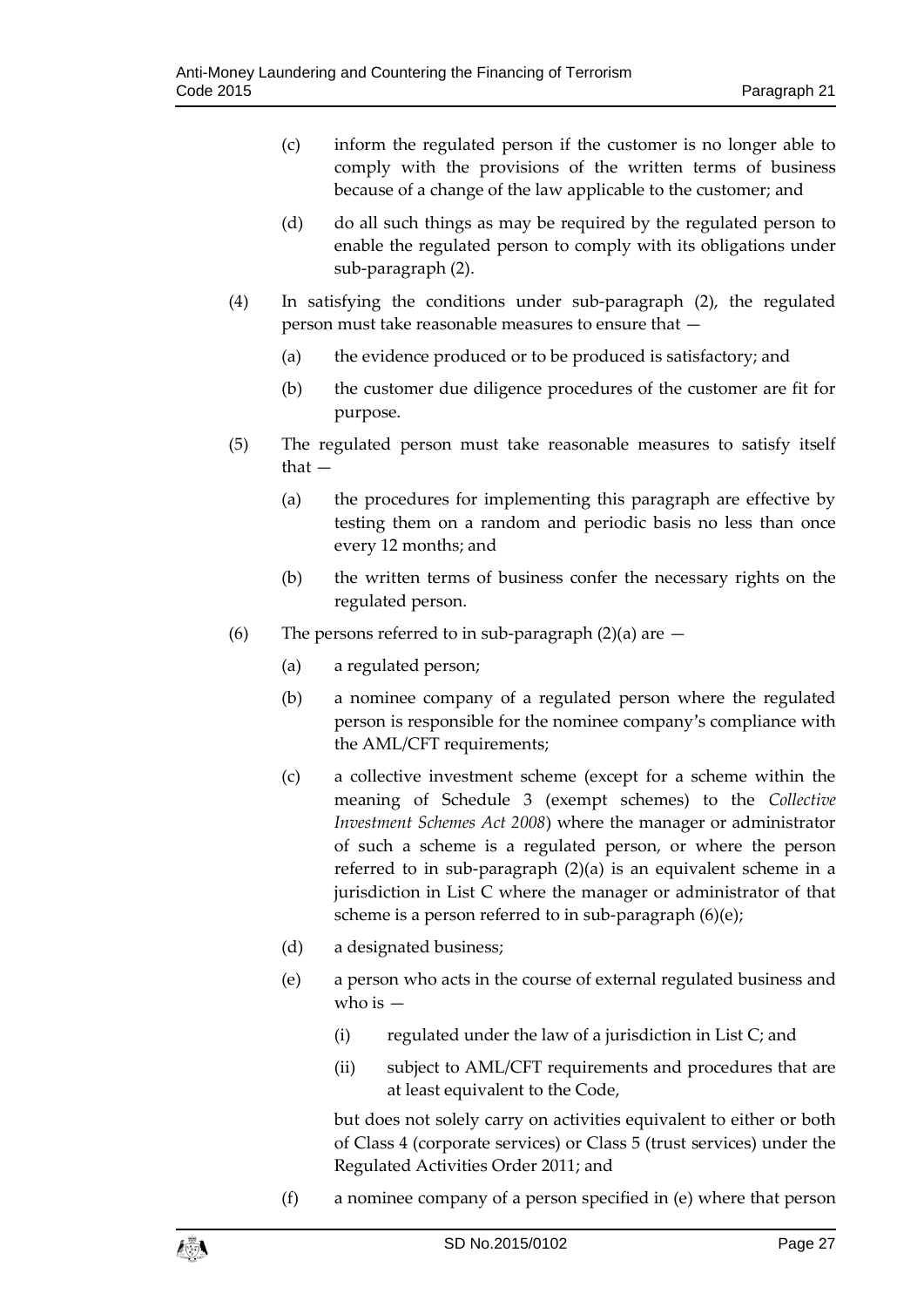is responsible for the nominee company's compliance with the equivalent AML/CFT requirements.

(7) In this paragraph "**underlying client**" includes a beneficial owner of that underlying client.

#### <span id="page-27-0"></span>**22 Generic designated business**

- (1) Subject to sub-paragraph (2), verification of the identity of a customer for a new business relationship in accordance with paragraph 10(1) is not required to be produced if the relevant person is conducting generic designated business.
- (2) This paragraph applies if the relevant person
	- (a) has identified the customer and the beneficial owners (if any) and has no reason to doubt those identities;
	- (b) has not identified the customer as posing a higher risk of ML/FT;
	- (c) knows the nature and intended purpose of the business relationship;
	- (d) has not identified any suspicious activity; and
	- (e) has identified the source of funds.
- (3) **"Generic designated business"** for the purposes of this paragraph means designated business carried on by a relevant person that does not involve participation in any financial transactions on behalf of the customer. The provision of professional advice or audit services may be examples of generic designated business.

#### <span id="page-27-1"></span>**23 Eligible introducers**

- (1) If a customer is introduced to a relevant person by a third party (the "**introducer**"), the relevant person may, if it thinks fit, comply with this paragraph, instead of paragraphs 10, 12, 17 or 19 (as applicable).
- (2) The relevant person must establish, maintain and operate the procedures specified in sub-paragraph (4).
- (3) The procedures must be undertaken before a business relationship or occasional transaction is entered into.
- (4) The procedures referred to in sub-paragraph (2) are
	- (a) the production by the introducer of evidence of identity of the customer in accordance with paragraph 10(1), 12(1), 17(1) or 19(1) (as applicable); or
	- (b) the taking of such other measures as will produce evidence of identity in accordance with paragraph 10(1), 12(1), 17(1) or 19(1) (as applicable); and

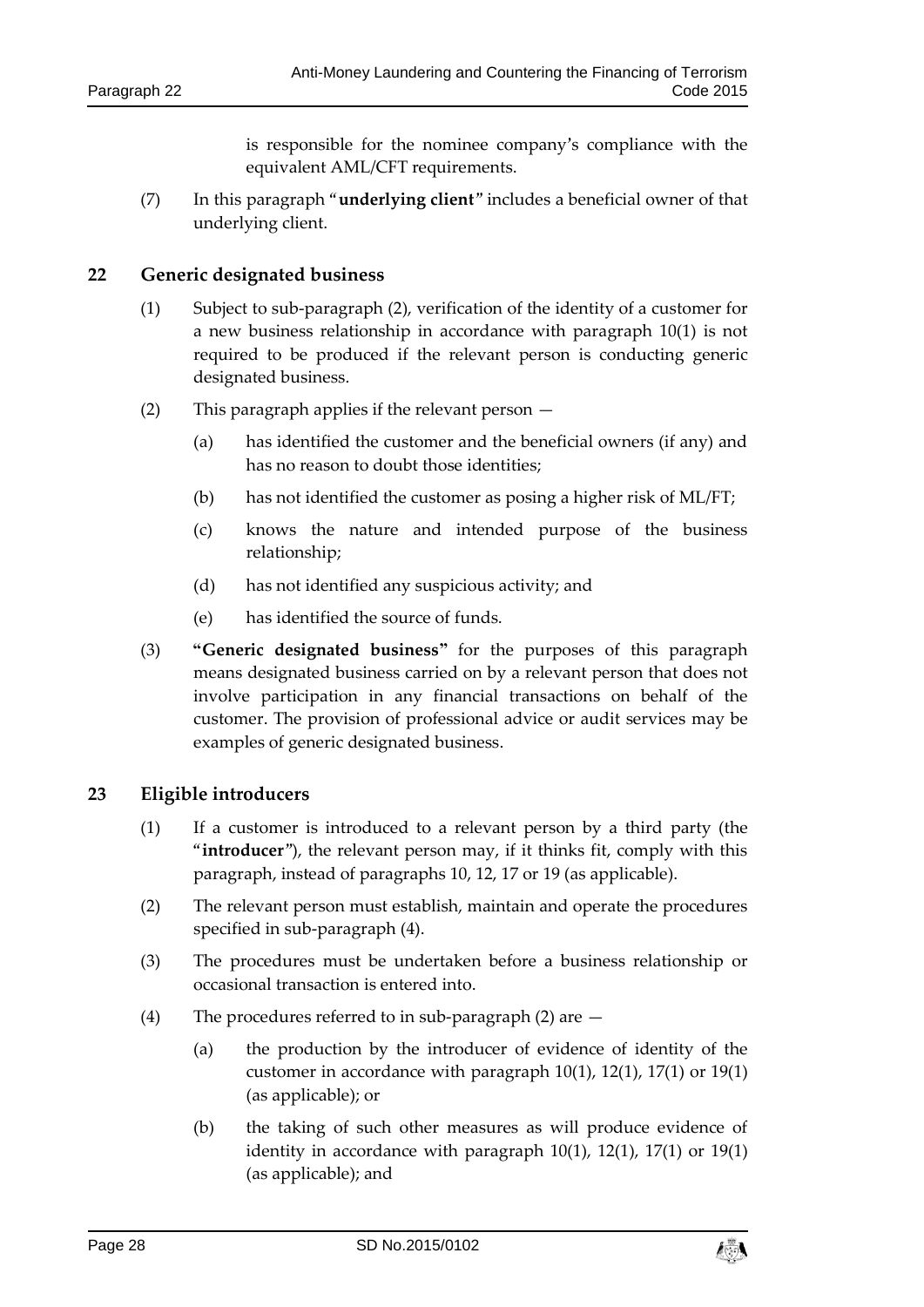- (c) the undertaking of a customer risk assessment in accordance with paragraph 7.
- (5) Sub-paragraph (2) does not require verification of identity to be produced if the relevant person —
	- (a) has identified the customer and the beneficial owner (if any) and has no reason to doubt those identities;
	- (b) knows the nature and intended purpose of the business relationship;
	- (c) has not identified any suspicious activity;
	- (d) has satisfied itself that
		- (i) the introducer is a trusted person other than a nominee company of either a regulated person or a person who acts in the course of external regulated business; or
		- (ii) the relevant person and the customer are bodies corporate in the same group; or
		- (iii) the transaction is an exempted occasional transaction; and
	- (e) has satisfied itself that the introducer does not pose a higher risk of ML/FT.
- (6) The relevant person must not enter into a business relationship with a customer that is introduced by an introducer unless written terms of business are in place between the relevant person and the introducer and, despite sub-paragraphs (4) and (5), those terms of business require in all cases the introducer to —
	- (a) verify the identity of all customers introduced to the relevant person sufficiently to comply with the AML/CFT requirements;
	- (b) take reasonable measures to verify the identity of the beneficial owner (if any);
	- (c) establish and maintain a record of the evidence of identity for at least 5 years calculated in accordance with paragraph 33(1);
	- (d) establish and maintain records of all transactions between the introducer and the customer if the records are concerned with or arise out of the introduction (whether directly or indirectly) for at least 5 years calculated in accordance with paragraph 33(1);
	- (e) supply to the relevant person immediately on request, copies of the evidence verifying the identity of the customer and the beneficial owner (if any) and all other customer due diligence information held by the introducer in any particular case;
	- (f) supply to the relevant person immediately copies of the evidence verifying the identity of the customer and the beneficial owner (if any) and all other customer due diligence information, in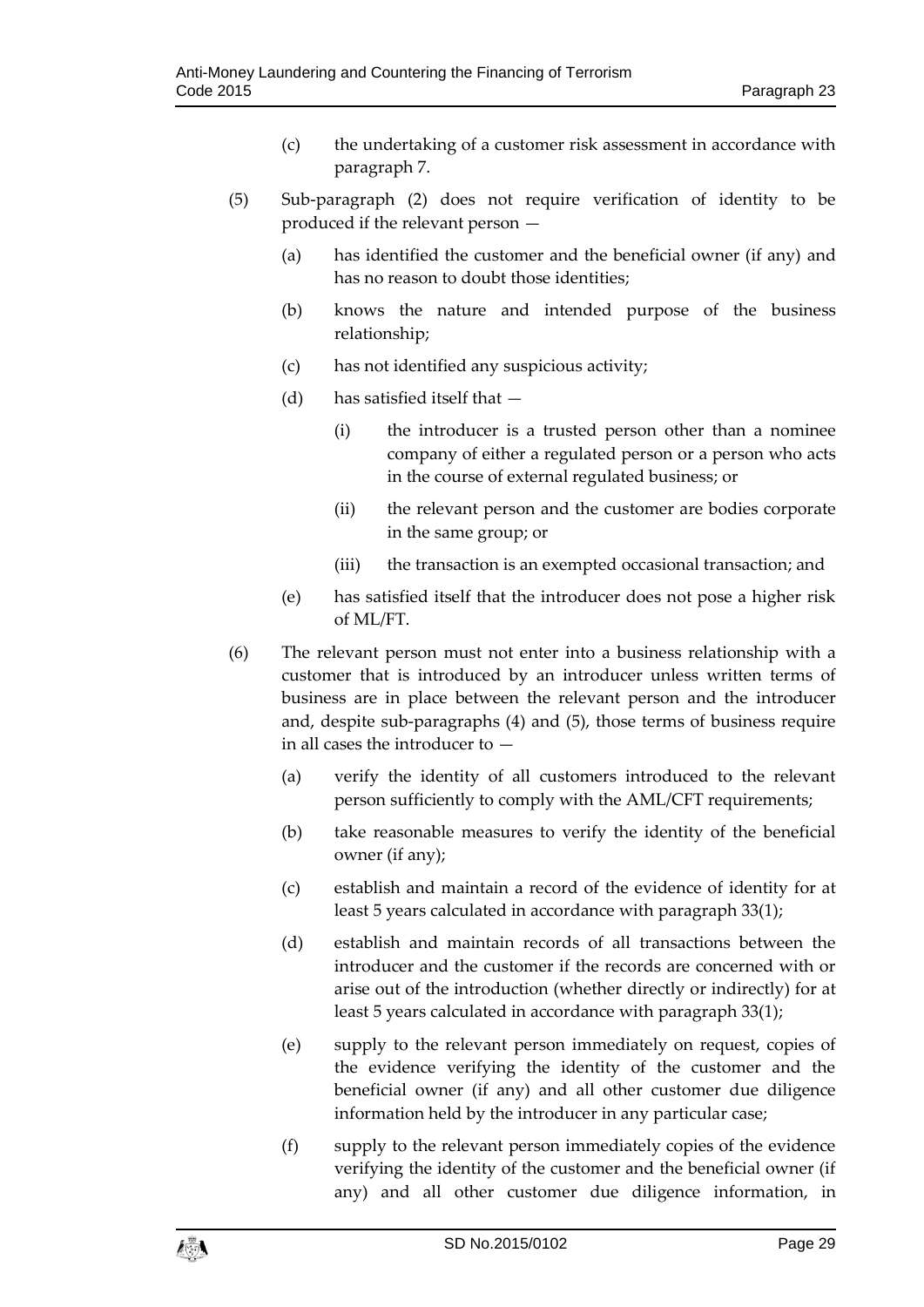accordance with paragraphs  $10(1)$ ,  $12(1)$ ,  $17(1)$  or  $19(1)$  (as applicable), held by the introducer in any particular case if —

- (i) the introducer is to cease trading;
- (ii) the introducer is to cease doing business with the customer;
- (iii) the relevant person informs the introducer that it no longer intends to rely on the terms of business entered into under this paragraph;
- (g) inform the relevant person specifically of each case where the introducer is not required or has been unable to verify the identity of the customer or the beneficial owner (if any);
- (h) inform the relevant person if the introducer is no longer able to comply with the provisions of the written terms of business because of a change of the law applicable to the introducer; and
- (i) do all such things as may be required by the relevant person to enable the relevant person to comply with its obligation under sub-paragraph (8).
- (7) A relevant person must ensure that the procedures under sub-paragraph (2) are fit for the purpose of ensuring that the evidence produced or to be produced is satisfactory and that the procedures of the introducer are likewise fit for that purpose.
- (8) A relevant person must take measures to satisfy itself that
	- (a) the procedures for implementing this paragraph are effective by testing them on a random and periodic basis no less than once every 12 months; and
	- (b) the written terms of business confer the necessary rights on the relevant person to satisfy the requirements of this paragraph.
- (9) In order to rely upon an introducer a relevant person must
	- (a) take measures to satisfy itself that the introducer is not itself reliant upon a third party for the evidence of identity of the customer in accordance with paragraphs 10(1), 12(1), 17(1) or 19(1) (as applicable); and
	- (b) take such measures as necessary to ensure it becomes aware of any material change to the introducer's status or the status of the jurisdiction in which the introducer is regulated.
- (10) Except as provided in sub-paragraph (5), procedures comply with this paragraph if they require, when evidence of identity in accordance with paragraphs 10(1), 12(1), 17(1) or 19(1) (as applicable) is not obtained or produced —
	- (a) the business relationship or occasional transaction to proceed no

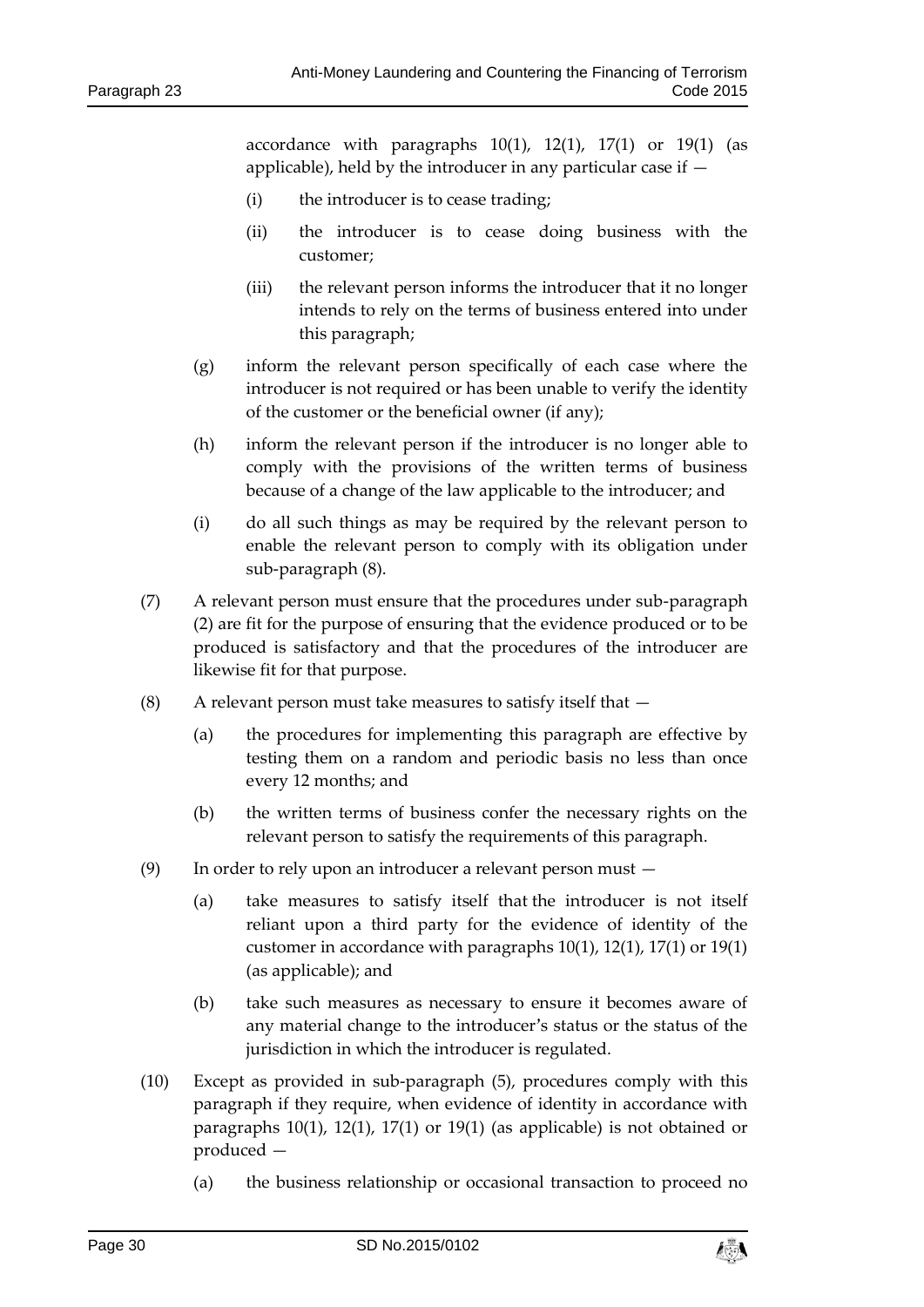further; and

- (b) the relevant person to consider terminating that business relationship and consider making an internal disclosure in accordance with paragraphs 26 and 27.
- (11) The ultimate responsibility for ensuring that customer due diligence procedures comply with the terms of this Code remains with the relevant person and not with the introducer.
- (12) In sub-paragraph (5)(d)(ii), "**group**", in relation to a body corporate, means that body corporate, any other body corporate that is its holding company or subsidiary and any other body corporate that is a subsidiary of that holding company, and "**subsidiary**" and "**holding company**" shall be construed in accordance with section 1 of the *Companies Act 1974*<sup>20</sup> or section 220 of the *Companies Act 2006*<sup>21</sup> (as applicable).

#### <span id="page-30-0"></span>**24 Miscellaneous**

- (1) Sub-paragraphs (2) to (6) apply to  $-$ 
	- (a) an insurer effecting or carrying out a contract of insurance; and
	- (b) an insurance intermediary who, in the course of business carried on in or from the Island, acts as an insurance intermediary in respect of the effecting or carrying out of a contract of insurance.
- (2) An insurer or insurance intermediary, as the case may be, need not comply with Part 4 and paragraph 23 if the contract of insurance referred to in sub-paragraph  $(1)$  is a contract where  $-$ 
	- (a) the annual premium is less than  $£1,000$ , or a single premium, or series of linked premiums, is less than €2,500; or
	- (b) there is neither a surrender value nor a maturity value (for example, term insurance).
- (3) In respect of a contract of insurance satisfying sub-paragraph (2) an insurer may, having paid due regard to the risk of ML/FT, consider it appropriate to comply with Part 4 and paragraph 23 but to defer such compliance unless a claim is made or the policy is cancelled.
- (4) If a claim is made under a contract of insurance referred to in subparagraph (1) that has neither a surrender value nor a maturity value (for example on the occurrence of an insured event), and the amount of the settlement is greater than  $\epsilon$ 2,500 the insurer must satisfy itself as to the identity of the policyholder or claimant (if different to the policyholder).
- (5) An insurer or insurance intermediary, as the case may be, need not comply with sub-paragraph  $(4)$  if settlement of the claim is to  $-$

 $\overline{a}$ 

<sup>20</sup> AT 30 of 1974

<sup>21</sup> AT 13 of 2006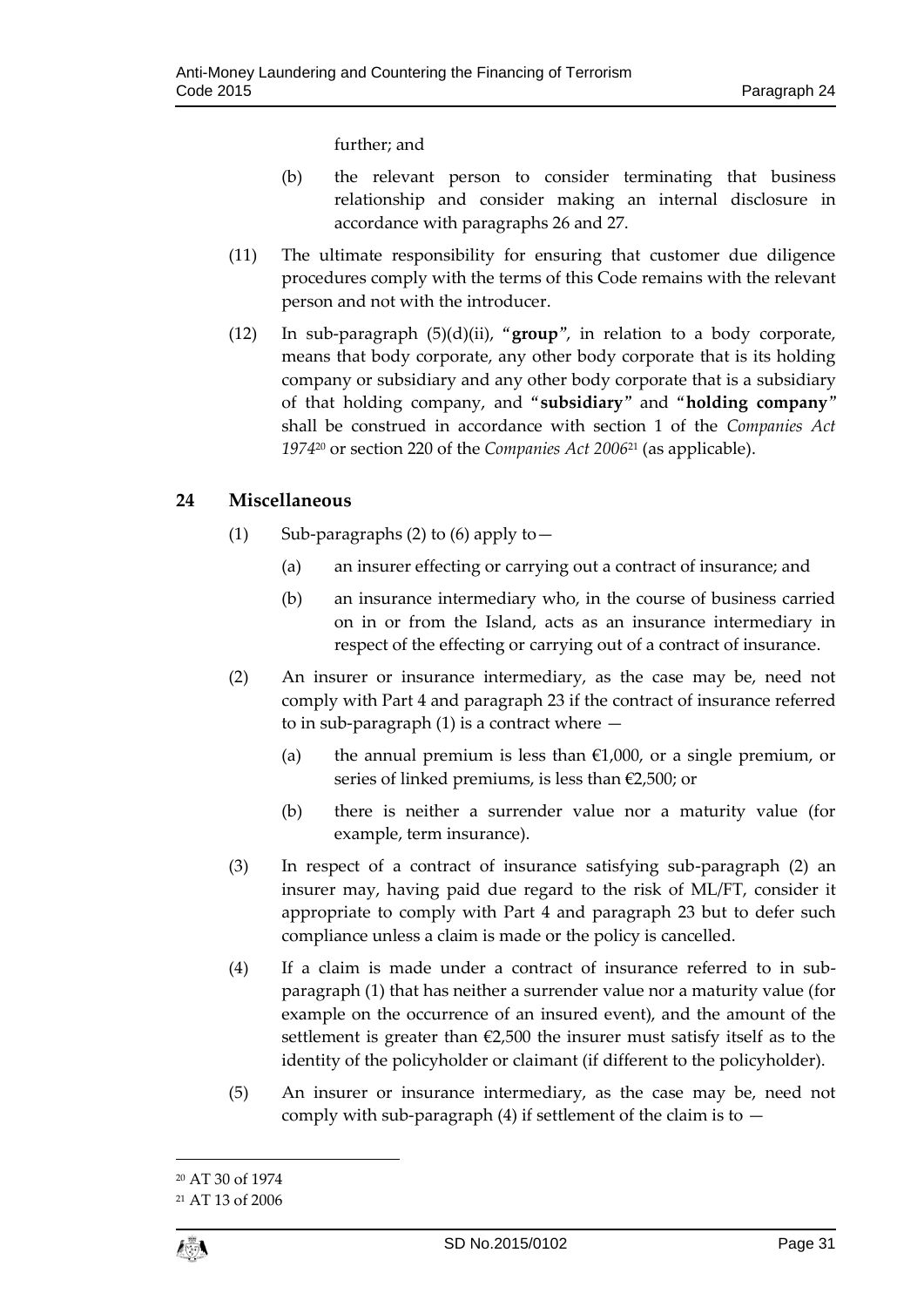- (a) a third party in payment for services provided (for example to a hospital where health treatment has been provided);
- (b) a supplier for services or goods; or
- (c) the policyholder where invoices for services or goods have been provided to the insurer,

and the insurer believes the services or goods to have been supplied in respect of the insured event.

- (6) If a contract of insurance referred to in sub-paragraph (1) is cancelled resulting in the repayment of premiums and the amount of the settlement is greater than  $\epsilon$ 2,500, the insurer or insurance intermediary, as the case may be, must comply with Part 4 and paragraph 23.
- (7) In respect of a pension, superannuation or similar scheme that provides retirement benefits to employees, if contributions are made by way of deduction from wages and the scheme rules do not permit the assignment of a member's interest under the scheme, the relevant person —
	- (a) may treat the employer, trustee or any other person who has control over the business relationship, including the administrator or the scheme manager, as the customer; and
	- (b) need not comply with paragraph  $13(2)(c)$ .
- (8) A relevant person need not comply with paragraph  $13(2)(c)$  in respect of a customer that is —
	- (a) a collective investment scheme (except for a scheme within the meaning of Schedule 3 (exempt schemes) to the *Collective Investment Schemes Act 2008*), or an equivalent arrangement in a jurisdiction in List C; and
	- (b) if the manager or administrator of such a scheme or equivalent arrangement is a regulated person or a person who acts in the course of external regulated business carrying on equivalent regulated activities in a jurisdiction in List C.
- (9) The Isle of Man Post Office need not comply with Part 4, if it sees fit, when it  $-$ 
	- (a) issues or redeems a postal order up to the value of  $£50;$
	- (b) issues or administers funds on behalf of other Government departments or statutory boards;
	- (c) accepts payment for Government utilities or statutory boards up to the value of £650 in cash or £5,000 by other means of payment;
	- (d) accepts payments on behalf of utilities and telecom service providers up to the value of £650 in cash or £5,000 by other means of payment;

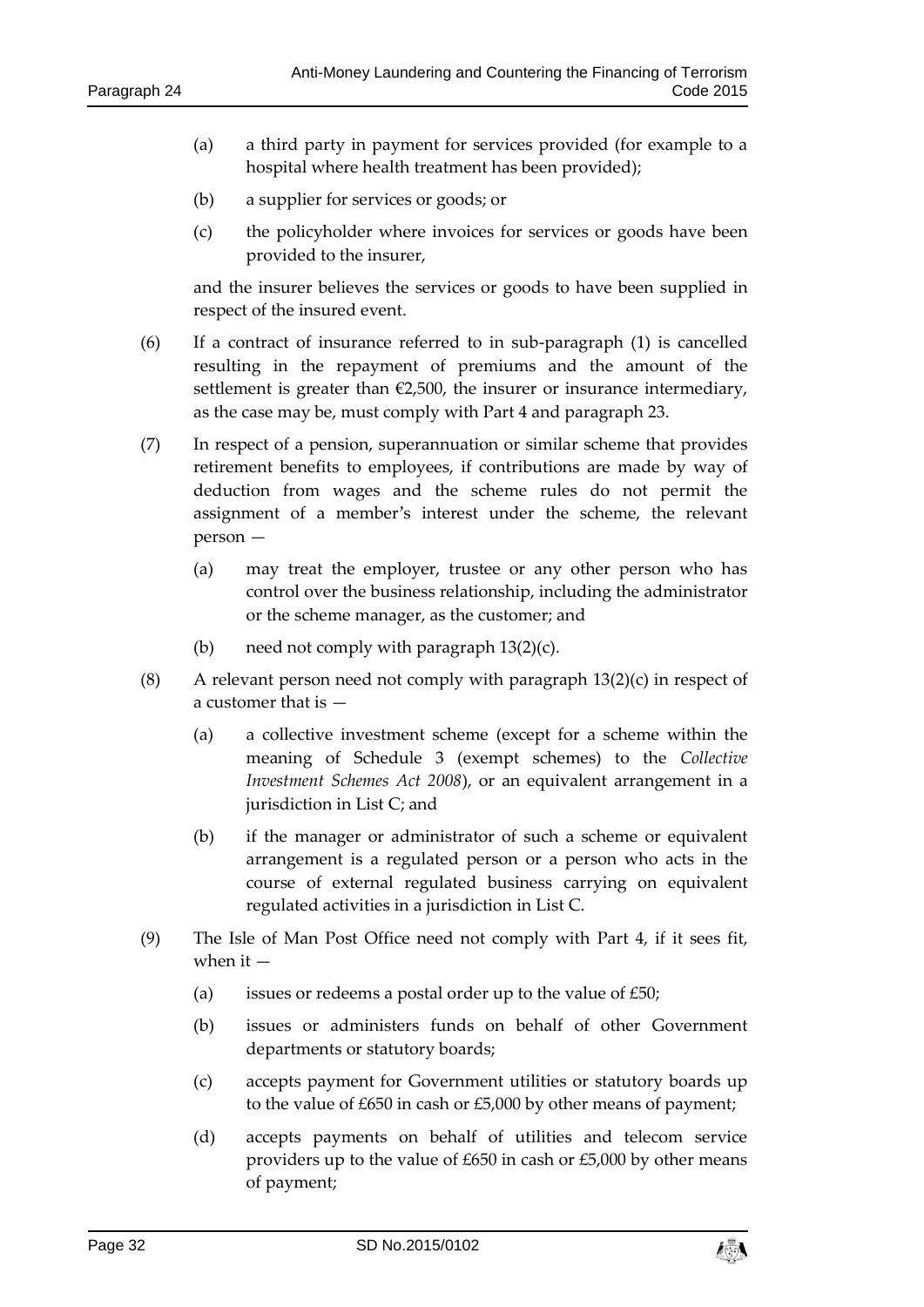- (e) accepts payments on behalf of a third party from customers of that party in respect of provision by that third party of goods or services, provided that the third party has been assessed as posing a low risk of ML/FT, up to the value of £650 in cash or £5,000 by other means of payment; and
- (f) accepts donations on behalf of a charity, provided that the charity is registered in the Isle of Man and has been assessed as posing a low risk of ML/FT, up to the value of £650 in cash or £5,000 by other means of payment.
- (10) If there is any suspicious activity, sub-paragraphs  $(2)$ ,  $(5)$ ,  $(7)$ ,  $(8)$  and  $(9)$ cease to apply and the relevant person must make an internal disclosure in accordance with paragraphs 26 and 27.
- (11) Subject to sub-paragraph (12), where the relevant person (the "**purchaser**") is acquiring a customer or group of customers from another relevant person (the **"vendor"**), the acquired customer or group of customers will be a new business relationship for the purchaser. In this case, customer due diligence and enhanced customer due diligence of that customer or that group of customers may be provided to the purchaser by the vendor.
- (12) Sub-paragraph (11) applies where
	- (a) the vendor is  $-$ 
		- (i) a regulated person;
		- (ii) a collective investment scheme (except for a scheme within the meaning of Schedule 3 (exempt schemes) to the *Collective Investment Schemes Act 2008*) where the manager or administrator of such a scheme is a regulated person, or where the vendor is an equivalent scheme in a jurisdiction in List C where the manager or administrator of that scheme is a person referred to in sub-paragraph (12)(a)(iv);
		- (iii) a designated business;
		- (iv) a person who acts in the course of external regulated business and who is —
			- (A) regulated under the law of a jurisdiction in List  $C_i$ and
			- (B) subject to AML/CFT requirements and procedures that are at least equivalent to the Code,

but does not solely carry on activities equivalent to either or both of Class 4 (corporate services) or Class 5 (trust services) under the Regulated Activities Order 2011;

- (b) the purchaser
	- (i) has identified the customer and the beneficial owner (if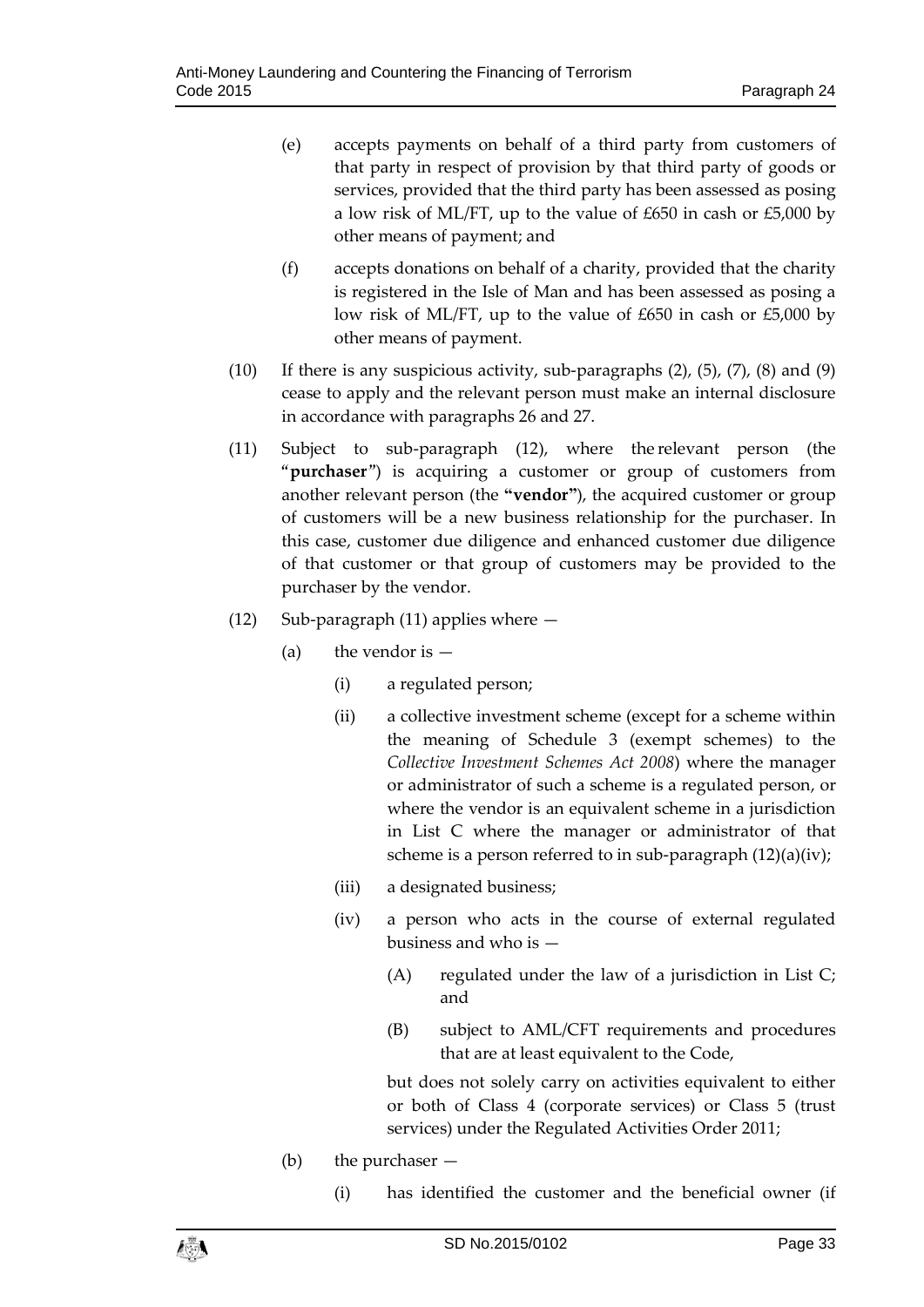any) and has no reason to doubt those identities;

- (ii) has not identified the customer as posing a higher risk of ML/FT;
- (iii) knows the nature and intended purpose of the business relationship;
- (iv) has identified the source of funds;
- (v) has not identified any suspicious activity; and
- (vi) has put in place appropriate measures to remediate, in a timely manner, any deficiencies in the customer due diligence of the acquired customer or group of customers.

# **PART 7 – REPORTING AND DISCLOSURES**

#### <span id="page-33-1"></span><span id="page-33-0"></span>**25 Money Laundering Reporting Officer**

- (1) A relevant person must appoint a Money Laundering Reporting Officer ("**MLRO**") to exercise the functions conferred by paragraphs 26 and 28.
- (2) The MLRO must
	- (a) be sufficiently senior in the organisation of the relevant person or have sufficient experience and authority;
	- (b) have a right of direct access to the directors or the managing board (as the case may be) of the relevant person; and
	- (c) have sufficient time and resources to properly discharge the responsibilities of the position,

to be effective in the exercise of its functions.

(3) A relevant person may appoint a Deputy Money Laundering Reporting Officer ("**Deputy MLRO**") in order to exercise the functions specified in paragraphs 26 and 28 in the MLRO's absence.

#### <span id="page-33-2"></span>**26 Reporting procedures**

A relevant person must establish, document, maintain and operate reporting procedures that, in relation to its business in the regulated sector, will —

- (a) enable all its directors or, as the case may be, partners, all other persons involved in its management, and all appropriate employees and workers to know to whom they should report any knowledge or suspicion of ML/FT activity;
- (b) ensure that there is a clear reporting chain under which that knowledge or suspicion will be passed to the MLRO;
- (c) require reports to be made to the MLRO ("**internal disclosures**")

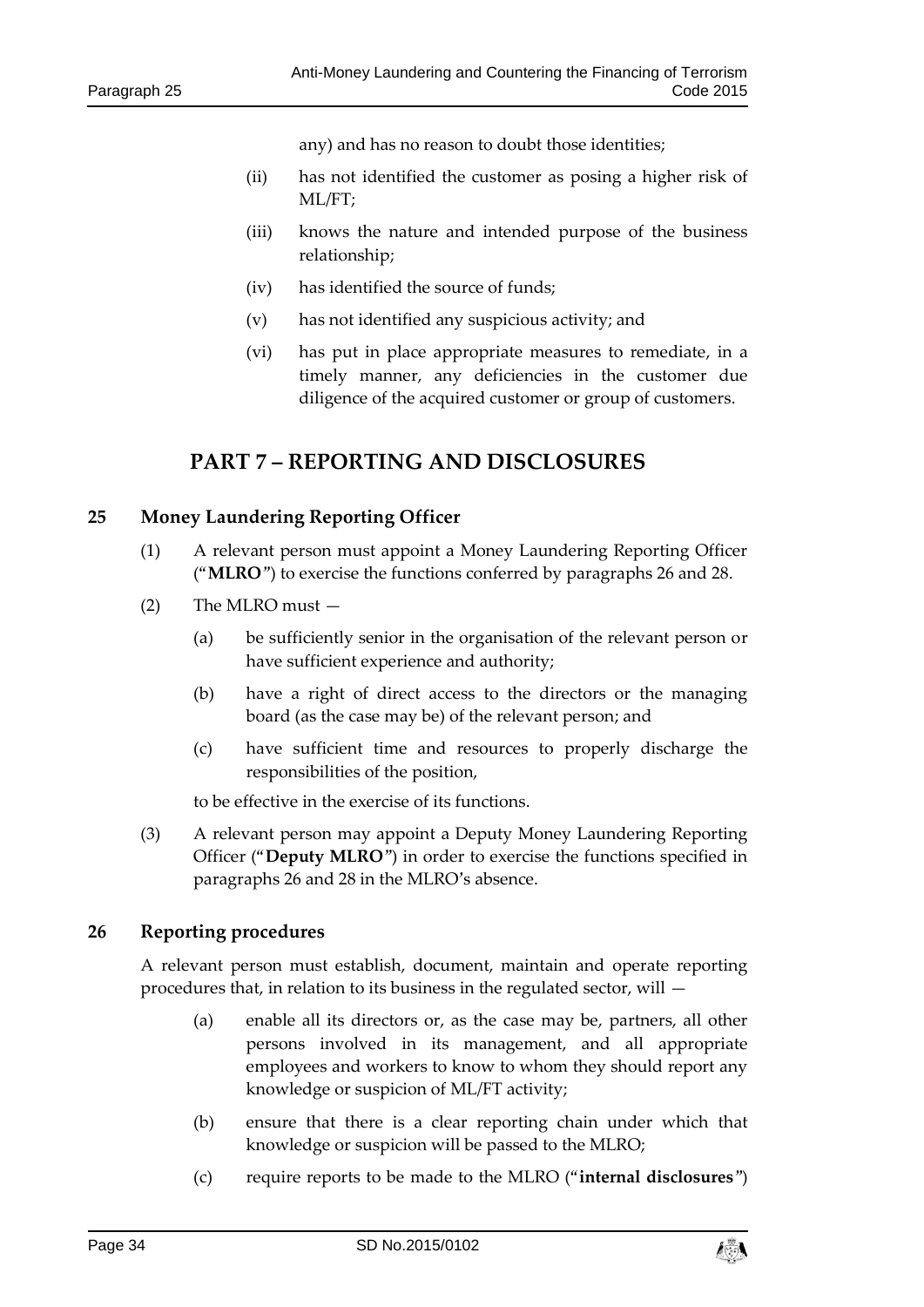of any information or other matters that come to the attention of the person handling that business and which in that person's opinion gives rise to any knowledge or suspicion that another person is engaged in ML/FT activity;

- (d) require the MLRO to consider any report in the light of all other relevant information available to the MLRO for the purpose of determining whether or not it gives rise to any knowledge or suspicion of ML/FT activity;
- (e) ensure that the MLRO has full access to any other information that may be of assistance and that is available to the relevant person; and
- (f) enable the information or other matters contained in a report ("**external disclosure**") to be provided as soon as is practicable to a constable who is for the time being serving with the Financial Crime Unit if the MLRO knows or suspects that another is engaged in ML/FT activity.

### <span id="page-34-0"></span>**27 Internal disclosures**

- (1) Where a relevant person identifies any suspicious activity in the course of a business relationship or occasional transaction the relevant person must —
	- (a) consider obtaining enhanced customer due diligence in accordance with paragraph 15; and
	- (b) make an internal disclosure in accordance with the procedures established under paragraph 26.
- (2) Where a relevant person identifies any unusual activity in the course of a business relationship or occasional transaction the relevant person must —
	- (a) perform appropriate scrutiny of the activity;
	- (b) obtain enhanced customer due diligence in accordance with paragraph 15; and
	- (c) consider whether to make an internal disclosure in accordance with the reporting procedures established under paragraph 26.

## <span id="page-34-1"></span>**28 External disclosures**

- (1) Where an internal disclosure has been made, the MLRO must assess the information contained within the disclosure to determine whether there are reasonable grounds for knowing or suspecting that the activity is related to ML/FT.
- (2) The MLRO must make an external disclosure in accordance with the reporting procedures established under paragraph 26 as soon as is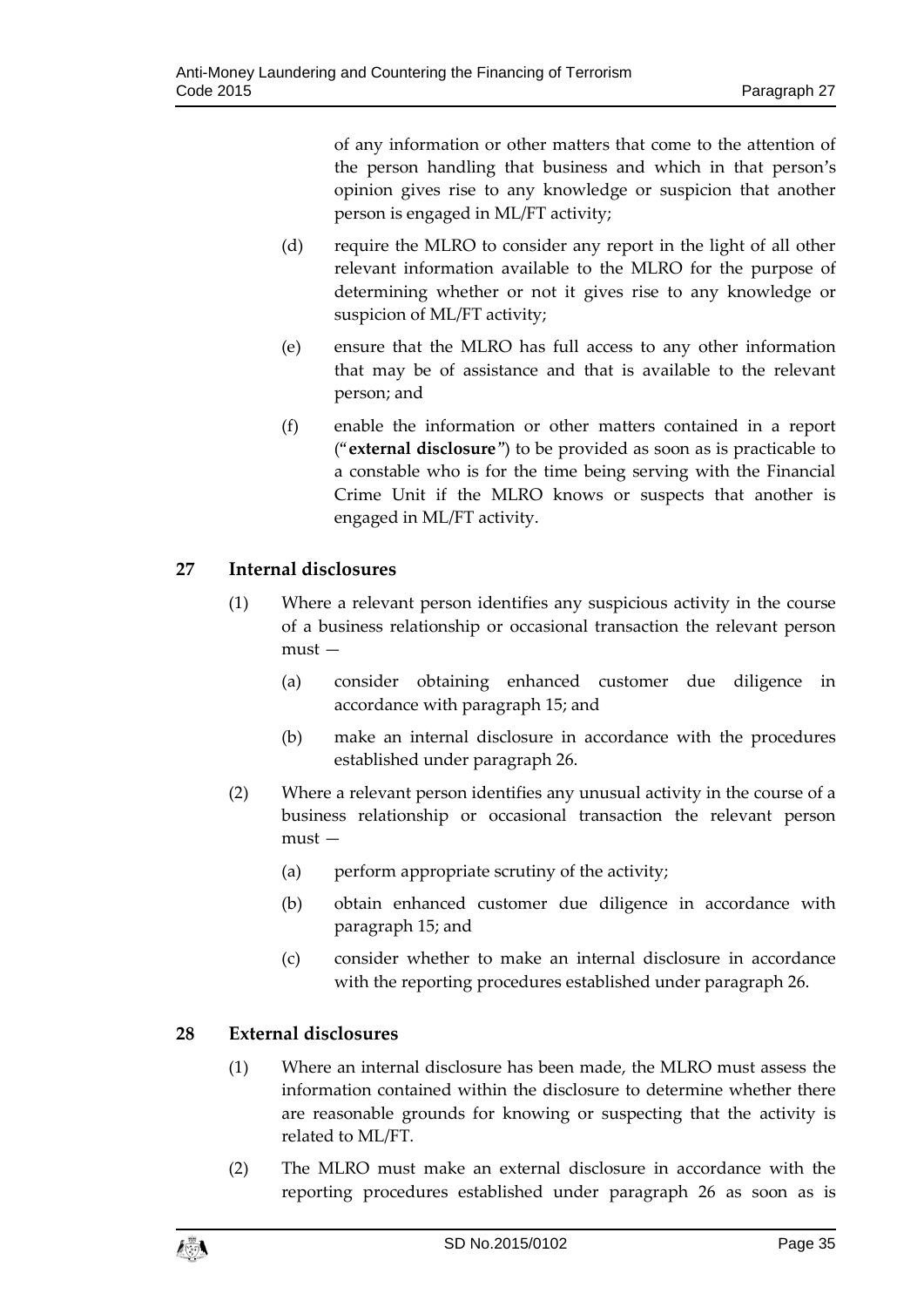practicable to a constable who is for the time being serving with the Financial Crime Unit if the MLRO —

- (a) knows or suspects; or
- (b) has reasonable grounds for knowing or suspecting,

that another is engaged in ML/FT.

# **PART 8 – COMPLIANCE**

#### <span id="page-35-1"></span><span id="page-35-0"></span>**29 Monitoring and testing compliance**

A relevant person must maintain appropriate procedures for monitoring and testing compliance with the AML/CFT requirements, having regard to ensuring that —

- (a) the relevant person has robust and documented arrangements for managing the risks identified by the business risk assessment conducted in accordance with paragraph 6 for compliance with those requirements;
- (b) the operational performance of those arrangements is suitably monitored; and
- (c) prompt action is taken to remedy any deficiencies in arrangements.

#### <span id="page-35-2"></span>**30 New staff appointments**

A relevant person must establish, maintain and operate appropriate procedures to enable the relevant person to satisfy itself of the integrity of new directors, officers or partners (as the case may be) of the relevant person and of all new appropriate employees and workers.

#### <span id="page-35-3"></span>**31 Staff training**

A relevant person must provide or arrange education and training, including refresher training, at least annually, for all directors, officers or, as the case may be, partners, all other persons involved in its management, all key staff and appropriate employees and workers to ensure that they are aware of —

- (a) the provisions of the AML/CFT requirements;
- (b) their personal obligations in relation to the AML/CFT requirements;
- (c) the reporting procedures established under paragraph 26;
- (d) the relevant person's policies and procedures for AML/CFT;
- (e) the relevant person's customer due diligence, record-keeping and other procedures;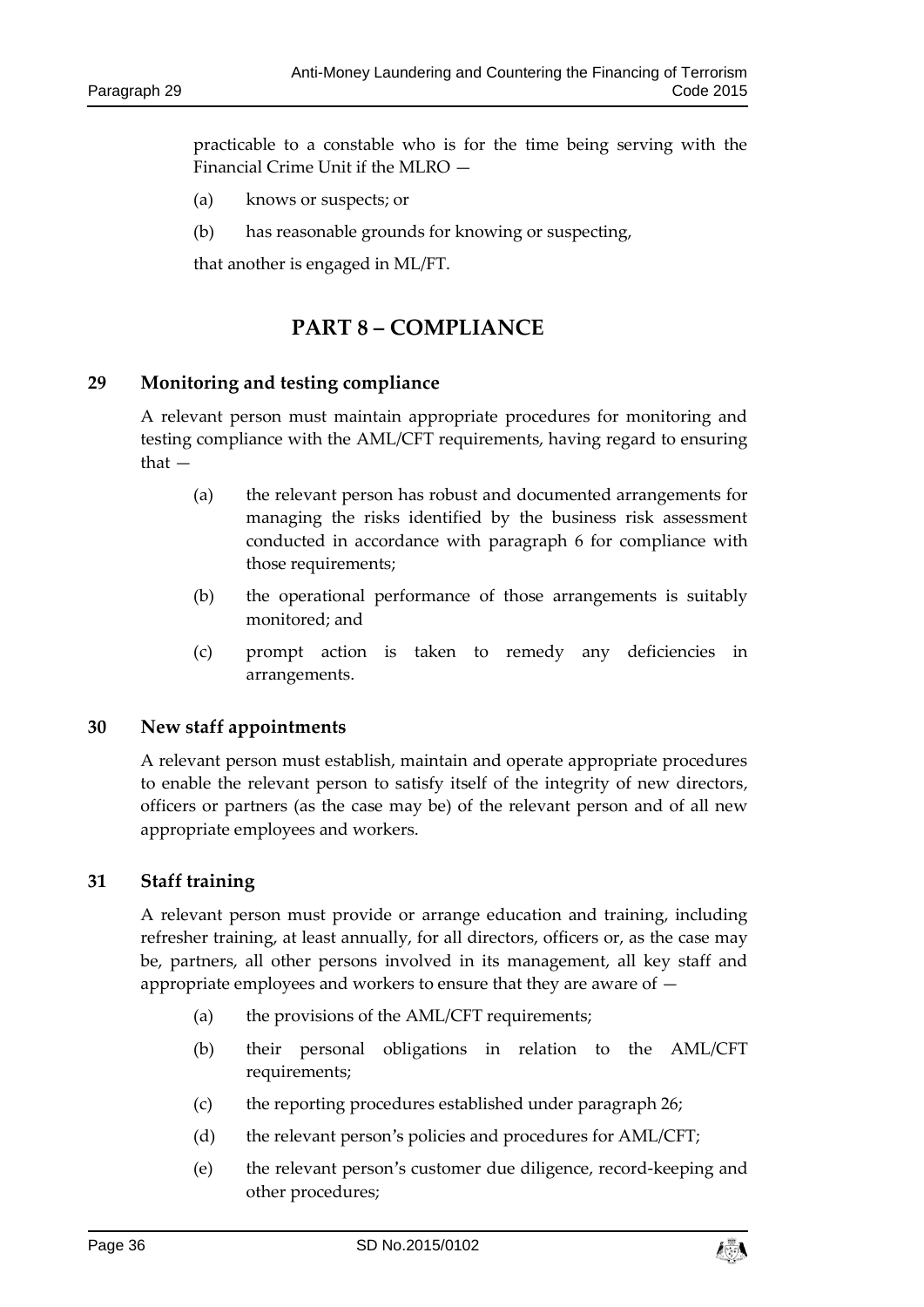- (f) the recognition and handling of transactions and attempted transactions that may give rise to an internal disclosure;
- (g) their personal liability for failure to report information or suspicions in accordance with internal procedures, including the offence of tipping off; and
- (h) new developments, including information on current techniques, methods and trends in ML/FT.

### <span id="page-36-0"></span>**32 Record keeping**

A relevant person must keep —

- (a) a copy of the documents obtained or produced under parts 3 to 6, and paragraphs 37 and 39 or information that enables a copy of such documents to be obtained;
- (b) a record of all transactions carried out in the course of business in the regulated sector, including identification information, account files, business correspondence records and the results of any analysis undertaken; and
- (c) such other records as are sufficient to permit reconstruction of individual transactions and compliance with this Code.

#### <span id="page-36-1"></span>**33 Record retention**

- (1) A relevant person must keep the records required by this Code for at least 5 years—
	- (a) in the case of records required by paragraph 32(b), from the date of the completion of the transaction; and
	- (b) in other cases, from the date when
		- (i) all activities relating to an occasional transaction or a series of linked transactions were completed; or
		- (ii) in respect of other activities
			- (A) the business relationship was formally ended; or
			- (B) if the business relationship was not formally ended, when all activities relating to the transaction were completed.
- (2) Without limiting sub-paragraph  $(1)$ , if  $-$ 
	- (a) a report has been made to a constable under paragraphs  $26(1)(f)$ and 28;
	- (b) the relevant person knows or believes that a matter is under investigation by a competent authority; or
	- (c) the relevant person becomes aware that a request for information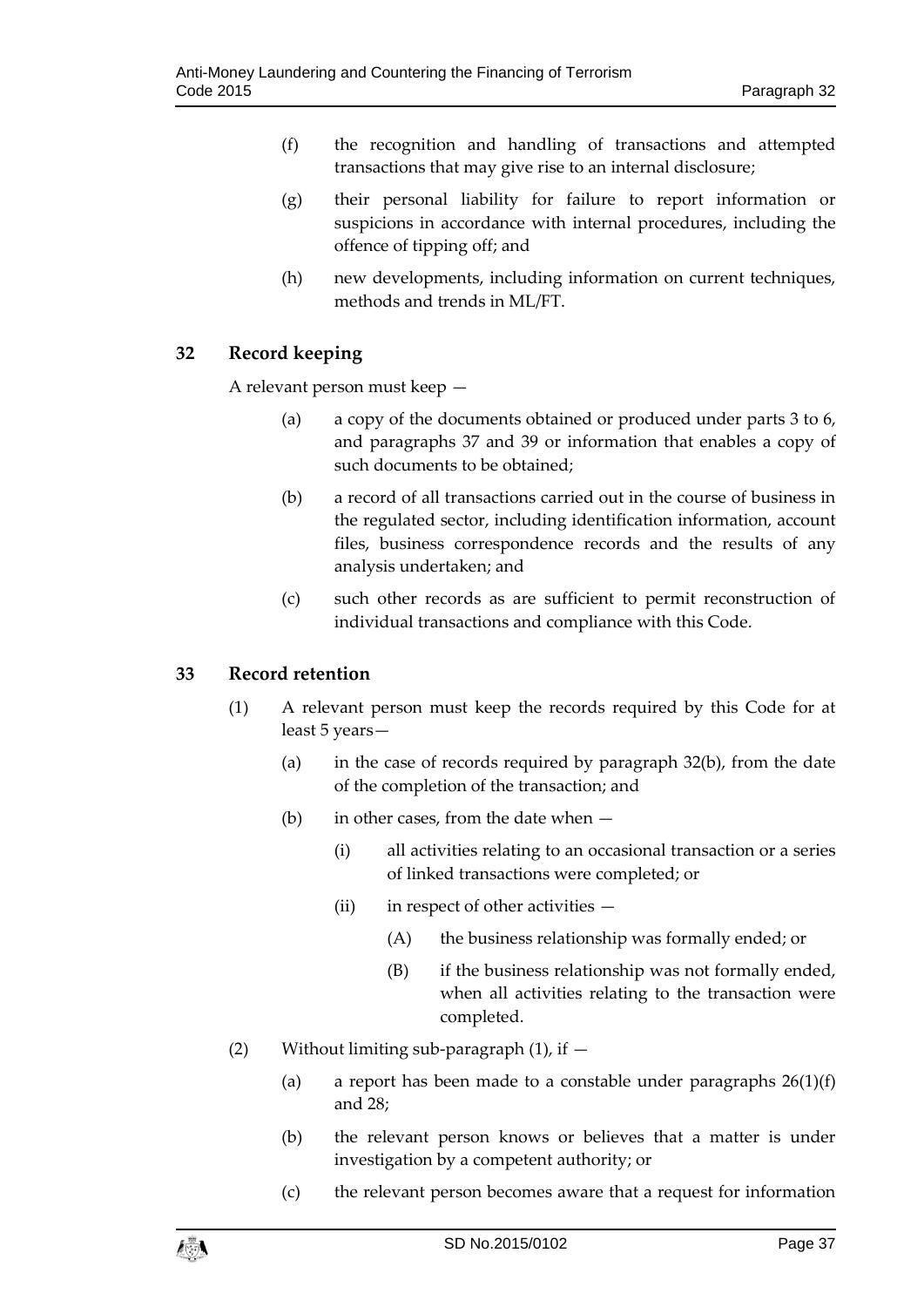or an enquiry is underway by a competent authority,

the relevant person must retain all relevant records for as long as required by the constable or competent authority as the case may be.

#### <span id="page-37-0"></span>**34 Record format and retrieval**

- (1) In the case of any records required to be established and maintained under this Code —
	- (a) if the records are in the form of hard copies kept in the Island, the relevant person must ensure that they are capable of retrieval without undue delay;
	- (b) if the records are in the form of hard copies kept outside the Island, the relevant person must ensure that the copies can be sent to the Island and made available within 7 working days; and
	- (c) if the records are not in the form of hard copies (such as records kept on a computer system), the relevant person must ensure that they are readily accessible in or from the Island and that they are capable of retrieval without undue delay.
- (2) A relevant person may rely on the records of a third party in respect of the details of payments and transactions by customers if it is satisfied that the third party will —
	- (a) produce copies of the records on request; and
	- (b) notify the relevant person if the third party is no longer able to produce copies of the records on request.

#### <span id="page-37-1"></span>**35 Registers of internal and external disclosures**

- (1) A relevant person must establish and maintain separate registers of  $-$ 
	- (a) all internal disclosures; and
	- (b) all external disclosures.
- (2) The registers of internal disclosures and external disclosures may be contained in a single document if the details required to be included in those registers under sub-paragraph (3) can be presented separately for internal disclosures and external disclosures upon request by a competent authority.
- (3) The registers must include details of
	- (a) the date on which the report is made;
	- (b) the person who makes the report;
	- (c) for internal disclosures, whether it is made to the MLRO or deputy MLRO;
	- (d) for external disclosures, the constable's name; and

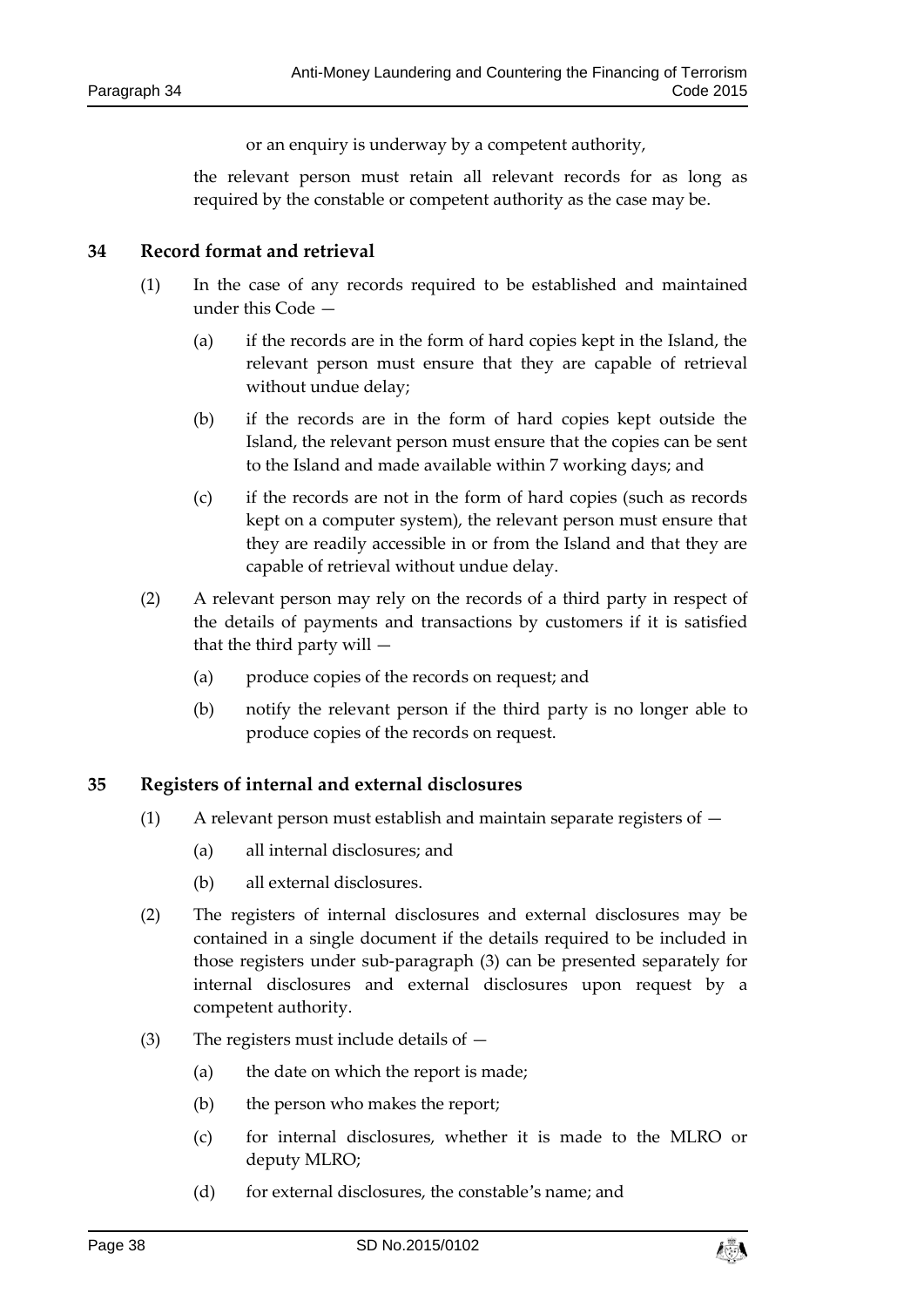(e) information sufficient to identify the relevant papers.

#### <span id="page-38-0"></span>**36 Register of money laundering and financing of terrorism enquiries**

- (1) A relevant person must establish and maintain a register of all ML/FT enquiries made of it by law enforcement or other competent authorities.
- (2) The register must be kept separate from other records and include
	- (a) the date of the enquiry;
	- (b) the nature of the enquiry;
	- (c) the name and agency of the enquiring officer;
	- (d) the powers being exercised; and
	- (e) details of the accounts or transactions involved.

# **PART 9 – MISCELLANEOUS**

#### <span id="page-38-2"></span><span id="page-38-1"></span>**37 Foreign branches and subsidiaries**

- (1) A relevant person must ensure that any branch or subsidiary in a jurisdiction outside the Island takes measures consistent with this Code and guidance issued by a competent authority for AML/CFT, to the extent permitted by that jurisdiction's laws.
- (2) If the minimum measures for AML/CFT in such a jurisdiction differ from those required by the law of the Island, the relevant person must ensure that any branch or subsidiary in that jurisdiction applies the higher standard, to the extent permitted by that jurisdiction's laws.
- (3) The relevant person must inform the relevant competent authority when a branch or subsidiary is unable to take any of the measures referred to in sub-paragraphs (1) or (2) because it is prohibited by the laws of the jurisdiction concerned.
- (4) In this paragraph "**subsidiary**", in relation to a relevant person, means a legal person more than half of whose equity share capital is owned by the relevant person.

#### <span id="page-38-3"></span>**38 Shell banks**

- (1) A relevant person must not enter into or continue a business relationship or occasional transaction with a shell bank.
- (2) A relevant person must take adequate measures to ensure that it does not enter into or continue a business relationship or occasional transaction with a respondent institution that permits its accounts to be used by a shell bank.

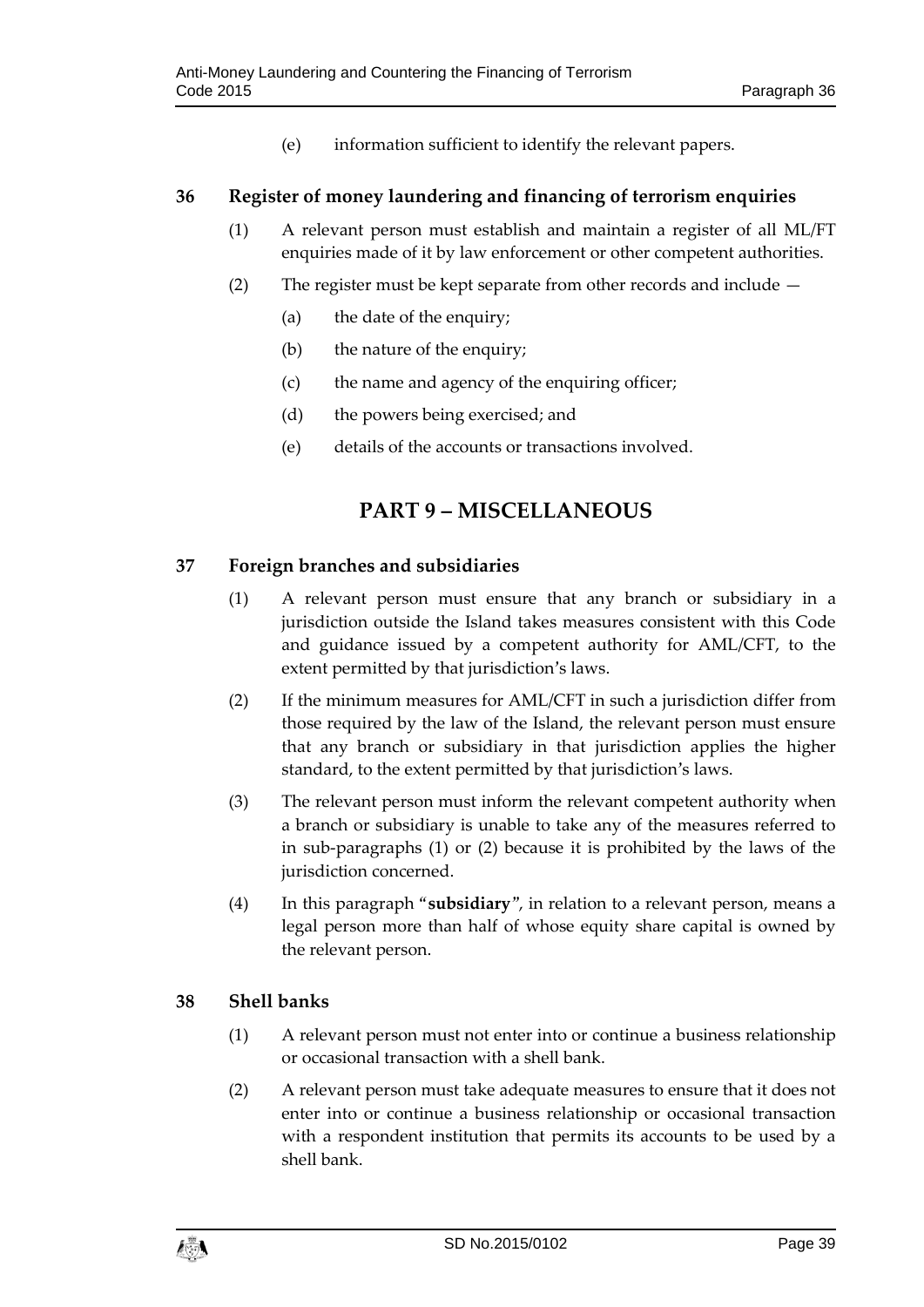#### <span id="page-39-0"></span>**39 Correspondent services**

- (1) This paragraph applies to a business relationship or occasional transaction, as the case may be, which involves correspondent services or similar arrangements.
- (2) A relevant person must not enter into or continue a business relationship or occasional transaction to which this paragraph applies with a financial institution or designated business in another jurisdiction unless it is satisfied that the respondent institution or designated business does not permit its accounts to be used by shell banks.
- (3) Before entering into a business relationship or occasional transaction to which this paragraph applies, a relevant person must —
	- (a) obtain sufficient information about the respondent institution or designated business to understand fully the nature of its business;
	- (b) determine from publicly available information
		- (i) the reputation of the respondent institution or designated business;
		- (ii) the quality of the supervision to which it is subject; and
		- (iii) whether it has been subject to investigation or regulatory action in respect of ML/FT;
	- (c) assess the AML/CFT procedures and controls maintained by the respondent institution or designated business, and ascertain that they are adequate and effective;
	- (d) ensure that the approval of the relevant person's senior management is obtained; and
	- (e) clearly understand the respective responsibilities of the relevant person and the respondent institution or designated business with respect to AML/CFT measures.
- (4) If a business relationship or occasional transaction to which this paragraph applies involves a payable-through account, a relevant person must be satisfied that the respondent institution or designated business —
	- (a) has taken measures that comply with the requirements of the FATF Recommendations 10 and 11 (customer due diligence and record keeping) with respect to every customer having direct access to the account; and
	- (b) will provide the relevant person on request with relevant evidence of identity of the customer.

#### <span id="page-39-1"></span>**40 Fictitious, anonymous and numbered accounts**

(1) Subject to sub-paragraph (2), a relevant person must not set up or

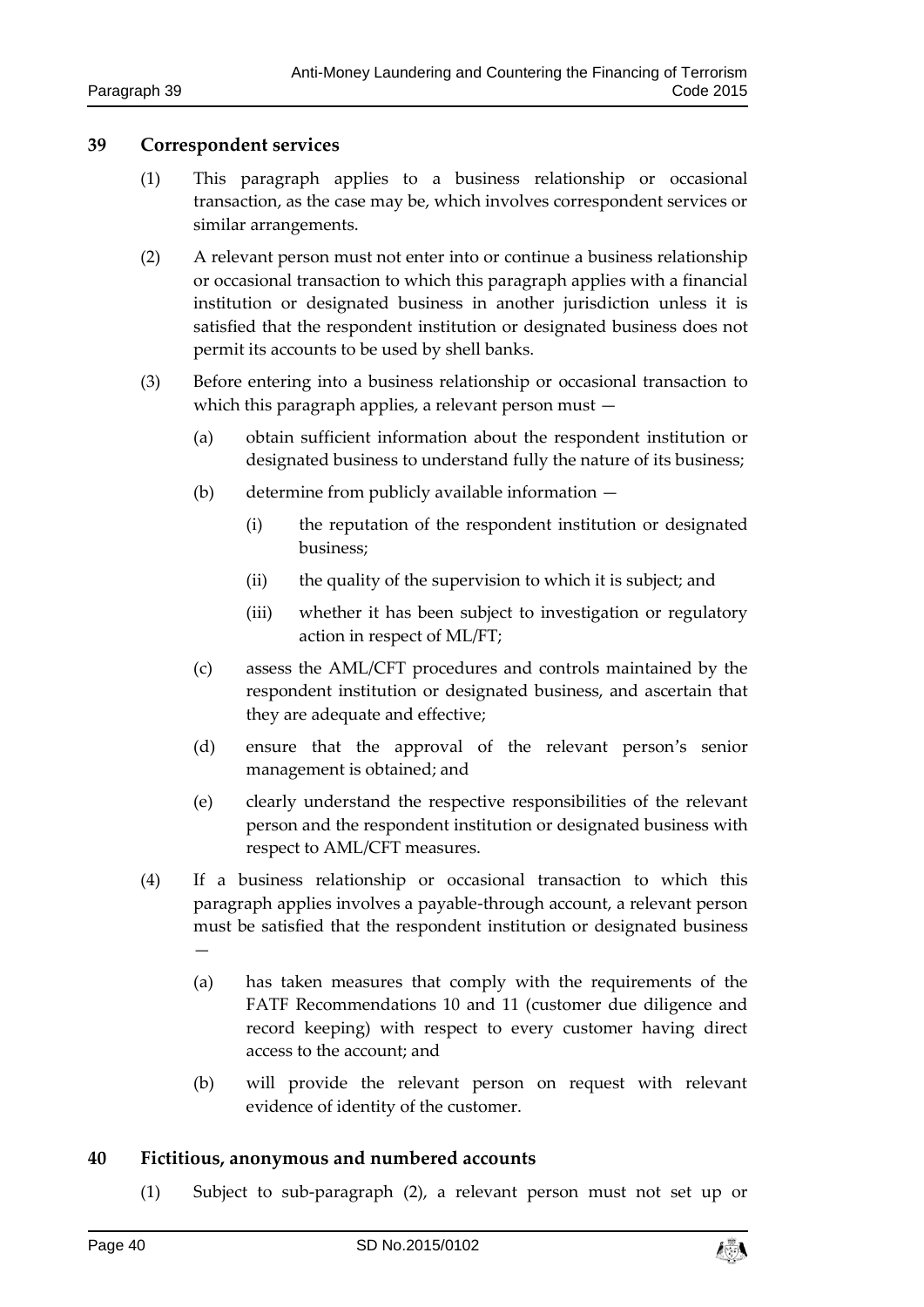maintain an anonymous account or an account in a name that it knows, or has reasonable cause to suspect, to be fictitious for any new or existing customer.

<span id="page-40-0"></span>(2) Sub-paragraph (1) does not apply for an account already maintained where the account is included in the list kept by the Insurance and Pensions Authority specifically for this purpose.

# **PART 10 – OFFENCES AND REVOCATIONS**

#### <span id="page-40-1"></span>**41 Offences**

- (1) A person who contravenes requirements of this Code is guilty of an offence and liable —
	- (a) on summary conviction to custody for a term not exceeding 12 months or to a fine not exceeding £5,000, or to both;
	- (b) on conviction on information, to custody not exceeding 2 years or to a fine, or to both.
- (2) In determining whether a person has complied with any of the requirements of this Code, a court may take account of —
	- (a) any relevant supervisory or regulatory guidance given by a competent authority that applies to that person; or
	- (b) in a case where no guidance falling within (a) applies, any other relevant guidance issued by a body that regulates, or is representative of, any trade, business, profession or employment carried on by that person.
- (3) In proceedings against a person for an offence under this paragraph, it is a defence for the person to show that it took all reasonable measures to avoid committing the offence.
- (4) If an offence under this paragraph is committed by a body corporate or foundation and it is proved that the offence —
	- (a) was committed with the consent or connivance of; or
	- (b) was attributable to neglect on the part of,

an officer of the body, the officer, as well as the body, is guilty of the offence and liable to the penalty provided for it.

- (5) If an offence under this paragraph is committed by a partnership that does not have legal personality, or by an association other than a partnership or body corporate, and it is proved that the offence —
	- (a) was committed with the consent or connivance of; or
	- (b) was attributable to neglect on the part of,

a partner in the partnership or (as the case may be) a person concerned in the management or control of the association, the partner or (as the case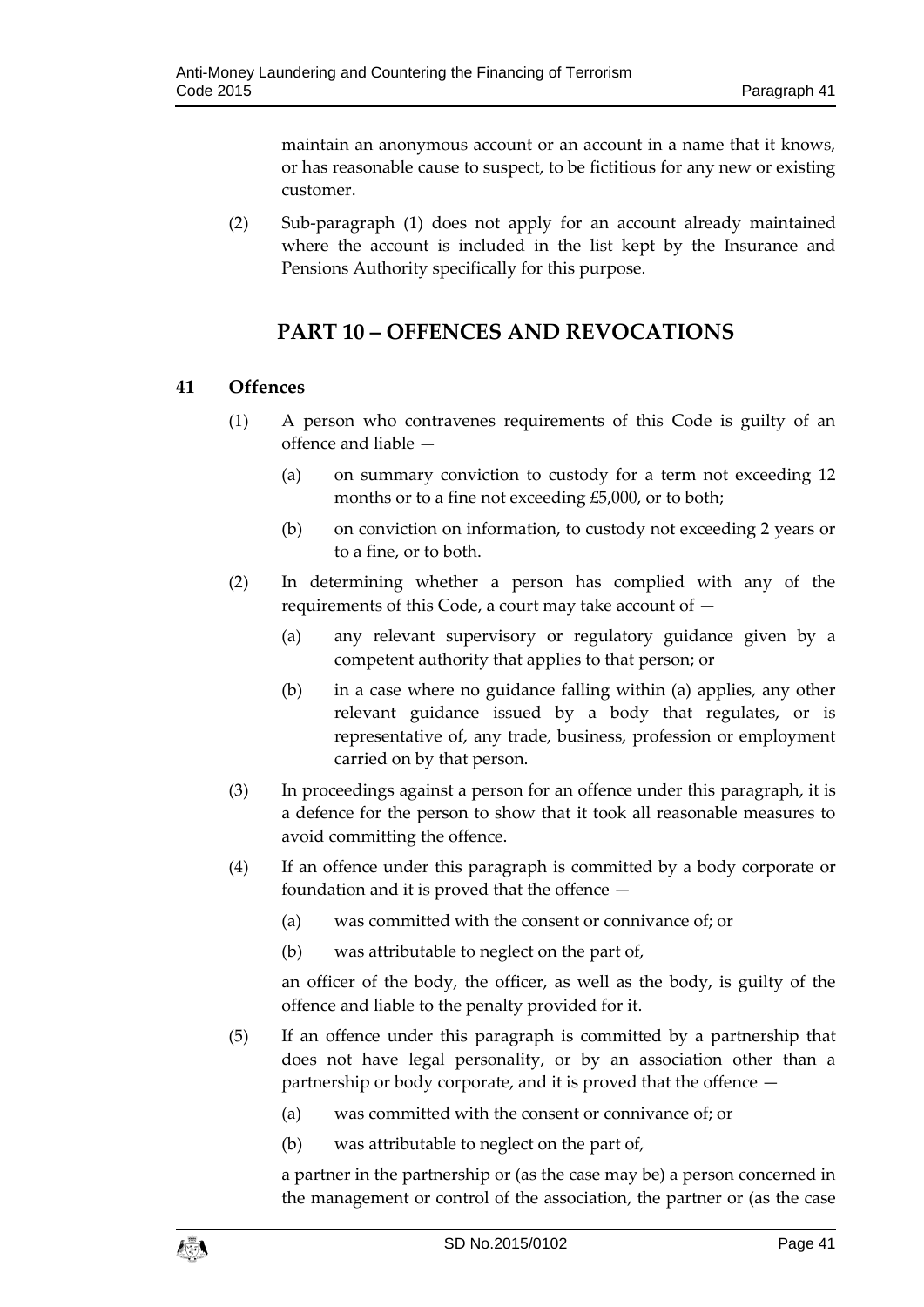may be) the person concerned, as well as the partnership or association, is guilty of the offence and liable to the penalty provided for it.

- (6) In this paragraph "**officer**" also includes
	- (a) a director, manager or secretary;
	- (b) a person purporting to act as a director, manager or secretary; and
	- (c) a member, if the affairs of the body are managed by its members.

#### <span id="page-41-0"></span>**42 Revocations**

The following are revoked —

- (a) Money Laundering and Terrorist Financing Code 201322; and
- (b) Money Laundering and Terrorist Financing (Amendment) Code 2013<sup>23</sup> .

#### **MADE 26 FEBRUARY 2015**

#### **J P WATTERSON**

*Minister for Home Affairs*

1



<sup>22</sup> SD 0095/13

<sup>23</sup> SD 0188/13